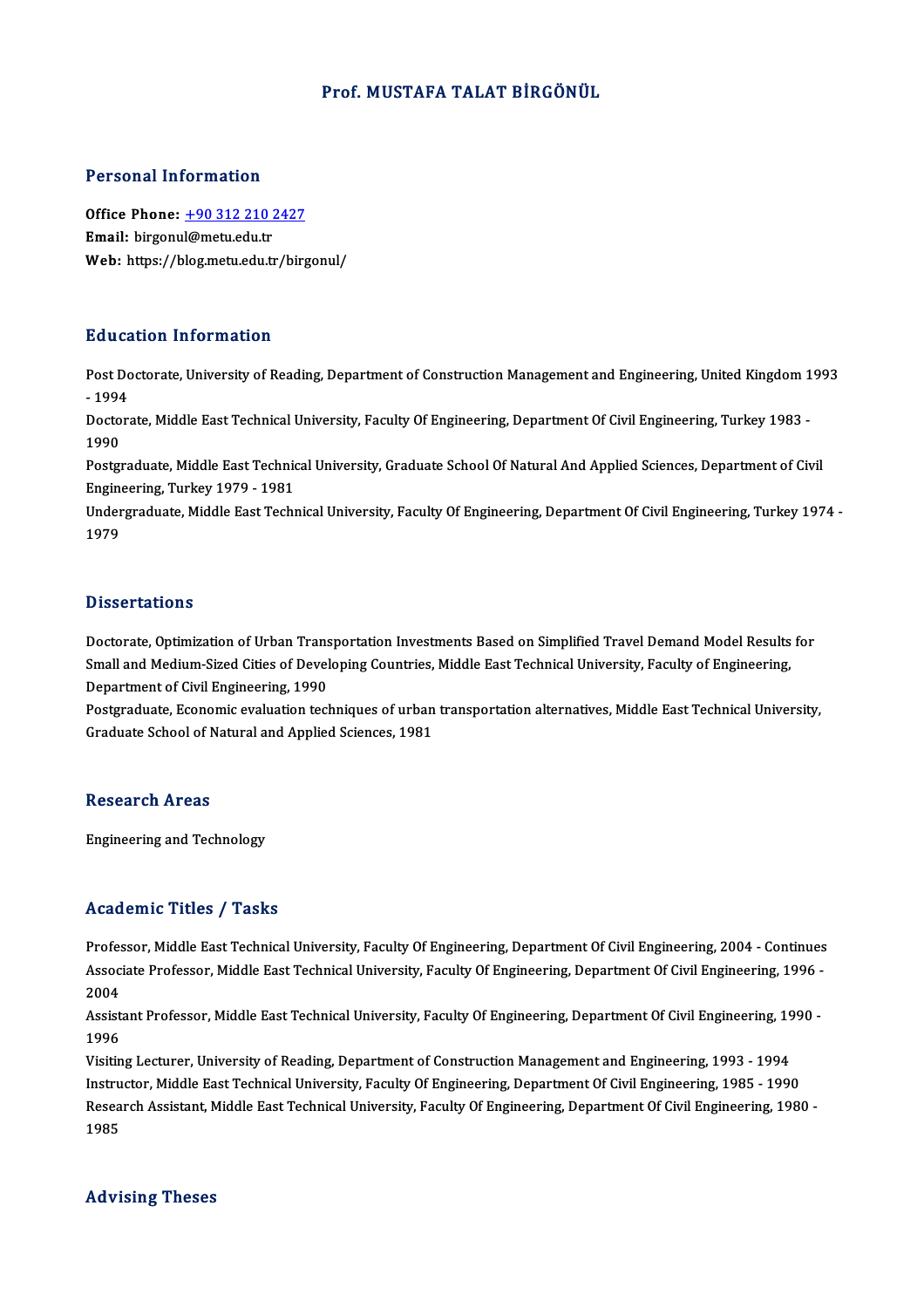Dikmen Toker İ., Birgönül M. T. , INCORPORATING COMPLEXITY INTO RISK MANAGEMENT: AN INTEGRATED RISK<br>ASSESSMENT PROCESS FOR MECA CONSTRUCTION PROJECTS, Destarate, H HÜSEVİN(Student), 2020 Dikmen Toker İ., Birgönül M. T. , INCORPORATING COMPLEXITY INTO RISK MANAGEMENT: AN INTEGI<br>ASSESSMENT PROCESS FOR MEGA CONSTRUCTION PROJECTS, Doctorate, H.HÜSEYİN(Student), 2020<br>Dilman Takar İ. Birgönül M. T., EMEA based m Dikmen Toker İ., Birgönül M. T. , INCORPORATING COMPLEXITY INTO RISK MANAGEMENT: AN INTEGRATED RISK<br>ASSESSMENT PROCESS FOR MEGA CONSTRUCTION PROJECTS, Doctorate, H.HÜSEYİN(Student), 2020<br>Dikmen Toker İ., Birgönül M. T. , F

ASSESSMENT PROCESS FOR MEGA CONSTRUCTION PROJECTS, Doctorate, H.HÜSEYİN(Student), 2020<br>Dikmen Toker İ., Birgönül M. T. , FMEA-based methodology for delay analysis of construction projects, Postgraduate,<br>A.DUMLU(Student), 2 Dikmen Toker İ., Birgönül M. T. , FMEA-based methodology for delay analysis of construction projects, Postgraduate,<br>A.DUMLU(Student), 2020<br>Birgönül M. T. , Dikmen Toker İ., DEVELOPMENT OF DISPUTE PREDICTION AND RESOLUTION

A.DUMLU(Student), 2020<br>Birgönül M. T. , Dikmen Toker İ., DEVELOPMENT OF DISPUTE PREDICTION AND<br>MODELS FOR CONSTRUCTION DISPUTES, Doctorate, M.AYHAN(Student), 2019<br>Dikmen Toker İ. Birgönül M. T. A sausal manning annreash fo Birgönül M. T. , Dikmen Toker İ., DEVELOPMENT OF DISPUTE PREDICTION AND RESOLUTION METHOD SELECTION<br>MODELS FOR CONSTRUCTION DISPUTES, Doctorate, M.AYHAN(Student), 2019<br>Dikmen Toker İ., Birgönül M. T. , A causal mapping app

MODELS FOR CONSTRUCTION I<br>Dikmen Toker İ., Birgönül M. T.<br>C.TANRIVERDİ(Student), 2019<br>Birgönül M. T., Dilmon Tokor İ. Dikmen Toker İ., Birgönül M. T. , A causal mapping approach for the analysis of construction disputes, Postgraduate,<br>C.TANRIVERDİ(Student), 2019<br>Birgönül M. T. , Dikmen Toker İ., Development of a risk assessment method for

C.TANRIVERDİ(Student), 2019<br>Birgönül M. T. , Dikmen Toker İ., Developı<br>Postgraduate, C.COŞKUN(Student), 2019<br>Dilmen Toker İ. Birgönül M. T. Avratene Birgönül M. T. , Dikmen Toker İ., Development of a risk assessment method for sustainable construction of megaproject:<br>Postgraduate, C.COŞKUN(Student), 2019<br>Dikmen Toker İ., Birgönül M. T. , Awareness of the turkish constr

Postgraduate, C.COŞKUN(Student), 2019<br>Dikmen Toker İ., Birgönül M. T. , Awareness of the turkish construction industry towards industry 4.0 technologies and<br>concepts, Postgraduate, S.EBRAHIMI(Student), 2019 Dikmen Toker İ., Birgönül M. T. , Awareness of the turkish construction industry towards industry 4.0 technologies and<br>concepts, Postgraduate, S.EBRAHIMI(Student), 2019<br>Dikmen Toker İ., Birgönül M. T. , Project-based innov

concepts, Postgraduate, S.EBRAHIMI(Student), 2019<br>Dikmen Toker İ., Birgönül M. T. , Project-based innovation perf<br>using innovation radar, Postgraduate, P.Bilgin(Student), 2019<br>Birgönül M. T., Dilmen Teker L. A bayesian bel Dikmen Toker İ., Birgönül M. T. , Project-based innovation performance assessment in the housing sector: A case study<br>using innovation radar, Postgraduate, P.Bilgin(Student), 2019<br>Birgönül M. T. , Dikmen Toker I., A bayesi

using innovation radar, Postgraduate, P.Bilg<br>Birgönül M. T. , Dikmen Toker I., A bayesian<br>tunnel, Doctorate, G.ÇAĞIL(Student), 2019<br>Birgönül M. T., Tokdomir O. B., Bisk identifi Birgönül M. T. , Dikmen Toker I., A bayesian belief network based delay risk assessment tool for tunnel projects – BBN<br>tunnel, Doctorate, G.ÇAĞIL(Student), 2019<br>Birgönül M. T. , Tokdemir O. B. , Risk identification and ass

tunnel, Doctorate, G.ÇAĞIL(Student), 2019<br>Birgönül M. T. , Tokdemir O. B. , Risk identification and assessment for ppp integrated he<br>case study: Kayseri integrated health campus, Postgraduate, Ç.ARSLAN(Student), 2019<br>Birgö Birgönül M. T. , Tokdemir O. B. , Risk identification and assessment for ppp integrated health campus pro<br>case study: Kayseri integrated health campus, Postgraduate, Ç.ARSLAN(Student), 2019<br>Birgönül M. T. , Dikmen Toker İ.

case study: Kayseri integrated health campus, Postgraduate, Ç.ARSLAN(Student), 2019<br>Birgönül M. T. , Dikmen Toker İ., Institutionalization process in a family firm: A case study, Postgraduate,<br>G.BERK(Student), 2018 Birgönül M. T. , Dikmen Toker İ., Institutionalization process in a family firm: A case study, Postgraduate,<br>G.BERK(Student), 2018<br>DİKMEN TOKER İ., BİRGÖNÜL M. T. , An Investigation of material waste management in prefabri

G.BERK(Student), 2018<br>DİKMEN TOKER İ., BİRGÖNÜL M. T. , An Investigation of material waste management in prefabricated con:<br>industry and developing a tool for effective management of waste, Doctorate, B.Rahmani(Student), 2 DİKMEN TOKER İ., BİRGÖNÜL M. T. , An Investigation of material waste management in prefabricated construction<br>industry and developing a tool for effective management of waste, Doctorate, B.Rahmani(Student), 2018<br>BİRGÖNÜL M

industry and developing a tool for effective management of waste, Doctorate, B.Rahmar<br>BİRGÖNÜL M. T. , DİKMEN TOKER İ., EXPLORATION OF BLACK SWANS AND THEIR IMP.<br>COMPANIES: THE CASE OF ARAB SPRING, Postgraduate, M.BOZTEMUR BİRGÖNÜL M. T. , DİKMEN TOKER İ., EXPLORATION OF BLACK SWANS AND THEIR IMPACTS ON CONSTRUCTION<br>COMPANIES: THE CASE OF ARAB SPRING, Postgraduate, M.BOZTEMUR(Student), 2018<br>BİRGÖNÜL M. T. , DİKMEN TOKER İ., Similarity assess

COMPANIES: THE CASE OF ARAB SPRING, Postgraduate, M.BOZ<br>BİRGÖNÜL M. T. , DİKMEN TOKER İ., Similarity assessment of co<br>construction projects, Postgraduate, B.ÖZYURT(Student), 2018<br>PİRGÖNÜL M. T. DİKMEN TOKER İ. AN INVESTIC BİRGÖNÜL M. T. , DİKMEN TOKER İ., Similarity assessment of countries to facilitate learning from international<br>construction projects, Postgraduate, B.ÖZYURT(Student), 2018<br>BİRGÖNÜL M. T. . DİKMEN TOKER İ.. AN INVESTIGATION

construction projects, Postgraduate, B.ÖZYURT(Student), 2018<br>BİRGÖNÜL M. T. , DİKMEN TOKER İ., AN INVESTIGATION OF MATERIAL WASTE MANAGEMENT IN PREFAI<br>CONSTRUCTION INDUSTRY AND DEVELOPING AN INTEGRATED WASTE MANAGEMENT TOO BİRGÖNÜL M. T. , DİKMEN TO<br>CONSTRUCTION INDUSTRY A<br>B.RAHMANI(Student), 2018<br>PİRCÖNÜL M. T., DİKMEN TO CONSTRUCTION INDUSTRY AND DEVELOPING AN INTEGRATED WASTE MANAGEMENT TOOL, Doctorate,<br>B.RAHMANI(Student), 2018<br>BİRGÖNÜL M. T. , DİKMEN TOKER İ., A study on the price escalation system in public construction contracts in Tur

B.RAHMANI(Student), 2018<br>BİRGÖNÜL M. T. , DİKMEN TOKER İ., A st<br>Postgraduate, M.ERCAN(Student), 2017<br>PİRCÖNÜL M. T. , DİKMEN TOKER İ. Dev BİRGÖNÜL M. T. , DİKMEN TOKER İ., A study on the price escalation system in public construction contracts in Turkey,<br>Postgraduate, M.ERCAN(Student), 2017<br>BİRGÖNÜL M. T. , DİKMEN TOKER İ., Development of a lessons learned m

Postgraduate, M.ERCAN(Student), 2017<br>BİRGÖNÜL M. T. , DİKMEN TOKER İ., Development of a lessons learned r<br>tool for construction companies, Postgraduate, G.EKEN(Student), 2017<br>PİRGÖNÜL M.T., Classliation in international se BİRGÖNÜL M. T. , DİKMEN TOKER İ., Development of a lessons learned management process model and a web-<br>tool for construction companies, Postgraduate, G.EKEN(Student), 2017<br>BİRGÖNÜL M. T. , Glocalization in international co

tool for construction companies, Postgraduate, G.EKEN(Student), 2017<br>BİRGÖNÜL M. T. , Glocalization in international construction projects, Postgraduate, Ö.SÖNMEZ(Student), 2016<br>BİRGÖNÜL M. T. , The evaluation of construct BİRGÖNÜL M. T. , Glocalization in inte<br>BİRGÖNÜL M. T. , The evaluation of contractional process Postgraduate, O.CAN(Student), 2015 BİRGÖNÜL M. T. , The evaluation of construction projects realized with public private partnership model in Tu<br>Postgraduate, O.CAN(Student), 2015<br>BİRGÖNÜL M. T. , A Fuzzy structural equation model to analyze relationships b

Postgraduate, O.CAN(Student), 2015<br>BİRGÖNÜL M. T. , A Fuzzy structural equation model to analyze relationships between determinants of safe<br>performance in construction sites: development of a safety performance index asses BİRGÖNÜL M. T. , A Fuzzy st<br>performance in constructio<br>M.Özdemir(Student), 2015<br>PİRCÖNÜL M. T. DİYMEN 3 performance in construction sites: development of a safety performance index assessment tool, Doc<br>M.Özdemir(Student), 2015<br>BİRGÖNÜL M. T. , DİKMEN TOKER İ., The future of green building contracts in Turkey, Postgraduate,<br>S

M.Özdemir(Student), 2015<br>BİRGÖNÜL M. T. , DİKMEN TOKER İ., The future of green building contracts in Turkey, Postgraduate,<br>S.MOHAMMADI(Student), 2015 BİRGÖNÜL M. T. , DİKMEN TOKER İ., The future of green building contracts in Turkey, Postgraduate,<br>S.MOHAMMADI(Student), 2015<br>BİRGÖNÜL M. T. , A fuzzy structural equation model to analyze relationships between determinants

S.MOHAMMADI(Student), 2015<br>BİRGÖNÜL M. T. , A fuzzy structural equation model to analyze relationships between determinants of safety<br>performance in construction sites: Development of a safety performance index assessment BİRGÖNÜL M. T. , A fuzzy stri<br>performance in construction<br>M.ÖZDEMİR(Student), 2015<br>PİRCÖNÜL M. T. DİKMEN TG performance in construction sites: Development of a safety performance index assessment tool., Doctorate,<br>M.ÖZDEMİR(Student), 2015<br>BİRGÖNÜL M. T. , DİKMEN TOKER İ., Future of green building contracts in Turkey, Postgraduat

M.ÖZ<mark>I</mark><br>BİRGÖ<br>2015 BİRGÖNÜL M. T. , DİKMEN TOKER İ., Future of green building contracts in Turkey, Postgraduate, S.Mohammadi(Student)<br>2015<br>BİRGÖNÜL M. T. , DİKMEN TOKER İ., Turkish contractors in the project finance of power projects in Sub-

2015<br>BİRGÖNÜL M. T. , DİKMEN TOKER İ., Turkish<br>(SSA), Postgraduate, O.MBI(Student), 2015<br>PİRÇÖNÜL M. T., DİKMEN TOKER İ. Heine M BİRGÖNÜL M. T. , DİKMEN TOKER İ., Turkish contractors in the project finance of power projects in Sub-Saharar<br>(SSA), Postgraduate, O.MBI(Student), 2015<br>BİRGÖNÜL M. T. , DİKMEN TOKER İ., Using Monte Carlo simulation and mul

(SSA), Postgraduate, O.MBI(Student), 2015<br>BİRGÖNÜL M. T. , DİKMEN TOKER İ., Using Monte Carlo simulation and multi-agent systems to estimate financial<br>feasibility of hepp projects tendered on a bot basis: A case study from BİRGÖNÜL M.T., DİKMEN TOKER İ., Factors affecting the risk ratings assigned by decision-makers under uncertain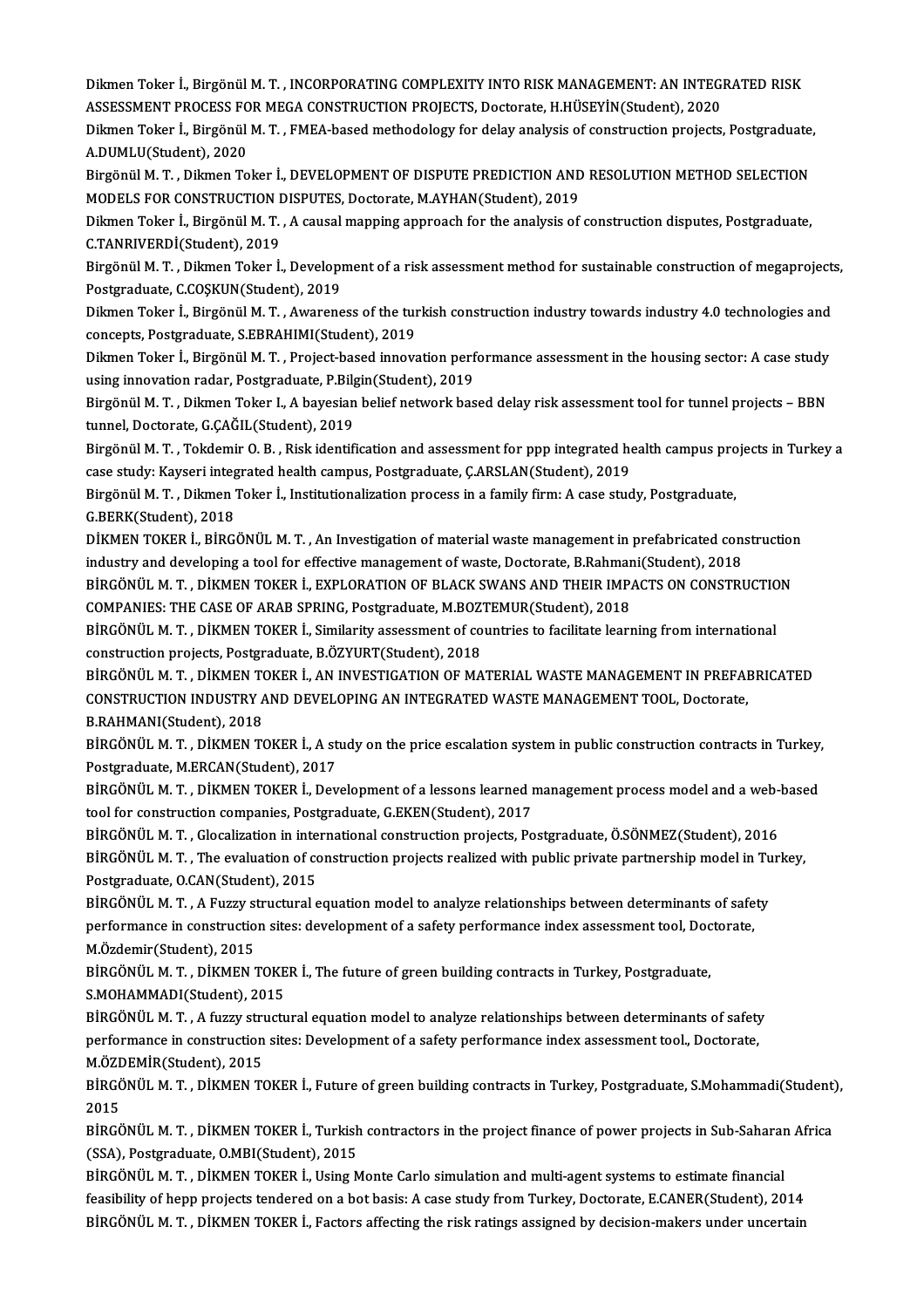situations:The case of international construction,Postgraduate,E.HAYAT(Student),2014

situations: The case of international construction, Postgraduate, E.HAYAT(Student), 2014<br>BİRGÖNÜL M. T. , DİKMEN TOKER İ., Social network analysis of construction companies operating in international<br>markata: The case of T situations: The case of international construction, Postgraduate, E.HAYAT(Student)<br>BİRGÖNÜL M. T. , DİKMEN TOKER İ., Social network analysis of construction compa<br>markets: The case of Turkish contractors, Postgraduate, B.K BİRGÖNÜL M. T. , DİKMEN TOKER İ., Social network analysis of construction companies operating in international<br>markets: The case of Turkish contractors, Postgraduate, B.KEMAL(Student), 2014<br>DİKMEN TOKER İ., BİRGÖNÜL M. T.

markets: The case of Turkish contractors, Postgraduation<br>DİKMEN TOKER İ., BİRGÖNÜL M. T. , Identifying the e<br>duration /, Postgraduate, H.Hüseyin(Student), 2014<br>PİRGÖNÜL M. T., Cost comparison of falling from fra DİKMEN TOKER İ., BİRGÖNÜL M. T. , Identifying the effects of lean construction principles on variability of project<br>duration /, Postgraduate, H.Hüseyin(Student), 2014<br>BİRGÖNÜL M. T. , Cost comparison of falling from fragil

duration /, Postgraduate, H.Hüseyin(Student), 2014<br>BİRGÖNÜL M. T. , Cost comparison of falling from fra<br>S.YALÇIN(Student), 2014 BİRGÖNÜL M. T. , Cost comparison of falling from fragile roof in terms of occupational health and safety, Pos<br>S.YALÇIN(Student), 2014<br>BİRGÖNÜL M. T. , DİKMEN TOKER İ., IDENTIFYING THE EFFECTS OF LEAN CONSTRUCTION PRINCIPLE

BİRGÖNÜL M. T. , DİKMEN TOKER İ., IDENTIFYING THE EFFECTS OF LEAN CONSTRUCTION PRINCIPLES ON<br>VARIABILITY OF PROJECT DURATION, Postgraduate, H.HÜSEYİN(Student), 2014 BİRGÖNÜL M. T. , DİKMEN TOKER İ., IDENTIFYING THE EFFECTS OF LEAN CONSTRUCTION PRINCIPLES ON<br>VARIABILITY OF PROJECT DURATION, Postgraduate, H.HÜSEYİN(Student), 2014<br>BİRGÖNÜL M. T. , DİKMEN TOKER İ., Buffer sizing model wit

VARIABILITY OF PROJECT DURATION, Postgraduat<br>BİRGÖNÜL M. T. , DİKMEN TOKER İ., Buffer sizing r<br>projects /, Postgraduate, Ş.BALTA(Student), 2014<br>PİRCÖNÜL M. T., VILDIZ S. G., Gest semnarisan of BİRGÖNÜL M. T. , DİKMEN TOKER İ., Buffer sizing model with fuzzy assessment on concrete gravity dam and HEPP<br>projects /, Postgraduate, Ş.BALTA(Student), 2014<br>BİRGÖNÜL M. T. , YILDIZ S. G. , Cost comparison of falling from

projects /, Postgraduate, Ş.BALTA(Student), 2014<br>BİRGÖNÜL M. T. , YILDIZ S. G. , Cost comparison of falling from fragile roof type accidents in terms of occupational health<br>and safety /, Postgraduate, S.Yalçın(Student), 20 BİRGÖNÜL M. T. , YILDIZ S. G. , Cost comparison of falling from fragile roof type accidents in terms of occupational hearty of a knowledge based risk mapping tool for international construction<br>Dikmen Toker I., Birgönül M.

and safety /, Postgraduate, S.Yalçın(Student), 20<br>Dikmen Toker I., Birgönül M. T. , Development o<br>projects, Postgraduate, A.Ecem(Student), 2012<br>Dilmen Toker J., Birgönül M. T., Developing a k Dikmen Toker I., Birgönül M. T. , Development of a knowledge based risk mapping tool for international constru<br>projects, Postgraduate, A.Ecem(Student), 2012<br>Dikmen Toker I., Birgönül M. T. , Developing a knowledge taxonomy projects, Postgraduate, A.Ecem(Student), 2012<br>Dikmen Toker I., Birgönül M. T. , Developing a knowledge taxonomy for business development in construction

companies: A case of Turkish construction industry, Postgraduate, A.Haghgooie(Student), 2012

Dikmen Toker I., Birgönül M.T., A taxonomy for causes of changes in construction, Postgraduate, B.RAHMANİ(Student),<br>2012 Dikmen Toker I., Birgönül M. T. , A taxonomy for causes of changes in construction, Postgraduate, B.RA<br>2012<br>Dikmen Toker I., Birgönül M. T. , A fuzzy delay assessment tool for construction projects, Postgraduate,<br>A Charian

2012<br>Dikmen Toker I., Birgönül M<br>A.Ghaziani(Student), 2012<br>Birgönül M.T., Ossunations

A.Ghaziani(Student), 2012<br>Birgönül M. T. , Occupational health and safety, hazard identification, risk assessment, determining controls: Case study A.Ghaziani(Student), 2012<br>Birgönül M. T. , Occupational health and safety, hazard identification, risk assessment, determining contro<br>on cut and cover underground stations and tunnel construction, Postgraduate, C.Ceyhan(St Birgönül M. T. , Occupational health and safety, hazard identification, risk assessment, determining controls:<br>on cut and cover underground stations and tunnel construction, Postgraduate, C.Ceyhan(Student), 2012<br>DİKMEN TOK

on cut and cover underground stations and tunnel constructief DiKMEN TOKER I., BIRGÖNÜL M. T. , Development of a knowl<br>Construction Projects, Postgraduate, A.Ecem(Student), 2012<br>PIRCÖNÜL M. T., DIKMEN TOKER I. Comparison o DİKMEN TOKER İ., BİRGÖNÜL M. T. , Development of a knowledge-based risk mapping tool for International<br>Construction Projects, Postgraduate, A.Ecem(Student), 2012<br>BİRGÖNÜL M. T. , DİKMEN TOKER İ., Comparison of FIDIC condit

Construction Projects, Postgraduate, A.Ecem(Student), 2012<br>BİRGÖNÜL M. T. , DİKMEN TOKER İ., Comparison of FIDIC conditions of contract (1999) and UNCITRAL Legal Guide<br>from prospective disputes and claims perspective, Post BİRGÖNÜL M. T. , DİKMEN TOKER İ., Comparison of FIDIC conditions of contract (1999) and UNCITRAL Legal Guide<br>from prospective disputes and claims perspective, Postgraduate, F.PELİN(Student), 2012<br>BİRGÖNÜL M. T. , A model-b

hazard emergencies, Postgraduate, M.AYHAN(Student), 2012 BİRGÖNÜL M. T. , A model-based guidance and vulnerability assessment approach for facilities under the threat of multi-<br>hazard emergencies, Postgraduate, M.AYHAN(Student), 2012<br>BİRGÖNÜL M. T. , DİKMEN TOKER İ., Comparison

BİRGÖNÜL M. T. , DİKMEN TOKER İ., Comparison of FIDIC conditions of contract (1999) and UNCITAL legal guide from<br>prospective disputes and claims perspectives, Postgraduate, F.Pelin(Student), 2012 BİRGÖNÜL M. T. , DİKMEN TOKER İ., Comparison of FIDIC conditions of contract (1999) and UNCITAL legal guide fro<br>prospective disputes and claims perspectives, Postgraduate, F.Pelin(Student), 2012<br>BİRGÖNÜL M. T. , Shortcomin

prospective disputes and c<br>BİRGÖNÜL M. T. , Shortcon<br>Ş.BEKTAŞ(Student), 2012<br>PİRCÖNÜL M. T. Qosunati BİRGÖNÜL M. T. , Shortcomings of delay analysis practices: A case study using an integrated approach, Postgraduate,<br>Ş.BEKTAŞ(Student), 2012<br>BİRGÖNÜL M. T. , Occupational health and safety hazard identification, risk assess

\$.BEKTA\$(Student), 2012<br>BİRGÖNÜL M. T. , Occupational health and safety hazard identification, risk assessment, determining controls: case study<br>on cut and cover underground stations and tunnel construction, Postgraduate,

Birgönül M.T., Dikmen Toker I., An ontology-based approach for delay analysis, Postgraduate, G.BİLGİN(Student), 2011 on cut and cover underground stations and tunnel construction, Postgraduate, C.Ceyhan(Student), 2012<br>Birgönül M. T. , Dikmen Toker I., An ontology-based approach for delay analysis, Postgraduate, G.BİLGİN(Student), 2011<br>Di airport projects, Postgraduate, M.KASHEF(Student), 2011 Dikmen Toker I., Birgönül M. T. , Critical success factors for build operate transfer (BOT) projects: Lessons learned fra<br>airport projects, Postgraduate, M.KASHEF(Student), 2011<br>BİRGÖNÜL M. T. , DİKMEN TOKER İ., The route

airport projects, Postgraduate, M.KASHEF(Student), 2011<br>BİRGÖNÜL M. T. , DİKMEN TOKER İ., The route map of turkish int<br>recommendations for the, Postgraduate, A.Sakın(Student), 2011<br>Birgönül M. T. , Dilmon Toker J. The rout BİRGÖNÜL M. T. , DİKMEN TOKER İ., The route map of turkish international contracting services – lessons learnt<br>recommendations for the, Postgraduate, A.Sakın(Student), 2011<br>Birgönül M. T. , Dikmen Toker I., The route map o

recommendations for the, Postgraduate, A.Sakın(Student), 2011<br>Birgönül M. T. , Dikmen Toker I., The route map of Turkish international of<br>recommendations for the future, Postgraduate, A.SAKIN(Student), 2011<br>Dilmen Toker L. Birgönül M. T. , Dikmen Toker I., The route map of Turkish international contracting services-Lessons learnt and<br>recommendations for the future, Postgraduate, A.SAKIN(Student), 2011<br>Dikmen Toker I., Birgönül M. T. , Analys

recommendations for the future, Postgraduate, A.SAKIN(Student), 2011<br>Dikmen Toker I., Birgönül M. T. , Analysis of organisational routines to understand change in construction: The case of<br>turkish construction industry, Po Dikmen Toker I., Birgönül M. T. , Analysis of organisational routines to understand change in construction: The case of<br>turkish construction industry, Postgraduate, M.DANESHVAR(Student), 2011<br>BİRGÖNÜL M. T. , Identificatio

turkish construction industry, Postgraduate, M.DANESHVAR(Student), 2011<br>BİRGÖNÜL M. T. , Identification and representation of information items required for<br>hazard emergency response operations, Postgraduate, N.GÖKDEMİR(St BİRGÖNÜL M. T. , Identification and representation of information items required for vulnerability assessment a<br>hazard emergency response operations, Postgraduate, N.GÖKDEMİR(Student), 2011<br>Dikmen Toker I., Birgönül M. T.

hazard emergency response operations, Postgraduate, N.GÖKDEMİR(Student), 2011<br>Dikmen Toker I., Birgönül M. T. , Identification of risk paths in international construct<br>M.EYBPOOSH(Student), 2010 Dikmen Toker I., Birgönül M. T. , Identification of risk paths in international construction projects, Postgraduate,<br>M.EYBPOOSH(Student), 2010<br>Birgönül M. T. , Dikmen Toker I., Institutionalization of construction firms: T

Birgönül M. T., Dikmen Toker I., Institutionalization of construction firms: Turkish contractors' case, Postgraduate,

Birgönül M.T., Acar S.O., Development of an expert system for the quantification of fault rates in traffic accidents,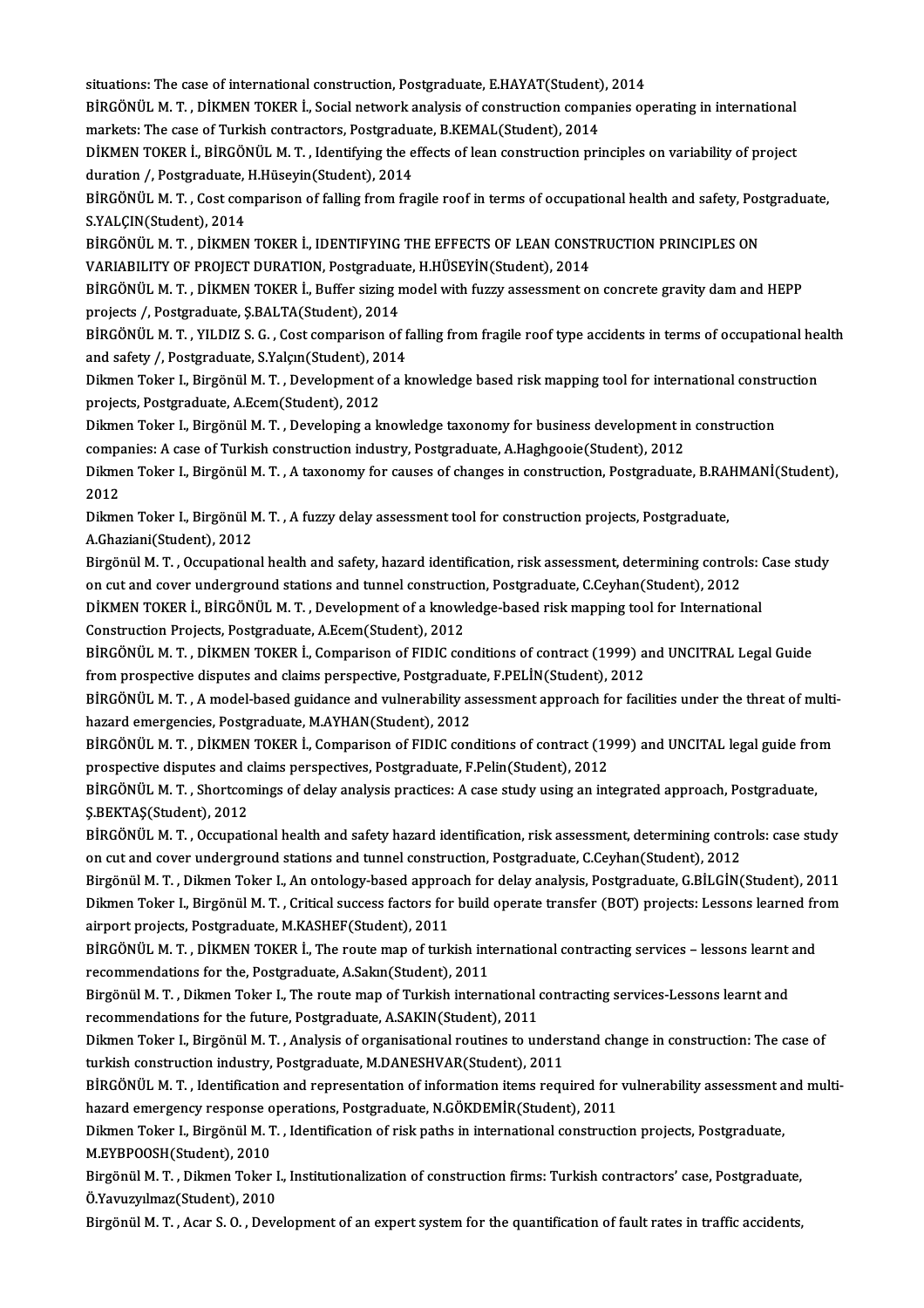Postgraduate, E.Cangul(Student), 2010

Postgraduate, E.Cangul(Student), 2010<br>Dikmen Toker I., Birgönül M. T. , Development of a multi agent system for negotiation of cost overrun in international<br>construction prejects, Bestsreduste, KKARAKAS(Student), 2010 Postgraduate, E.Cangul(Student), 2010<br>Dikmen Toker I., Birgönül M. T. , Development of a multi agent sys<br>construction projects, Postgraduate, K.KARAKAŞ(Student), 2010<br>PIRÇÖNÜL M. T. - DİKMEN TOKER İ. Analagisal ressening f Dikmen Toker I., Birgönül M. T. , Development of a multi agent system for negotiation of cost overrun in intern<br>construction projects, Postgraduate, K.KARAKAŞ(Student), 2010<br>BİRGÖNÜL M. T. , DİKMEN TOKER İ., Analogical rea

construction projects, Postgraduate, K.KARAKAŞ(Student), 2010<br>BİRGÖNÜL M. T. , DİKMEN TOKER İ., Analogical reasoning for risk as<br>construction projects, Postgraduate, O.ÇELENLİGİL(Student), 2010<br>Birgönül M. T. - Dilman J. A BİRGÖNÜL M. T. , DİKMEN TOKER İ., Analogical reasoning for risk assessment and cost overrun estimation in<br>construction projects, Postgraduate, O.ÇELENLİGİL(Student), 2010<br>Birgönül M. T. , Dikmen I., A conceptual performanc

construction projects, Postgraduate, O.ÇELENLİGİL(Student), 2010<br>Birgönül M. T. , Dikmen I., A conceptual performance measurement framework for construction industry, Doctorate,<br>Z.IŞIK(Student), 2009<br>BİRGÖNÜL M. T. , DİKME Birgönül M. T. , Dikmen I., A conceptual performance measurement framework for construction industry, Doctorate,<br>Z.IŞIK(Student), 2009<br>BİRGÖNÜL M. T. , DİKMEN TOKER İ., Contract management behavior of turkish construction

contracts, Postgraduate, M.ALPER(Student), 2009 BİRGÖNÜL M. T. , DİKMEN TOKER İ., Contract management behavior of turkish construction companies in international<br>contracts, Postgraduate, M.ALPER(Student), 2009<br>DİKMEN TOKER İ., BİRGÖNÜL M. T. , Development of an activity

contracts, Postgraduate, M.ALPER(Student), 2009<br>DİKMEN TOKER İ., BİRGÖNÜL M. T. , Development of an activity<br>cost influence network, Postgraduate, A.HAMDİ(Student), 2009<br>Dilman Toker L. Birgönül M. T., Developing a strator DİKMEN TOKER İ., BİRGÖNÜL M. T. , Development of an activity based risk assessment tool using integrated duration<br>cost influence network, Postgraduate, A.HAMDİ(Student), 2009<br>Dikmen Toker I., Birgönül M. T. , Developing a

cost influence network, Postgraduate, A.HAMDİ(Student), 2009<br>Dikmen Toker I., Birgönül M. T. , Developing a strategic information system for construction companies, Postgraduate,<br>T.GÜNES(Student), 2008 Dikmen Toker I., Birgönül M. T. , Developing a strategic information system for construction companies, Postgraduate,<br>T.GÜNEŞ(Student), 2008<br>Dikmen Toker I., Birgönül M. T. , A generic risk and vulnerability assessment fra

T.GÜNEŞ(Student), 2008<br>Dikmen Toker I., Birgönül M. T. , A generic risk an<br>projects, Postgraduate, G.ÖZCAN(Student), 2008<br>Birgönül M. T. - Dilmon Toker L. Strategis group s Dikmen Toker I., Birgönül M. T. , A generic risk and vulnerability assessment framework for international constructi<br>projects, Postgraduate, G.ÖZCAN(Student), 2008<br>Birgönül M. T. , Dikmen Toker I., Strategic group analysis projects, Postgraduate, G.ÖZCAN(Student), 2008<br>Birgönül M. T. , Dikmen Toker I., Strategic group analysis: Strategic perspective, differentiation and performance in

construction, Doctorate, C.BUDAYAN(Student), 2008

Birgönül M. T. , Dikmen I., Risk assessment of international construction projects using the Analytic Network Process,<br>Postgraduate, A.Suliman(Student), 2007 Birgönül M. T. , Dikmen I., Risk assessment of international construction projects using the Analytic Network Prc<br>Postgraduate, A.Suliman(Student), 2007<br>BİRGÖNÜL M. T. , DİKMEN TOKER İ., Critical success factors for partne

Postgraduate, A.Suliman(Student), 200<br>BİRGÖNÜL M. T. , DİKMEN TOKER İ., Cr<br>Postgraduate, K.EREN(Student), 2007<br>PİRCÖNÜL M. T. DİKMEN TOKER İ. M

BİRGÖNÜL M. T. , DİKMEN TOKER İ., Critical success factors for partnering in the Turkish construction industry,<br>Postgraduate, K.EREN(Student), 2007<br>BİRGÖNÜL M. T. , DİKMEN TOKER İ., Modeling the performance of internationa Postgraduate, K.EREN(Student), 2007<br>BİRGÖNÜL M. T. , DİKMEN TOKER İ., Modeling the performance of international construction joint ventures, Doctorate,<br>B.ÖZORHON(Student), 2007 BİRGÖNÜL M. T. , DİKMEN TOKER İ., Modeling the performance of international construction joint ventures, Doctorat<br>B.ÖZORHON(Student), 2007<br>BİRGÖNÜL M. T. , DİKMEN TOKER İ., Development of a risk assessment tool for post-pr

B.ÖZORHON(Student), 2<br>BİRGÖNÜL M. T. , DİKME<br>C.ANAÇ(Student), 2007<br>PİRÇÖNÜL M. T. DİKME BİRGÖNÜL M. T. , DİKMEN TOKER İ., Development of a risk assessment tool for post-project appraisal,<br>C.ANAÇ(Student), 2007<br>BİRGÖNÜL M. T. , DİKMEN TOKER İ., Using cognitive maps for modeling project success, Postgraduate,<br>C

C.ANAÇ(Student), 2007<br>BİRGÖNÜL M. T. , DİKMEN<br>G.ATASOY(Student), 2007<br>DİKMEN TOKER İ. BİRGÖN BİRGÖNÜL M. T. , DİKMEN TOKER İ., Using cognitive maps for modeling project success, Postgraduate,<br>G.ATASOY(Student), 2007<br>DİKMEN TOKER İ., BİRGÖNÜL M. T. , Organizational decline and bankruptcy prediction model for the Tu

G.ATASOY(Student), 2007<br>DİKMEN TOKER İ., BİRGÖNÜL M. T. , Organizational decline and bankrı<br>construction companies, Postgraduate, N.EĞİLMEZER(Student), 2007<br>PİRGÖNÜL M. T., DİKMEN TOKER İ. Countur risk assessment in the se DİKMEN TOKER İ., BİRGÖNÜL M. T. , Organizational decline and bankruptcy prediction model for the Turkish<br>construction companies, Postgraduate, N.EĞİLMEZER(Student), 2007<br>BİRGÖNÜL M. T. , DİKMEN TOKER İ., Country risk asses

construction companies, Postg<br>BİRGÖNÜL M. T. , DİKMEN TOI<br>A.AKÇAMETE(Student), 2006<br>PİRGÖNÜL M. T. , An evnest su BİRGÖNÜL M. T. , DİKMEN TOKER İ., Country risk assessment in the construction industry, Postgraduate,<br>A.AKÇAMETE(Student), 2006<br>BİRGÖNÜL M. T. , An expert system for the quantification of fault rates in construction fall a

A.AKÇAMETE(Student), 200<br>BİRGÖNÜL M. T. , An expert<br>T.DEMİREL(Student), 2005<br>PİRGÖNÜL M. T. DİKMEN T BİRGÖNÜL M. T. , An expert system for the quantification of fault rates in construction fall accidents, Postgraduate<br>T.DEMİREL(Student), 2005<br>BİRGÖNÜL M. T. , DİKMEN TOKER İ., Comparison of International Federation of Cons

T.DEMİREL(Student), 2005<br>BİRGÖNÜL M. T. , DİKMEN TOKER İ., Comparison of International Federation of Consulting Engineers and general<br>specification for public works contracts from risk management perspective, Postgraduate, BİRGÖNÜL M. T. , DİKMEN TOKER İ., Comparison of International Federation of Consulting Engineers and get<br>specification for public works contracts from risk management perspective, Postgraduate, E.USTA(Student),<br>BİRGÖNÜL M. specification for public works contracts from risk management perspective, Postgraduate, E.USTA(Student), 2005<br>BİRGÖNÜL M. T. , Determination of contingency for international construction projects during bidding stage,<br>Pos

BİRGÖNÜL M.T., simplified approach, Postgraduate, A.Özge(Student), 2005

Postgraduate, A.ARİF(Student), 2005<br>BİRGÖNÜL M. T. , simplified approach, Postgraduate, A.Özge(Student), 2005<br>BİRGÖNÜL M. T. , DİKMEN TOKER İ., Case based decision support system for bid markup estimation of international BİRGÖNÜL M. T. , simplified approach, Postgraduate, A.Özge(Student), 2005<br>BİRGÖNÜL M. T. , DİKMEN TOKER İ., Case based decision support system for bid r<br>construction projects at the tender stage, Postgraduate, A.KAMİL(Stud BİRGÖNÜL M. T. , DİKMEN TOKER İ., Case based decision support system for bid markup estimation of internationa<br>construction projects at the tender stage, Postgraduate, A.KAMİL(Student), 2005<br>BİRGÖNÜL M. T. , DİKMEN TOKER İ

construction projects at the tender stage, Postgraduate, A.KAM.<br>BİRGÖNÜL M. T. , DİKMEN TOKER İ., Development of a risk mar<br>construction projects, Postgraduate, A.ERDEM(Student), 2005<br>PİRGÖNÜL M. T., DİKMEN TOKER İ. Quanti BİRGÖNÜL M. T. , DİKMEN TOKER İ., Development of a risk management decision support system for internatio<br>construction projects, Postgraduate, A.ERDEM(Student), 2005<br>BİRGÖNÜL M. T. , DİKMEN TOKER İ., Quantification of acce

construction projects, Postgraduate, A.ERDEM(Student), 2005<br>BİRGÖNÜL M. T. , DİKMEN TOKER İ., Quantification of acceleration claims: A simplified approach, Postgraduate,<br>A.ÖZGE(Student), 2005 BİRGÖNÜL M. T. , DİKMEN TOKER İ., Quantification of acceleration claims: A simplified approach, Postgraduate,<br>A.ÖZGE(Student), 2005<br>BİRGÖNÜL M. T. , Organizational memory in construction companies: A case-based reasoning m

A.ÖZGE(Student), 2005<br>BİRGÖNÜL M. T. , Organizational memory in construction<br>learning tool, Postgraduate, B.ÖZORHON(Student), 2004<br>Tungan M. Birgönül M. T., İbala vönetimi bilgi sistemleri: BİRGÖNÜL M. T. , Organizational memory in construction companies: A case-based reasoning model as an organiza<br>learning tool, Postgraduate, B.ÖZORHON(Student), 2004<br>Tuncan M., Birgönül M. T. , İhale yönetimi bilgi sistemler

learning tool, Postgraduate, B.ÖZORHON(Student), 2004<br>Tuncan M., Birgönül M. T. , İhale yönetimi bilgi sistemleri: İnşaat projelerinde elektronik ihale teklif yönetin<br>(EİTYS), Doctorate, G.ARSLAN(Student), 2002<br>BİRGÖNÜL M. Tuncan M., Birgönül M.T., İhale yönetimi bilgi sistemleri: İnşaat projelerinde elektronik ihale teklif yönetim sistemi

(EİTYS), Doctorate, G.ARSLAN(Student), 2002<br>BİRGÖNÜL M. T. , Marketing in the Turkish construction industry., Postgraduate, İ.ÖZCENK(Student), 2002<br>BİRGÖNÜL M. T. , Impact of construction management graduate education on p BİRGÖNÜL M. T. , Market<br>BİRGÖNÜL M. T. , Impact<br>E.ÇANGA(Student), 2002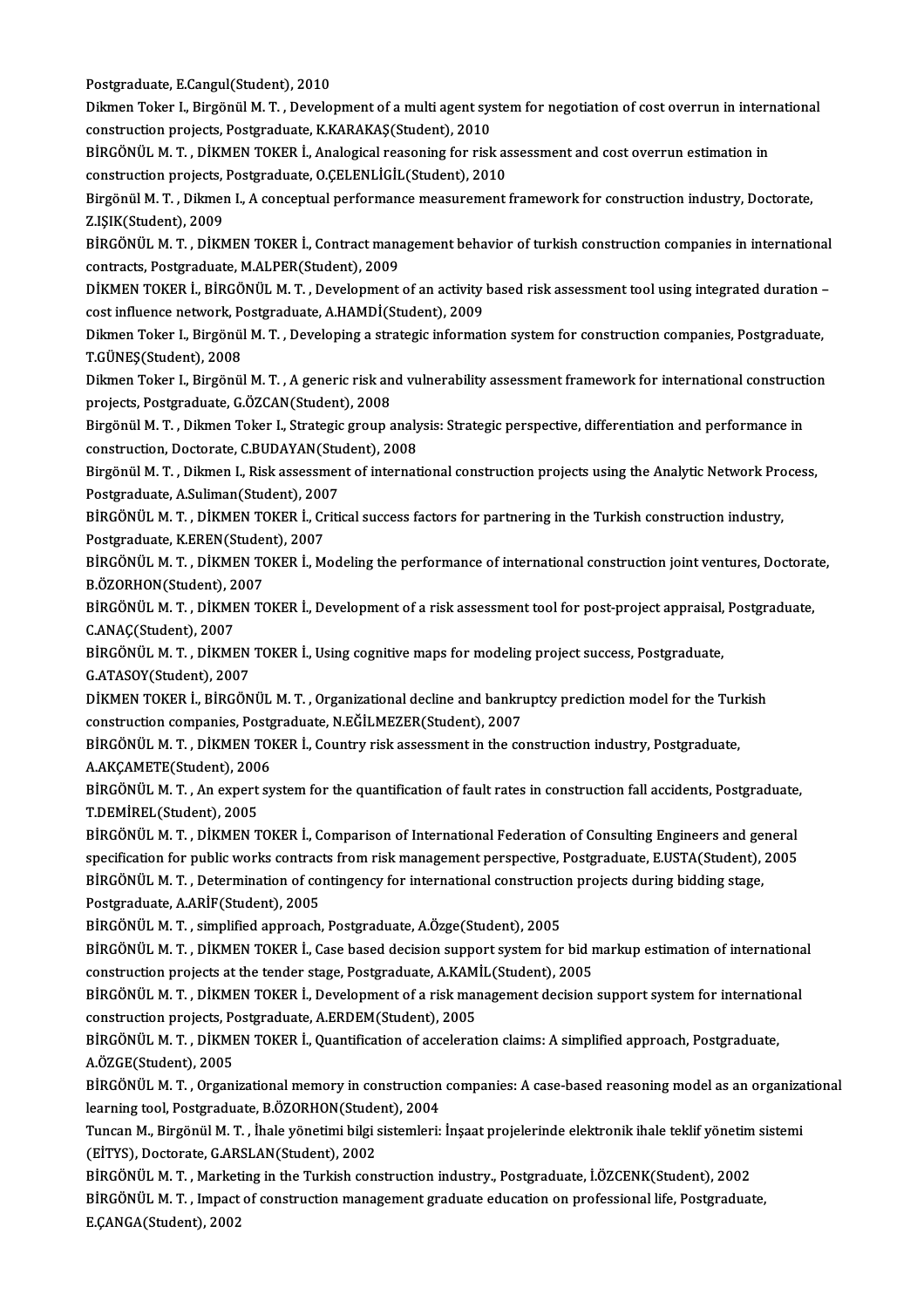BİRGÖNÜL M. T. , An Innovation management model for construction companies: Case-studies from the Turkish<br>construction industry, Pestsreduste, S.UMIT(Student), 2002 BİRGÖNÜL M. T. , An Innovation management model for const<br>construction industry, Postgraduate, S.UMUT(Student), 2002<br>Pincöntül M. T. . An Oxsonizational learning framework as a . BİRGÖNÜL M. T. , An Innovation management model for construction companies: Case-studies from the Turkis<br>construction industry, Postgraduate, S.UMUT(Student), 2002<br>BİRGÖNÜL M. T. , An Organizational learning framework as a

construction industry, Postgraduate, S.UMUT(Student), 2002<br>BİRGÖNÜL M. T. , An Organizational learning framework as a driver<br>construction companies, Postgraduate, T.ATAOĞLU(Student), 2002<br>PİRGÖNÜL M. T., Organizational eff BİRGÖNÜL M. T. , An Organizational learning framework as a driver of organizational performance of Turkish<br>construction companies, Postgraduate, T.ATAOĞLU(Student), 2002<br>BİRGÖNÜL M. T. , Organizational effectiveness in Tur

construction companies, Postgraduate, T.ATAOĞLU(Student), 2002<br>BİRGÖNÜL M. T. , Organizational effectiveness in Turkish construction companies: An artificial neural network based<br>prediction model, Postgraduate, S.KIZILTAŞ( BİRGÖNÜL M. T. , Organizational effectiveness in Turkish construction companies: An artificial neural network based<br>prediction model, Postgraduate, S.KIZILTAŞ(Student), 2002<br>Birgönül M. T. , Strategic decision making in co

prediction model, Postgraduate, S.KIZILTAŞ(Student), 2002<br>Birgönül M. T. , Strategic decision making in construction companies: An artificia<br>system for international market selection, Doctorate, İ.DİKMEN(Student), 2001<br>Pip Birgönül M. T. , Strategic decision making in construction companies: An artificial neural network based decision<br>system for international market selection, Doctorate, İ.DİKMEN(Student), 2001<br>BİRGÖNÜL M. T. , Dispute creat

system for international market selection, Doctorate, İ.DİKMEN(Student), 2001<br>BİRGÖNÜL M. T. , Dispute creation and resolution mechanisms of Turkish construction sector in public projects,<br>Postgraduate, G.GÜNAY(Student), 2 BİRGÖNÜL M. T. , Dispute creation and resolution mechanisms of Turkish construction sector in public projects,<br>Postgraduate, G.GÜNAY(Student), 2001<br>BİRGÖNÜL M. T. , Value management approach for the selection of constructi

Postgraduate, G.GÜNAY(Student), 2001<br>BİRGÖNÜL M. T. , Value management approach for the sel<br>Force Command, Postgraduate, S.DEREN(Student), 2001<br>Birgönül M. T., Befinement of Bonefit Cost analysis result: BİRGÖNÜL M. T. , Value management approach for the selection of construction materials for the buildings owned by Ai<br>Force Command, Postgraduate, S.DEREN(Student), 2001<br>Birgönül M. T. , Refinement of Benefit Cost analysis

Force Command, Postgraduate, S.DEREN(Student), 2001<br>Birgönül M. T. , Refinement of Benefit Cost analysis results for highway projects, Postgraduate, N.Özkan(Stu<br>BİRGÖNÜL M. T. , Effects of economic recession periods on Tur Birgönül M. T. , Refineme<br>BİRGÖNÜL M. T. , Effects<br>L.ÇAĞRI(Student), 2000<br>PİRGÖNÜL M. T. , Critical BİRGÖNÜL M. T. , Effects of economic recession periods on Turkish construction companies, Postgraduate,<br>L.ÇAĞRI(Student), 2000<br>BİRGÖNÜL M. T. , Critical revievo of construction machinery costs within the context of general

L.ÇAĞRI(Student), 2000<br>BİRGÖNÜL M. T. , Critical revievo of constr<br>Postgraduate, S.ÖZTABAK(Student), 2000<br>PİRGÖNÜL M.T. , A Genetis akasıtılım for n BİRGÖNÜL M. T. , Critical revievo of construction machinery costs within the context of general price analysis,<br>Postgraduate, S.ÖZTABAK(Student), 2000<br>BİRGÖNÜL M. T. , A Genetic algorithm for multi-mode resource constraine

Postgraduate, S.ÖZTABAK(Student), 2000<br>BİRGÖNÜL M. T. , A Genetic algorithm for multi-mode resource constrained project scheduling, Postgraduate,<br>B.GÜVENÇ(Student), 2000 BİRGÖNÜL M. T. , A Genetic algorithm for multi-mode resource constrained project scheduling, Postgraduate,<br>B.GÜVENÇ(Student), 2000<br>BİRGÖNÜL M. T. , Problems faced by foreign contractors working in Turkey, Postgraduate, S.Ö

B.GÜVENÇ(Student), 2000<br>BİRGÖNÜL M. T. , Problems faced by foreign contractors working in Turkey, Postgraduate, S.ÖNEN(Student), 200<br>BİRGÖNÜL M. T. , A Comparative study on the reliability-based risk assessment in project BİRGÖNÜL M. T. , Problems faced by foreign contra<br>BİRGÖNÜL M. T. , A Comparative study on the reliat<br>structures, Postgraduate, G.PİŞKİN(Student), 2000<br>PİRCÖNÜL M. T. 150.9000 standarts in the Turkish BİRGÖNÜL M. T. , A Comparative study on the reliability-based risk assessment in project management of coastal<br>structures, Postgraduate, G.PİŞKİN(Student), 2000<br>BİRGÖNÜL M. T. , ISO 9000 standarts in the Turkish constructi

structures, Postgraduate, G.PİŞKİN(Student), 2000<br>BİRGÖNÜL M. T. , ISO 9000 standarts in the Turkish construction industry, Postgraduate, D.TÜRK(Student<br>Inal A., Birgönül M. T. , Development of a quality assurance system f BİRGÖNÜL M. T. , ISO 900<br>Inal A., Birgönül M. T. , De<br>D.Özmen(Student), 1998<br>Arikan M. S., Birgönül M Inal A., Birgönül M. T. , Development of a quality assurance system for highways in Turkey., Postgraduate, D.Özmen(Student), 1998<br>Arikan M. S. , Birgönül M. T. , Subcontracting relationship between subcontractors and contr

Arikan M. S., Birgönül M. T., Subcontracting relationship between subcontractors and contractors in Turkish

Birgönül M.T., Arikan M.S., Evaluation of the subcontracting system in Turkey, Postgraduate, E.Gökçek(Student), 1998 construction sector, Postgraduate, A.Çevik(Student), 1998<br>Birgönül M. T. , Arikan M. S. , Evaluation of the subcontracting system in Turkey, Postgraduate, E.Gökçek(Student), 199<br>Keyder E., Birgönül M. T. , CPM (Critical Pa Birgönül M. T. , Arikan M. S. , Evaluation of<br>Keyder E., Birgönül M. T. , CPM (Critical Pa<br>Postgraduate, A.Yurdakul(Student), 1998<br>Frgin A. Birgönül M.T. - A reliability based Keyder E., Birgönül M. T. , CPM (Critical Path Method) applications and problems faced in Turkish construction secto<br>Postgraduate, A.Yurdakul(Student), 1998<br>Ergin A., Birgönül M. T. , A reliability-based risk assessment mo

Postgraduate, A.Yurdakul(Student), 1998<br>Ergin A., Birgönül M. T. , A reliability-based risk assessment model for coastal projects, Doctorate, C.Elmar(Student),<br>1998 Ergin A., Birgönül M. T. , A reliability-based risk assessment model for coastal projects, Doctorate, C.Elmar(Stude<br>1998<br>BİRGÖNÜL M. T. , Performance of Turkish Contractors working abroad, Postgraduate, M.METİN(Student), 1

1998<br>BİRGÖNÜL M. T. , Performance of Turkish Contractors working abroad, Postgraduate, M.METİN(Student), 1998<br>BİRGÖNÜL M. T. , Risk perception and trends of Turkish construction compaies, Postgraduate, A.PETEK(Student), 19 BİRGÖNÜL M. T. , Performance of Turkish Contractors working abroad, Postgraduate, M.METİN(Student), 1998<br>BİRGÖNÜL M. T. , Risk perception and trends of Turkish construction compaies, Postgraduate, A.PETEK(Student),<br>Ergin A BİRGÖNÜL M. T. , Risk perception and trends of Turkish construction compaies, Postgraduate, A.PETEK(Student), 1998<br>Ergin A., Birgönül M. T. , Risk analysis and cost simulation of coastal projects, Postgraduate, M.Ali(Stude Ergin A., Birgönül M. T., Risk analysis and cost simulation of coastal projects, Postgraduate, M.Ali(Student), 1998 BİRGÖNÜL M. T. , Investigation of state procurement law and amendments necessary to make it consistent wit<br>World Bank proctices, Postgraduate, Ç.SÜRÜCÜ(Student), 1998<br>Arikan M. S. , Birgönül M. T. , Quality management in c

World Bank proctices, Postgraduate, Ç.SÜRÜCÜ(Student), 1998<br>Arikan M. S. , Birgönül M. T. , Quality management in construction, Postgraduate, E.Kökçüoğlu(Student), 199<br>Birgönül M. T. , Yeğinobalı A., Toplu konut inşaatları Arikan M. S. , Birgönül M<br>Birgönül M. T. , Yeğinoba<br>A.Kazaz(Student), 1997<br>Pipçönül M. T. , Time Birgönül M. T. , Yeğinobalı A., Toplu konut inşaatlarında düşük kaliteden kaynaklanan maliyetler, Doctorate,<br>A.Kazaz(Student), 1997<br>BİRGÖNÜL M. T. , Time, cost and quality management of mass housing projects, Postgraduate,

A.Kazaz(Student), 1997<br>BİRGÖNÜL M. T. , Time, cost and quality management of mass housing projects, Postgraduate, M.CAN(Student), 199<br>BİRGÖNÜL M. T. , Economic analysis multi-stage housing production model, Postgraduate, M BİRGÖNÜL M. T. , Time, cost and quality management of mass housing projects, Postgraduate, M.CAN(Studen<br>BİRGÖNÜL M. T. , Economic analysis multi-stage housing production model, Postgraduate, M.KAAN(Studen<br>BİRGÖNÜL M. T. , BİRGÖNÜL M. T. , Econon<br>BİRGÖNÜL M. T. , Manage<br>M.ŞEFİK(Student), 1996<br>PİRCÖNÜL M. T. Curren BİRGÖNÜL M. T. , Management of political risk in public non-building construction projects, Postgraduate,<br>M.ŞEFİK(Student), 1996<br>BİRGÖNÜL M. T. , Current quality control systems used in Turkey and suggestions for further i

M.ŞEFİK(Student), 1996<br>BİRGÖNÜL M. T. , Current quality contr<br>Postgraduate, İ.ÇETİN(Student), 1996<br>PİRGÖNÜL M. T. , Bisk onalysis of sansı BİRGÖNÜL M. T. , Current quality control systems used in Turkey and suggestions for further improvements,<br>Postgraduate, İ.ÇETİN(Student), 1996<br>BİRGÖNÜL M. T. , Risk analysis of construction projects based on unit prices un

Postgraduate, İ.ÇETİN(Stu<br>BİRGÖNÜL M. T. , Risk ana<br>D.ELMAS(Student), 1996<br>PİRGÖNÜL M.T. , Bisk ma BİRGÖNÜL M. T. , Risk analysis of construction projects based on unit prices under inflationary conditions, Postgrad<br>D.ELMAS(Student), 1996<br>BİRGÖNÜL M. T. , Risk management of build-operate-transfer (BOT) project in develo

D.ELMAS(Student), 1996<br>BİRGÖNÜL M. T. , Risk mana<br>İ.ÖZDOĞAN(Student), 1996<br>BİRGÖNÜL M.T. An Evolud BİRGÖNÜL M. T. , Risk management of build-operate-transfer (BOT) project in developing countries, Postgra<br>İ.ÖZDOĞAN(Student), 1996<br>BİRGÖNÜL M. T. , An Evoluation of value management practice in Türkish Construction Sectör,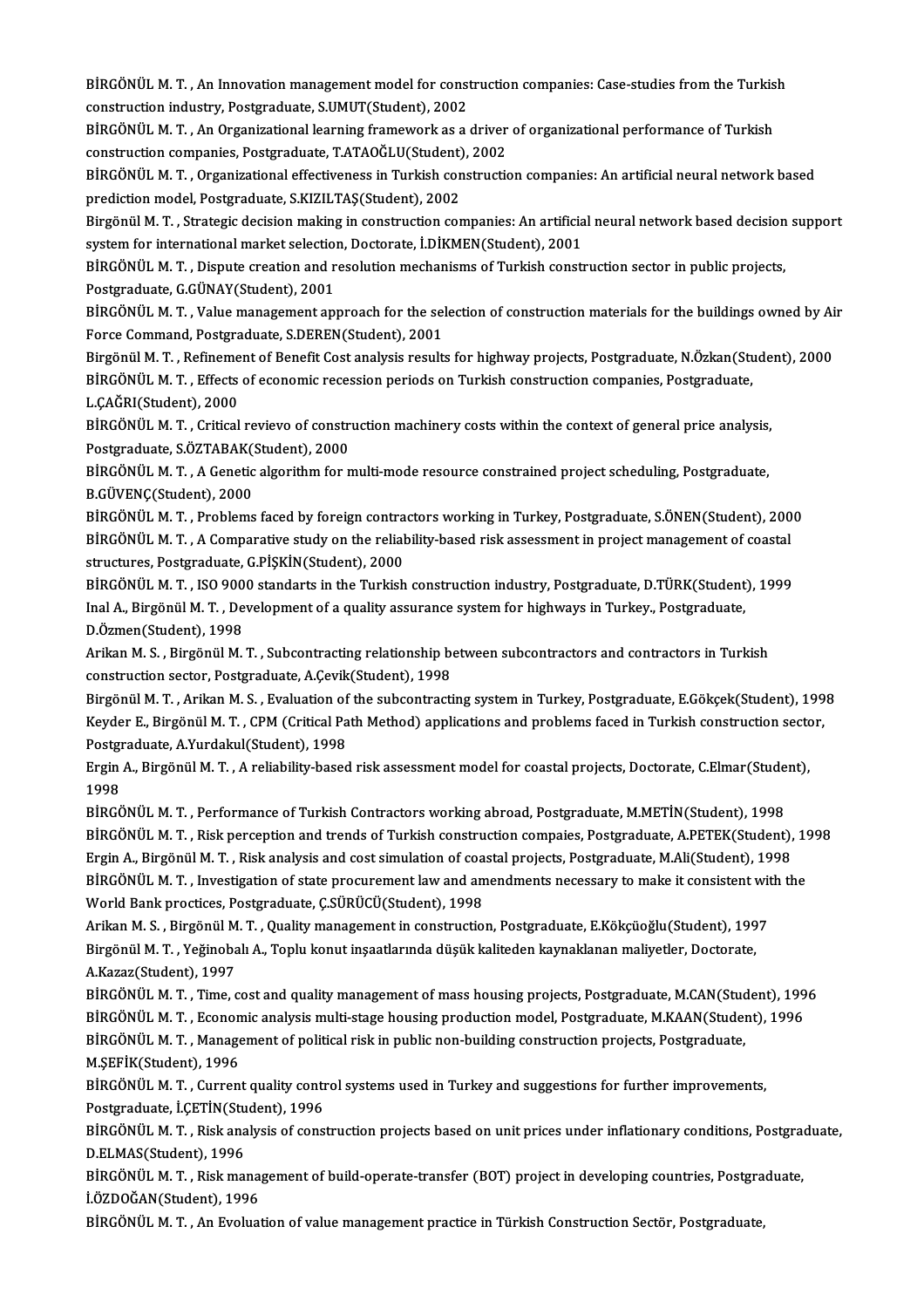A.ASLAN(Student),1995

A.ASLAN(Student), 1995<br>BİRGÖNÜL M. T. , French model of water distribution and sewage collection and treatment service administration under<br>PRİJRAS SERRANY MARSSERRAT POSTARGUATA M TUNC(Student), 1995 A.ASLAN(Student), 1995<br>BİRGÖNÜL M. T. , French model of water distribution and sewage colle<br>private company management, Postgraduate, M.TUNÇ(Student), 1995<br>PİRGÖNÜL M. T., Turkish santrasting sestanı An organisational surv BİRGÖNÜL M. T. , French model of water distribution and sewage collection and treatment service administration under<br>private company management, Postgraduate, M.TUNÇ(Student), 1995<br>BİRGÖNÜL M. T. , Turkish contracting sect

private company manage<br>BİRGÖNÜL M. T. , Turkish<br>I.RENDA(Student), 1995<br>PİRCÖNÜL M. T. - An Expe BİRGÖNÜL M. T. , Turkish contracting sector: An organisational survey of Turkish contracting companies, Postgra<br>I.RENDA(Student), 1995<br>BİRGÖNÜL M. T. , An Expert system approach based on Şanlıurfa tunnel construction exper

I.RENDA(Student), 1995<br>BİRGÖNÜL M. T. , An Expert<br>B.AKPINAR(Student), 1995<br>PİRÇÖNÜL M.T. A Cese stu BİRGÖNÜL M. T. , An Expert system approach based on Şanlıurfa tunnel construction experiences, Postgraduate,<br>B.AKPINAR(Student), 1995<br>BİRGÖNÜL M. T. , A Case study on interaction between time and cost constituents of a mas

B.AKPINAR(Student), 1995<br>BİRGÖNÜL M. T. , A Case study on interaction between time and cost constituents of a mass-housing construction project,<br>Postgraduate, A,BARCIN(Student), 1993 BİRGÖNÜL M. T. , A Case study on interaction between time and cost constituents of a mass-housing construction<br>Postgraduate, A.BARÇIN(Student), 1993<br>BİRGÖNÜL M. T. , Critical review of quality and time control aspects in s

Postgraduate, A.BARÇIN(Student), 199<br>BİRGÖNÜL M. T. , Critical review of qua<br>Postgraduate, A.OMER(Student), 1993<br>PİRÇÖNÜL M.T. An Electis timing metl BİRGÖNÜL M. T. , Critical review of quality and time control aspects in some major Libyan construction projects,<br>Postgraduate, A.OMER(Student), 1993<br>BİRGÖNÜL M. T. , An Elastic timing method proposed for construction sched

Postgraduate, A.OMER(Student), 1993<br>BİRGÖNÜL M. T. , An Elastic timing method proposed for construction schedules, Postgraduate, A.SİBEL(Student), 1992<br>BİRGÖNÜL M. T. , Measures for improving quality and maintaining econom BİRGÖNÜL M. T. , An Elastic t<br>BİRGÖNÜL M. T. , Measures f<br>C.ERDOĞAN(Student), 1992<br>PİRCÖNÜL M. T. An Eynert BİRGÖNÜL M. T. , Measures for improving quality and maintaining economy in low-cost housing projects, Post<br>C.ERDOĞAN(Student), 1992<br>BİRGÖNÜL M. T. , An Expert system approach to concrete supervising and precast connections

C.ERDOĞAN(Student), 1992<br>BİRGÖNÜL M. T. , An Expert system approach to concrete supervising and precast connections, Postgraduate,<br>Ş.TOPKAYA(Student), 1992 BİRGÖNÜL M. T. , An Expert system approach to concrete supervising and precast connections, Postgraduate,<br>Ş.TOPKAYA(Student), 1992<br>BİRGÖNÜL M. T. , Effect of inflation and payment delay on profit margin under unit price co

Ş.TOPKAYA(Student), 1992<br>BİRGÖNÜL M. T. , Effect of inflation and payment delay o<br>methods, Postgraduate, A.NURHUSSEİN(Student), 1992<br>Yeğinobalı A. Birgönül M.T., Thermal inqulation and ana BİRGÖNÜL M. T. , Effect of inflation and payment delay on profit margin under unit price contract and the compensation<br>methods, Postgraduate, A.NURHUSSEİN(Student), 1992<br>Yeğinobalı A., Birgönül M. T. , Thermal insulation a

methods, Postgraduate, A.NURHUSSEİN(Student), 1992<br>Yeğinobalı A., Birgönül M. T. , Thermal insulation and en<br>T.Şahin(Student), 1991 Yeğinobalı A., Birgönül M. T. , Thermal insulation and energy conservation measures for low-cost housing, Postgraduate,<br>T.Şahin(Student), 1991<br>BİRGÖNÜL M. T. , A Methodology for the evaluation of proposals tendered on the

BİRGÖNÜL M. T. , A Methodology for the evaluation of proposals tendered on the basis of build-operate-transfer model,<br>Postgraduate, A.KORKMAZ(Student), 1991

BİRGÖNÜL M.T., The Integration of CPM and materials management in project management, Postgraduate, M.TAŞKINSOY(Student),1991 BİRGÖNÜL M. T. , The Integration of CPM and materials management in project management, Postgraduate,<br>M.TAŞKINSOY(Student), 1991<br>BİRGÖNÜL M. T. , Probabilistic quantity estimation of basic construction items by linear regr M.TAŞKINSOY(Student), 1991<br>BİRGÖNÜL M. T. , Probabilistic quantity estimati<br>Postgraduate, V.ÖZKARAMETE(Student), 1989<br>PİRGÖNÜL M.T. - A Computer program related

BİRGÖNÜL M. T. , Probabilistic quantity estimation of basic construction items by linear regression meth<br>Postgraduate, V.ÖZKARAMETE(Student), 1989<br>BİRGÖNÜL M. T. , A Computer program related to some standard earthwork equi Postgraduate, V.ÖZKARAMETE(Student), 1989<br>BİRGÖNÜL M. T. , A Computer program related to some standard earthwork equipments, Postgraduate,<br>B.JARKAS(Student), 1989 BİRGÖNÜL M. T. , A Computer program related to some standard earthwork equipments, Postgra<br>B.JARKAS(Student), 1989<br>BİRGÖNÜL M. T. , Linear construction planning technique, Postgraduate, H.ÇAKA(Student), 1989<br>PİRGÖNÜL M. T.

B.JARKAS(Student), 1989<br>BİRGÖNÜL M. T. , Linear construction planning technique, Postgraduate, H.ÇAKA(Student), 1989<br>BİRGÖNÜL M. T. , A Survey on the construction equipment supply and importation of the Turkish overseas co BİRGÖNÜL M. T. , Linear construction planning technique, Postgraduate, H.ÇAK<br>BİRGÖNÜL M. T. , A Survey on the construction equipment supply and importa<br>upon completion of their contract, Postgraduate, R.ÇUHADAR(Student), 1 BİRGÖNÜL M. T. , A Survey on the construction equipment supply and importation of the Turkish overseas contrad<br>upon completion of their contract, Postgraduate, R.ÇUHADAR(Student), 1989<br>BİRGÖNÜL M. T. , Concrete constructio

upon completion of their contract, Postgraduate, R.ÇUHADAR(Student), 1989<br>BİRGÖNÜL M. T. , Concrete construction under different climatic conditions and factors affecting the cost estimate,<br>Postgraduate, J.LABABİDİ(Student

### Articles Published in Journals That Entered SCI, SSCI and AHCI Indexes

I. A decision-support tool for risk and complexity assessment and visualization in construction projects A decision-support tool for risk and complexity assessment and visual<br>projects<br>DİKMEN TOKER İ., ATASOY ÖZCAN G., EROL H. H. , Kaya H. D. , BİRGÖNÜL M. T.<br>Computers in Industry, vel 141, 2022 (Journal Indoved in SCL Expande

projects<br>DİKMEN TOKER İ., ATASOY ÖZCAN G., EROL H. H. , Kaya H. D. , BİRGÖNÜL<br>Computers in Industry, vol.141, 2022 (Journal Indexed in SCI Expanded)<br>Emnewering Bisk Communisation: Hse of Visualizations to Dessr Computers in Industry, vol.141, 2022 (Journal Indexed in SCI Expanded)

- II. Empowering Risk Communication: Use of Visualizations to Describe Project Risks<br>ATASOY ÖZCAN G., Ertaymaz U., DİKMEN TOKER İ., BİRGÖNÜL M. T. JOURNAL OF CONSTRUCTION ENGINEERING AND MANAGEMENT, vol.148, no.5, 2022 (Journal Indexed in SCI) ATASOY ÖZCAN G., Ertaymaz U., DİKMEN TOKER İ., BİRGÖNÜL M. T.<br>JOURNAL OF CONSTRUCTION ENGINEERING AND MANAGEMENT, vol.148, no.5, 2022 (Journal Index<br>III. An analytic network process model for risk quantification of mega co
- FOURNAL OF CONSTRUCTION ENGINEERING AND MANAGEMENT,<br>An analytic network process model for risk quantification<br>EROL H. H. , DİKMEN TOKER İ., ATASOY ÖZCAN G., BİRGÖNÜL M. T.<br>Evnert Systems with Annlisstiens, vel 191, 2022 (J An analytic network process model for risk quantification of me<sub>l</sub><br>EROL H. H. , DİKMEN TOKER İ., ATASOY ÖZCAN G., BİRGÖNÜL M. T.<br>Expert Systems with Applications, vol.191, 2022 (Journal Indexed in SCI)<br>Development of a kno EROL H. H. , DİKMEN TOKER İ., ATASOY ÖZCAN G., BİRGÖNÜL M. T.<br>Expert Systems with Applications, vol.191, 2022 (Journal Indexed in SCI)<br>IV. Development of a knowledge-based tool for waste management of prefabricated ste
- Expert Sy<br>Developi<br>projects<br>Mirshelm Development of a knowledge-based tool for waste management<br>projects<br>Mirshekarlou B.R., BUDAYAN C., DİKMEN TOKER İ., BİRGÖNÜL M.T.<br>JOUPMAL OE CLEANER PRODUCTION, vol 222, 2021, (Journal Indoves projects<br>Mirshekarlou B. R. , BUDAYAN C., DİKMEN TOKER İ., BİRGÖNÜL M. T.<br>JOURNAL OF CLEANER PRODUCTION, vol.323, 2021 (Journal Indexed in SCI)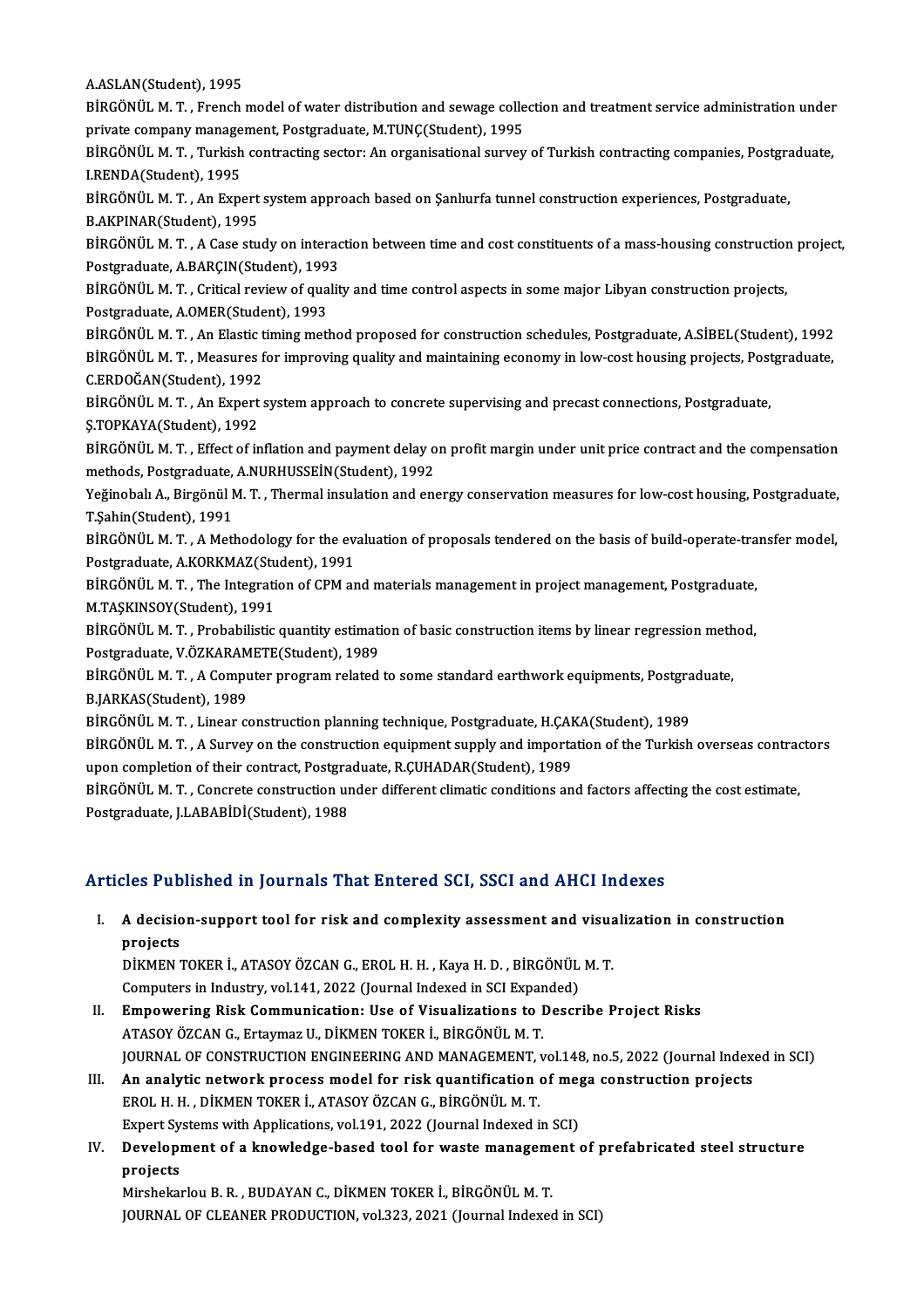V. Bayesian network based decision support for predicting and mitigating delay risk in TBM tunnel<br>nneiests Bayesian<br>projects<br>Kasaaslu Bayesian network based decision support for p<br>projects<br>Koseoglu Balta G., DİKMEN TOKER İ., BİRGÖNÜL M. T.<br>Autometian in Construction vol 120, 2021 (Journal In

```
projects<br>Koseoglu Balta G., DİKMEN TOKER İ., BİRGÖNÜL M. T.<br>Automation in Construction, vol.129, 2021 (Journal Indexed in SCI)
```
VI. Causal mapping to explore emergence of construction disputes TanriverdiC.,ATASOYÖZCANG.,DİKMENTOKERİ.,BİRGÖNÜLM.T. Causal mapping to explore emergence of construction disputes<br>Tanriverdi C., ATASOY ÖZCAN G., DİKMEN TOKER İ., BİRGÖNÜL M. T.<br>Journal of Civil Engineering and Management, vol.27, no.5, pp.288-302, 2021 (Journal Indexed in S VII. Predicting the Occurrence of Construction Disputes Using Machine Learning Techniques<br>AYHAN M., DİKMEN TOKER İ., BİRGÖNÜL M. T. Journal of Civil Engineering and Management,<br>Predicting the Occurrence of Constructio<br>AYHAN M., DİKMEN TOKER İ., BİRGÖNÜL M. T.<br>Journal of Construction Engineering and Mana Journal of Construction Engineering and Management, vol.147, no.4, 2021 (Journal Indexed in SCI) AYHAN M., DİKMEN TOKER İ., BİRGÖNÜL M. T.<br>Journal of Construction Engineering and Management, vol.147, no.4, 2021 (Journal Indexed in SCI)<br>VIII. Meta-Modeling of Complexity-Uncertainty-Performance Triad in Construction Pro Journal of Construction Engineering and Managem<br>Meta-Modeling of Complexity-Uncertainty-Pe<br>DİKMEN TOKER İ., Qazi A., Erol H., BİRGÖNÜL M. T.<br>ENCINEERINC MANACEMENT JOURNAL .val 33. no Meta-Modeling of Complexity-Uncertainty-Performance Triad in Construction Proje<br>DİKMEN TOKER İ., Qazi A., Erol H., BİRGÖNÜL M. T.<br>ENGINEERING MANAGEMENT JOURNAL, vol.33, no.1, pp.30-44, 2021 (Journal Indexed in SCI)<br>Evnlor DİKMEN TOKER İ., Qazi A., Erol H., BİRGÖNÜL M. T.<br>ENGINEERING MANAGEMENT JOURNAL, vol.33, no.1, pp.30-44, 2021 (Journal Indexed in SCI)<br>IX. Exploring the Relationship between Complexity and Risk in Megaconstruction Project ENGINEERING MANAGEMENT JOURNAL, vol.<br>Exploring the Relationship between Cor<br>Erol H., Dikmen İ., Atasoy G., BİRGÖNÜL M. T.<br>Journal of Construction Engineering and Man Exploring the Relationship between Complexity and Risk in Megaconstruction Projects<br>Erol H., Dikmen İ., Atasoy G., BİRGÖNÜL M. T.<br>Journal of Construction Engineering and Management, vol.146, no.12, 2020 (Journal Indexed in Erol H., Dikmen İ., Atasoy G., BİRGÖNÜL M. T.<br>Journal of Construction Engineering and Management, vol.146, no<br>X. Prioritization of interdependent uncertainties in projects<br>Qazi A., DİKMEN TOKER İ., BİRGÖNÜL M. T. Journal of Construction Engineering and Management, vol.146, no.12, 2020 (Journal Indexed in SCI) Prioritization of interdependent uncertainties in projects<br>Qazi A., DİKMEN TOKER İ., BİRGÖNÜL M. T.<br>INTERNATIONAL JOURNAL OF MANAGING PROJECTS IN BUSINESS, vol.13, no.5, pp.913-935, 2020 (Journal<br>Indeved in SSCI) Indexed in SSCI)<br>XI. Mapping Uncertainty for Risk and Opportunity Assessment in Projects INTERNATIONAL JOURNAL OF MANAGING PROJECTS IN BUSINESS, vol.13, no.5,<br>Indexed in SSCI)<br>XI. Mapping Uncertainty for Risk and Opportunity Assessment in Projects<br>Oazi A. Dilmon L. BIBCÖNÜL M.T. QaziA.,Dikmenİ.,BİRGÖNÜLM.T. Mapping Uncertainty for Risk and Opportunity Assessment in Projects<br>Qazi A., Dikmen İ., BİRGÖNÜL M. T.<br>EMJ - Engineering Management Journal, vol.32, no.2, pp.86-97, 2020 (Journal Indexed in SCI Expanded)<br>Heing System Dynam Qazi A., Dikmen İ., BİRGÖNÜL M. T.<br>EMJ - Engineering Management Journal, vol.32, no.2, pp.86-97, 2020 (Journal Indexed in SC<br>XII. Using System Dynamics for Strategic Performance Management in Construction<br>Vildiz A. E., DİK EMJ - Engineering Management Journal, vol.32,<br>Using System Dynamics for Strategic Perf<br>Yildiz A. E. , DİKMEN TOKER İ., BİRGÖNÜL M. T.<br>JOUPNAL OE MANACEMENT IN ENCINEEPINC Using System Dynamics for Strategic Performance Management in Construction<br>Yildiz A. E. , DİKMEN TOKER İ., BİRGÖNÜL M. T.<br>JOURNAL OF MANAGEMENT IN ENGINEERING, vol.36, no.2, 2020 (Journal Indexed in SCI)<br>Clustering of hest Yildiz A. E. , DİKMEN TOKER İ., BİRGÖNÜL M. T.<br>JOURNAL OF MANAGEMENT IN ENGINEERING, vol.36, no.2, 2020 (Journal Indexed in SCI)<br>XIII. Clustering of host countries to facilitate learning between similar international c JOURNAL OF MANAGEMENT IN ENGINEERING, vol.36, no.2, 2020 (Journal Indexed in SCI) Clustering of host countries to facilitate learning between similar international construction mark<br>Ozyurt B., Dikmen İ., Birgönül M. T.<br>Engineering, Construction and Architectural Management, vol.27, no.1, pp.66-82, 2020 XIV. A lessons-learned tool for organizational learning in construction Engineering, Construction and Architectural Managen<br>A lessons-learned tool for organizational learn<br>EKEN G., Bilgin G., DİKMEN TOKER İ., BİRGÖNÜL M. T.<br>AUTOMATION IN CONSTRUCTION vel 110, 2020 (Loui A lessons-learned tool for organizational learning in construction<br>EKEN G., Bilgin G., DİKMEN TOKER İ., BİRGÖNÜL M. T.<br>AUTOMATION IN CONSTRUCTION, vol.110, 2020 (Journal Indexed in SCI)<br>Construction sost man of Euronean so XV. Construction cost map of European countries<br>BUDAYAN C., Dikmen İ., BİRGÖNÜL M. T. AUTOMATION IN CONSTRUCTION, vol.11<br>Construction cost map of European<br>BUDAYAN C., Dikmen İ., BİRGÖNÜL M. T.<br>ENCINEEPINC ECONOMIST vol.65, no.2. Construction cost map of European countries<br>BUDAYAN C., Dikmen İ., BİRGÖNÜL M. T.<br>ENGINEERING ECONOMIST, vol.65, no.2, pp.135-157, 2019 (Journal Indexed in SCI)<br>NECOTIATING THE SELLING PRICE OF HYDROROWER ENERGY USING MILL XVI. NEGOTIATING THE SELLING PRICE OF HYDROPOWER ENERGY USING MULTI-AGENT SYSTEMS IN BOT<br>Akcay E. C., Dikmen İ., Birgönül M. T., Arditi D. ENGINEERING ECONOMIST, vol.65, no.2, pp.13.<br>NEGOTIATING THE SELLING PRICE OF HY<br>Akcay E. C. , Dikmen İ., Birgönül M. T. , Arditi D.<br>JOUPNAL OF CIVIL ENCINEERING AND MANAG NEGOTIATING THE SELLING PRICE OF HYDROPOWER ENERGY USING MULTI-AGENT SYSTEMS<br>Akcay E. C. , Dikmen İ., Birgönül M. T. , Arditi D.<br>JOURNAL OF CIVIL ENGINEERING AND MANAGEMENT, vol.25, pp.441-450, 2019 (Journal Indexed in SCI Akcay E. C. , Dikmen İ., Birgönül M. T. , Arditi D.<br>JOURNAL OF CIVIL ENGINEERING AND MANAGEMENT, vol.25, pp.441-450, 2019 (Journal Indexed in SCI)<br>XVII. Effects of Risk Attitude and Controllability Assumption on Risk Ratin JOURNAL OF CIVIL ENGINEERING AND MANAGEMENT, vol<br>Effects of Risk Attitude and Controllability Assumpti<br>International Construction Project Risk Assessment<br>Dilmon Toker L Pudayan G. Birgânÿl M.T. Hayat E XVII. Effects of Risk Attitude and Controllability Assumption on Risk Ratings: Observational Study on<br>International Construction Project Risk Assessment<br>Dikmen Toker İ., Budayan C., Birgönül M.T., Hayat E. JOURNAL OF MANAGEMENT IN ENGINEERING, vol.34, 2018 (Journal Indexed in SCI) Dikmen Toker İ., Budayan C., Birgönül M. T. , Hayat E.<br>JOURNAL OF MANAGEMENT IN ENGINEERING, vol.34, 2018 (Journal Indexed in SCI)<br>XVIII. A Computerized Method for Delay Risk Assessment Based on Fuzzy Set Theory using (JOURN<br>A Con<br>(TM)<br>PUDA A Computerized Method for Delay Risk Assessment Ba<br>(TM)<br>BUDAYAN C., DİKMEN TOKER İ., BİRGÖNÜL M. T. , Ghaziani A.<br>KSCE JOURNAL OF CIVIL ENCINEERING .val 22. no 8. np.2714 (TM)<br>BUDAYAN C., DİKMEN TOKER İ., BİRGÖNÜL M. T. , Ghaziani A.<br>KSCE JOURNAL OF CIVIL ENGINEERING, vol.22, no.8, pp.2714-2725, 2018 (Journal Indexed in SCI)<br>An antalagu based annrasab far dalay analysis in sanstrustion BUDAYAN C., DİKMEN TOKER İ., BİRGÖNÜL M. T. , Ghaziani A.<br>KSCE JOURNAL OF CIVIL ENGINEERING, vol.22, no.8, pp.2714-2725, 201<br>XIX. An ontology-based approach for delay analysis in construction<br>Pikin C. Dikmon L. Bingönül M. KSCE JOURNAL OF CIVIL ENGINE<br>An ontology-based approach<br>Bilgin G., Dikmen I., Birgönül M. T.<br>KSCE JOURNAL OF CIVIL ENGINER An ontology-based approach for delay analysis in construction<br>Bilgin G., Dikmen I., Birgönül M. T.<br>KSCE JOURNAL OF CIVIL ENGINEERING, vol.22, pp.384-398, 2018 (Journal Indexed in SCI) Bilgin G., Dikmen I., Birgönül M. T.<br>KSCE JOURNAL OF CIVIL ENGINEERING, vol.22, pp.384-398, 2018 (Journal Indexed in SCI)<br>XX. Development of of a safety performance index assessment tool by using a fuzzy structural equ KSCE JOURNAL OF CIVIL ENGIN<br>Development of of a safety <sub>I</sub><br>model for construction sites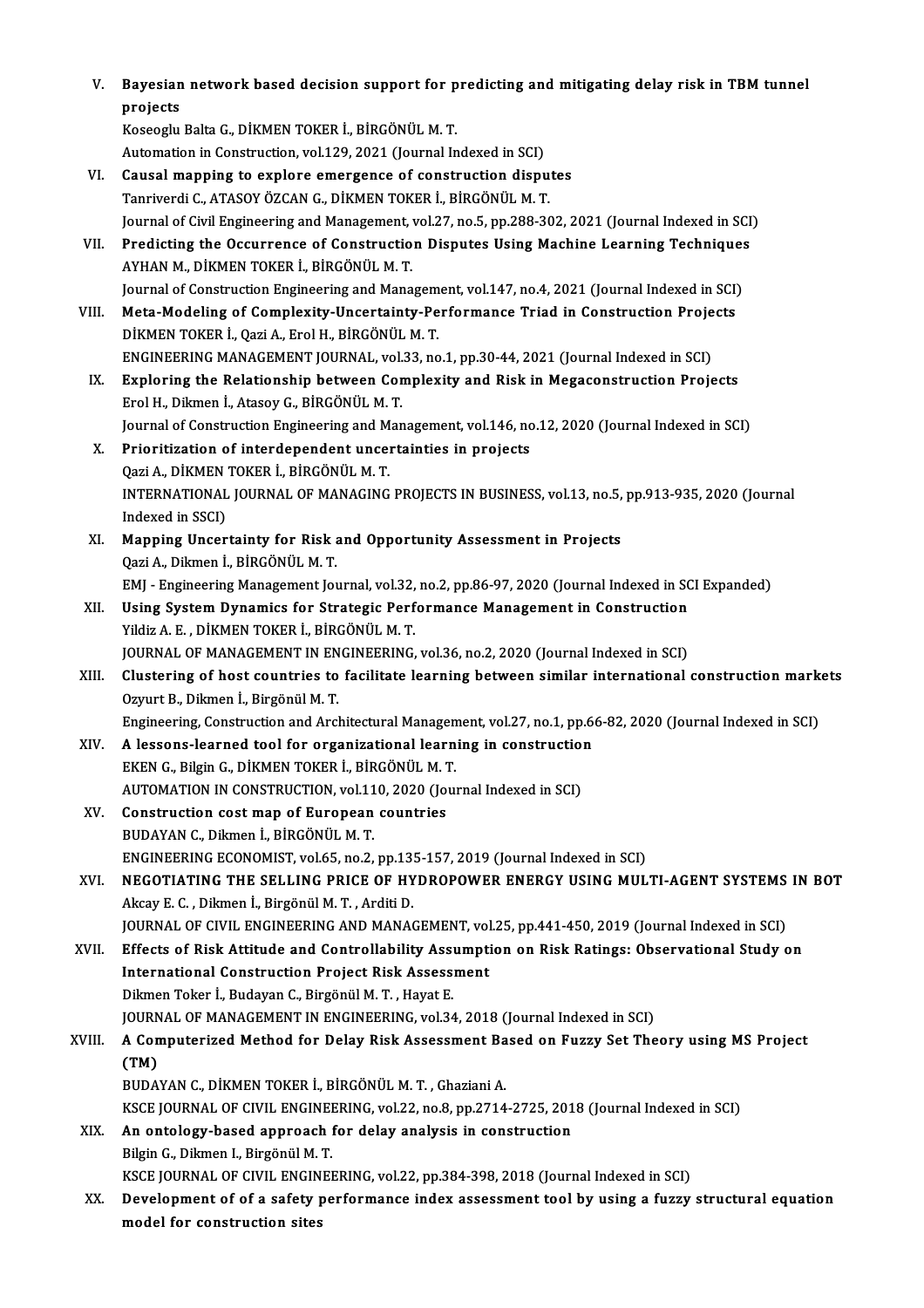GunduzM.,BİRGÖNÜLM.T. ,OzdemirM.

Gunduz M., BİRGÖNÜL M. T. , Ozdemir M.<br>AUTOMATION IN CONSTRUCTION, vol.85, pp.124-134, 2018 (Journal Indexed in SCI)<br>Naturalk Analysis Alganithm fan the Salutian of Dissnate Time Cast Trade e

Gunduz M., BİRGÖNÜL M. T. , Ozdemir M.<br>AUTOMATION IN CONSTRUCTION, vol.85, pp.124-134, 2018 (Journal Indexed in SCI)<br>XXI. Network Analysis Algorithm for the Solution of Discrete Time-Cost Trade-off Problem<br>RETTEMIR Ö. AUTOMATION IN CONSTRUCTION<br>Network Analysis Algorithm f<br>BETTEMİR Ö. H. , BİRGÖNÜL M. T.<br>KECE JOUPNAL OF CIVIL ENCINER Network Analysis Algorithm for the Solution of Discrete Time-Cost Trade-off Problem<br>BETTEMİR Ö. H. , BİRGÖNÜL M. T.<br>KSCE JOURNAL OF CIVIL ENGINEERING, vol.21, no.4, pp.1047-1058, 2017 (Journal Indexed in SCI)<br>Fuggy Structu

BETTEMIR Ö. H. , BIRGÖNÜL M. T.<br>KSCE JOURNAL OF CIVIL ENGINEERING, vol.21, no.4, pp.1047-1058, 2017 (Journal Indexed<br>XXII. Fuzzy Structural Equation Model to Assess Construction Site Safety Performance<br>Gunduz M., BIRGÖNÜL KSCE JOURNAL OF CIVIL ENGINEERING,<br>Fuzzy Structural Equation Model to<br>Gunduz M., BİRGÖNÜL M. T. , Ozdemir M.<br>JOUPNAL OF CONSTRUCTION ENCINEER Fuzzy Structural Equation Model to Assess Construction Site Safety Performance<br>Gunduz M., BİRGÖNÜL M. T. , Ozdemir M.<br>JOURNAL OF CONSTRUCTION ENGINEERING AND MANAGEMENT, vol.143, no.4, 2017 (Journal Indexed in SCI)<br>ESTIMAT Gunduz M., BİRGÖNÜL M. T. , Ozdemir M.<br>JOURNAL OF CONSTRUCTION ENGINEERING AND MANAGEMENT, vol.143, no.4, 2017 (Journal Indexed in SC<br>XXIII. ESTIMATING THE PROFITABILITY OF HYDROPOWER INVESTMENTS WITH A CASE STUDY FROM **JOURNAL<br>ESTIMAT<br>TURKEY<br>Akey E G** ESTIMATING THE PROFITABILITY OF HYDROPOWER INVESTMENTS WITH A CASE STUDY FROM<br>TURKEY<br>Akcay E. C. , Dikmen Toker İ., Birgönül M. T. , Arditi D.

TURKEY<br>Akcay E. C. , Dikmen Toker İ., Birgönül M. T. , Arditi D.<br>JOURNAL OF CIVIL ENGINEERING AND MANAGEMENT, vol.23, pp.1002-1012, 2017 (Journal Indexed in SCI)<br>MEASURING THE IMBACT OF LEAN CONSTRUCTION BRACTICES ON BROIE Akcay E. C. , Dikmen Toker İ., Birgönül M. T. , Arditi D.<br>JOURNAL OF CIVIL ENGINEERING AND MANAGEMENT, vol.23, pp.1002-1012, 2017 (Journal Indexed in S<br>XXIV. MEASURING THE IMPACT OF LEAN CONSTRUCTION PRACTICES ON PROJE

JOURNAL OF CIVIL ENGINEERING AND MANAGEMENT, vol.23, pp.1002-1012, 2017<br>MEASURING THE IMPACT OF LEAN CONSTRUCTION PRACTICES ON PROJEC<br>VARIABILITY: A SIMULATION-BASED STUDY ON RESIDENTIAL BUILDINGS<br>Frel H. Dilmen Teker L. B MEASURING THE IMPACT OF LEAN CONSTRUCTION PRACTICES ON PROJECT DURATION AND VARIABILITY: A SIMULATION-BASED STUDY ON RESIDENTIAL BUILDINGS<br>Erol H., Dikmen Toker İ., Birgönül M. T. VARIABILITY: A SIMULATION-BASED STUDY ON RESIDENTIAL BUILDINGS<br>Erol H., Dikmen Toker İ., Birgönül M. T.<br>JOURNAL OF CIVIL ENGINEERING AND MANAGEMENT, vol.23, pp.241-251, 2017 (Journal Indexed in SCI)<br>SOCIAL NETWORK ANALYSIS Erol H., Dikmen Toker İ., Birgönül M. T.<br>JOURNAL OF CIVIL ENGINEERING AND MANAGEMENT, vol.23, pp.241-251, 2017 (Journal Indexed in SCI)<br>XXV. SOCIAL NETWORK ANALYSIS OF CONSTRUCTION COMPANIES OPERATING IN INTERNATIONAL

### **JOURNAL OF CIVIL ENGINEERING AND MANAGEM<br>SOCIAL NETWORK ANALYSIS OF CONSTRUCT<br>MARKETS: CASE OF TURKISH CONTRACTORS** SOCIAL NETWORK ANALYSIS OF CONSTRUCTION COMPANIES OPERATING IN INTERNATIONAL MARKETS: CASE OF TURKISH CONTRACTORS<br>Akgul B.K., Özorhon Orakçal B., Dikmen Toker İ., Birgönül M. T. MARKETS: CASE OF TURKISH CONTRACTORS<br>Akgul B. K. , Özorhon Orakçal B., Dikmen Toker İ., Birgönül M. T.<br>JOURNAL OF CIVIL ENGINEERING AND MANAGEMENT, vol.23, pp.327-337, 2017 (Journal Indexed in SCI)<br>Preventing alaime in gre Akgul B. K., Özorhon Orakçal B., Dikmen Toker İ., Birgönül M. T.<br>JOURNAL OF CIVIL ENGINEERING AND MANAGEMENT, vol.23, pp.327-337, 2017 (Journal Indexed in S<br>XXVI. Preventing claims in green construction projects through in

JOURNAL OF CIVIL ENGINEER<br>Preventing claims in green<br>contractual and legal risks<br>Mohammadi S. BIBCÖNÜL M. XXVI. Preventing claims in green construction projects through investigating the components of contractual and legal risks Mohammadi S., BİRGÖNÜLM.T. contractual and legal risks<br>Mohammadi S., BİRGÖNÜL M. T.<br>JOURNAL OF CLEANER PRODUCTION, vol.139, pp.1078-1084, 2016 (Journal Indexed in SCI)<br>An expert system for the quantification of fault rates in construction foll assid

Mohammadi S., BİRGÖNÜL M. T.<br>JOURNAL OF CLEANER PRODUCTION, vol.139, pp.1078-1084, 2016 (Journal Indexed in SCI)<br>XXVII. An expert system for the quantification of fault rates in construction fall accidents<br>PRECÖNIIL M. T. JOURNAL OF CLEANER PRODUCTION, vol.139, pp.1078-1084<br>An expert system for the quantification of fault rates<br>BİRGÖNÜL M. T. , DİKMEN TOKER İ., BUDAYAN C., Demirel T.<br>INTERNATIONAL JOURNAL OF OCCURATIONAL SAEETY AND An expert system for the quantification of fault rates in construction fall accidents<br>BİRGÖNÜL M. T. , DİKMEN TOKER İ., BUDAYAN C., Demirel T.<br>INTERNATIONAL JOURNAL OF OCCUPATIONAL SAFETY AND ERGONOMICS, vol.22, no.1, pp.2 BİRGÖNÜL M. T., DİKMEN TOKER İ., BUDAYAN C., Demirel T. INTERNATIONAL JOURNAL OF OCCUPATIONAL SAFETY AND ERGONOMICS, vol.22, no.1, pp.20-3<br>Indexed in SSCI)<br>XXVIII. Integrated Approach to Overcome Shortcomings in Current Delay Analysis Practices<br>PROGNIJUM T. DIVMEN TOKER L. Polt

# Indexed in SSCI)<br>Integrated Approach to Overcome Short<br>BİRGÖNÜL M.T., DİKMEN TOKER İ., Bektas S.<br>JOUPMAL OF CONSTRUCTION ENCINEERING Integrated Approach to Overcome Shortcomings in Current Delay Analysis Practices<br>BİRGÖNÜL M. T. , DİKMEN TOKER İ., Bektas S.<br>JOURNAL OF CONSTRUCTION ENGINEERING AND MANAGEMENT, vol.141, no.4, 2015 (Journal Indexed in SCI)<br>

BİRGÖNÜL M. T. , DİKMEN TOKER İ., Bektas S.<br>JOURNAL OF CONSTRUCTION ENGINEERING AND MANAGEMENT, vol.141, no.4, 2015 (Journal Indexed in SCI)<br>XXIX. Alignment of project management with business strategy in construction: **JOURNAL OF<br>Alignment o<br>contractors**<br>PUDAVAN C Alignment of project management with bus<br>contractors<br>BUDAYAN C., DİKMEN TOKER İ., BİRGÖNÜL M. T.<br>IQUPMAL OE CIVIL ENCINEEDINE AND MANAEE contractors<br>BUDAYAN C., DİKMEN TOKER İ., BİRGÖNÜL M. T.<br>JOURNAL OF CIVIL ENGINEERING AND MANAGEMENT, vol.21, no.1, pp.94-106, 2015 (Journal Indexed in SCI)<br>Plaskage assessment of buildings during emergensy veing multiple t

- BUDAYAN C., DİKMEN TOKER İ., BİRGÖNÜL M. T.<br>JOURNAL OF CIVIL ENGINEERING AND MANAGEMENT, vol.21, no.1, pp.94-106, 2015 (Journal In<br>XXX. Blockage assessment of buildings during emergency using multiple types of sensors<br>Free JOURNAL OF CIVIL ENGINEERING AND MANAGEMENT, vol.21, no.1, pp.94-106, 2015 (Journal Blockage assessment of buildings during emergency using multiple types of set<br>Ergen Pehlevan E., Guven G., KURÇ Ö., ERBERİK M. A. , Ergin Blockage assessment of buildings during emergency using multiple types<br>Ergen Pehlevan E., Guven G., KURÇ Ö., ERBERİK M. A. , Ergin T., BİRGÖNÜL M. T. , Al<br>AUTOMATION IN CONSTRUCTION, vol.49, pp.71-82, 2015 (Journal Indexed
- Ergen Pehlevan E., Guven G., KURÇ Ö., ERBERİK M. A. , Ergin T., BİRGÖNÜL M. T. , Akinci B.<br>AUTOMATION IN CONSTRUCTION, vol.49, pp.71-82, 2015 (Journal Indexed in SCI)<br>XXXI. A knowledge-based risk mapping tool for cost AUTOMATION IN CONSTRUCTION, vol.49, pp.71-82, 2015 (Journal Inc. A knowledge-based risk mapping tool for cost estimation of Tildiz A.E. , DİKMEN TOKER İ., BİRGÖNÜL M.T. , Ercoskun K., Alten S. AUTOMATION IN CONSTRUCTION, vol.43, pp.144-155, 2014 (Journal Indexed in SCI) Yildiz A. E., DİKMEN TOKER İ., BİRGÖNÜL M. T., Ercoskun K., Alten S.<br>AUTOMATION IN CONSTRUCTION, vol.43, pp.144-155, 2014 (Journal Indexed in SCI)<br>XXXII. Impact of national culture on knowledge sharing in international con
- AUTOMATION IN CONSTRUCTION, vol.43, pp.144-15<br>Impact of national culture on knowledge shar:<br>KIVRAK S., ARSLAN G., TUNCAN M., BİRGÖNÜL M. T.<br>CANADIAN JOUPNAL OF CIVIL ENCINEERING vol.43 Impact of national culture on knowledge sharing in international construction projects<br>KIVRAK S., ARSLAN G., TUNCAN M., BİRGÖNÜL M. T.<br>CANADIAN JOURNAL OF CIVIL ENGINEERING, vol.41, no.7, pp.642-649, 2014 (Journal Indexed CANADIAN JOURNAL OF CIVIL ENGINEERING, vol.41, no.7, pp.642-649, 2014 (Journal Indexed in SCI)
- KIVRAK S., ARSLAN G., TUNCAN M., BİRGÖNÜL M. T.<br>CANADIAN JOURNAL OF CIVIL ENGINEERING, vol.41, no.7, pp.642-649, 2014 (Journal Indexed in SXXXIII. Investigation of drivers and modes of differentiation in Turkish constructi Investigation of drivers and modes of differentiation in Turkish construction industry<br>BUDAYAN C., DİKMEN TOKER İ., BİRGÖNÜL M. T.<br>ENGINEERING CONSTRUCTION AND ARCHITECTURAL MANAGEMENT, vol.20, pp.345-364, 2013 (Journal In BUDAYAN C., DİKI<br>ENGINEERING CO<br>in SCI Expanded)<br>Multiagant Syste ENGINEERING CONSTRUCTION AND ARCHITECTURAL MANAGEMENT, vol.20, pp.345-364, 2013 (Journal Indexed<br>in SCI Expanded)<br>XXXIV. Multiagent System to Simulate Risk-Allocation and Cost-Sharing Processes in Construction Projects<br>Xar
- in SCI Expanded)<br>Multiagent System to Simulate Risk-Allocation and Cost-Sharing Processes in Construction Projects<br>Karakas K., Dikmen Toker İ., Birgönül M. T. JOURNAL OF COMPUTING IN CIVIL ENGINEERING, vol.27, pp.307-319, 2013 (Journal Indexed in SCI)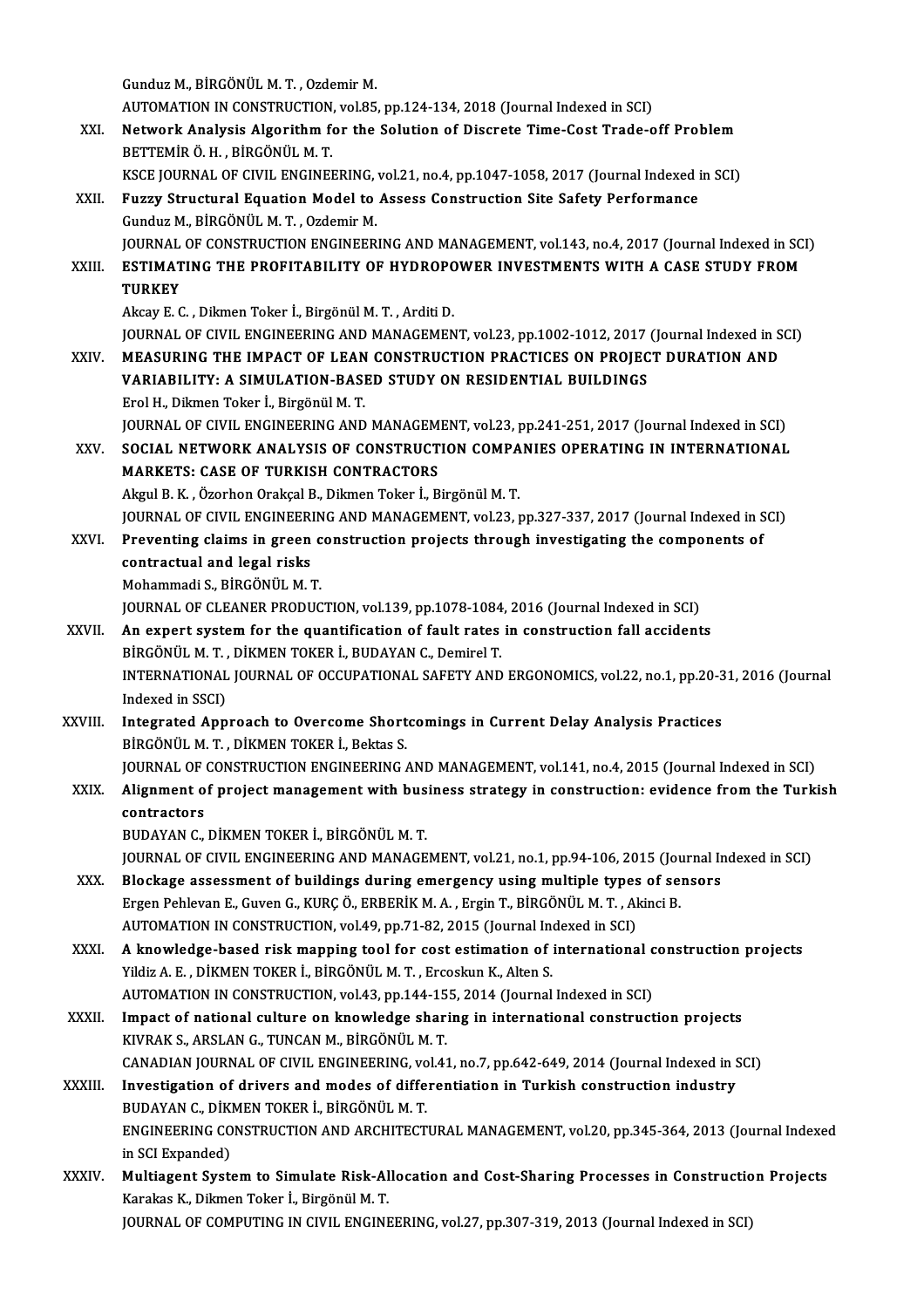| <b>XXXV</b>  | Web-Based Risk Assessment Tool Using Integrated Duration-Cost Influence Network Model                                                                                                              |
|--------------|----------------------------------------------------------------------------------------------------------------------------------------------------------------------------------------------------|
|              | Dikmen I., BİRGÖNÜL M. T., Tah J. H. M., Ozer A. H.                                                                                                                                                |
|              | JOURNAL OF CONSTRUCTION ENGINEERING AND MANAGEMENT-ASCE, vol 138, no.9, pp.1023-1034, 2012                                                                                                         |
|              | (Journal Indexed in SCI)                                                                                                                                                                           |
| XXXVI.       | Identification of Risk Paths in International Construction Projects Using Structural Equation                                                                                                      |
|              | Modeling                                                                                                                                                                                           |
|              | Eybpoosh M., Dikmen I., Birgönül M. T.                                                                                                                                                             |
|              | JOURNAL OF CONSTRUCTION ENGINEERING AND MANAGEMENT, vol.137, pp.1164-1175, 2011 (Journal Indexed                                                                                                   |
|              | in SCI)                                                                                                                                                                                            |
| XXXVII.      | Preparing Civil Engineers for International Collaboration in Construction Management                                                                                                               |
|              | Soibelman L., Sacks R., Akinci B., Dikmen I., BİRGÖNÜL M. T., Eybpoosh M.                                                                                                                          |
|              | JOURNAL OF PROFESSIONAL ISSUES IN ENGINEERING EDUCATION AND PRACTICE, vol.137, no.3, pp.141-150,                                                                                                   |
|              | 2011 (Journal Indexed in SCI)                                                                                                                                                                      |
| XXXVIII.     | Ontology for Relating Risk and Vulnerability to Cost Overrun in International Projects                                                                                                             |
|              | Fidan G., Dikmen I., Tanyer A. M., Birgönül M. T.                                                                                                                                                  |
|              | JOURNAL OF COMPUTING IN CIVIL ENGINEERING, vol.25, pp.302-315, 2011 (Journal Indexed in SCI)                                                                                                       |
| <b>XXXIX</b> | Toward a Multidimensional Performance Measure for International Joint Ventures in Construction                                                                                                     |
|              | Ozorhon B., Arditi D., Dikmen I., BİRGÖNÜL M.T.                                                                                                                                                    |
|              | JOURNAL OF CONSTRUCTION ENGINEERING AND MANAGEMENT-ASCE, vol.137, no.6, pp.403-411, 2011 (Journal                                                                                                  |
|              | Indexed in SCI)                                                                                                                                                                                    |
| XL.          | Performance of International Joint Ventures in Construction                                                                                                                                        |
|              | Ozorhon B., Arditi D., Dikmen I., BİRGÖNÜL M.T.                                                                                                                                                    |
|              | JOURNAL OF MANAGEMENT IN ENGINEERING, vol.26, no.4, pp.209-222, 2010 (Journal Indexed in SCI)                                                                                                      |
| XLI.         | Using analytic network process to assess business failure risks of construction firms                                                                                                              |
|              | DİKMEN TOKER İ., BİRGÖNÜL M. T., ÖZORHON ORAKÇAL B., Egilmezer Sapci N.                                                                                                                            |
|              | ENGINEERING CONSTRUCTION AND ARCHITECTURAL MANAGEMENT, vol.17, pp.369-386, 2010 (Journal Indexed                                                                                                   |
|              | in SCI Expanded)                                                                                                                                                                                   |
| XLII.        | The role of exogenous factors in the strategic performance of construction companies                                                                                                               |
|              | IŞIK Z., Arditi D., DİKMEN TOKER İ., BİRGÖNÜL M. T.                                                                                                                                                |
|              | ENGINEERING CONSTRUCTION AND ARCHITECTURAL MANAGEMENT, vol.17, pp.119-134, 2010 (Journal Indexed                                                                                                   |
|              | in SCI Expanded)                                                                                                                                                                                   |
| XLIII.       | Impact of Resources and Strategies on Construction Company Performance                                                                                                                             |
|              | Isik Z., Arditi D., Dikmen I., BİRGÖNÜL M.T.                                                                                                                                                       |
|              | JOURNAL OF MANAGEMENT IN ENGINEERING, vol.26, no.1, pp.9-18, 2010 (Journal Indexed in SCI)                                                                                                         |
| XLIV.        | Comparing the performance of traditional cluster analysis, self-organizing maps and fuzzy C-means                                                                                                  |
|              | method for strategic grouping                                                                                                                                                                      |
|              | Budayan C., Dikmen I., BİRGÖNÜL M.T.                                                                                                                                                               |
|              | EXPERT SYSTEMS WITH APPLICATIONS, vol.36, no.9, pp.11772-11781, 2009 (Journal Indexed in SCI)                                                                                                      |
| XLV.         | Impact of corporate strengths/weaknesses on project management competencies                                                                                                                        |
|              | Isik Z., Arditi D., Dikmen I., BİRGÖNÜL M.T.                                                                                                                                                       |
| XLVI.        | INTERNATIONAL JOURNAL OF PROJECT MANAGEMENT, vol.27, no.6, pp.629-637, 2009 (Journal Indexed in SSCI)<br>Risk assessment of international construction projects using the analytic network process |
|              | Bu-Qammaz A. S., Dikmen I., BİRGÖNÜL M. T.                                                                                                                                                         |
|              | CANADIAN JOURNAL OF CIVIL ENGINEERING, vol.36, no.7, pp.1170-1181, 2009 (Journal Indexed in SCI)                                                                                                   |
| <b>XLVII</b> | Closure to "Using Analytic Network Process to Predict the Performance of International                                                                                                             |
|              | Construction Joint Ventures" by Beliz Ozorhon, Irem Dikmen, and M. Talat Birgonul                                                                                                                  |
|              | Ozorhon B., Dikmen I., BİRGÖNÜL M.T.                                                                                                                                                               |
|              | JOURNAL OF MANAGEMENT IN ENGINEERING, vol.25, no.2, pp.101-103, 2009 (Journal Indexed in SCI)                                                                                                      |
| XLVIII.      | Strategic Group Analysis in the Construction Industry                                                                                                                                              |
|              | Dikmen I., BİRGÖNÜL M. T., Budayan C.                                                                                                                                                              |
|              | JOURNAL OF CONSTRUCTION ENGINEERING AND MANAGEMENT-ASCE, vol.135, no.4, pp.288-297, 2009 (Journal                                                                                                  |
|              |                                                                                                                                                                                                    |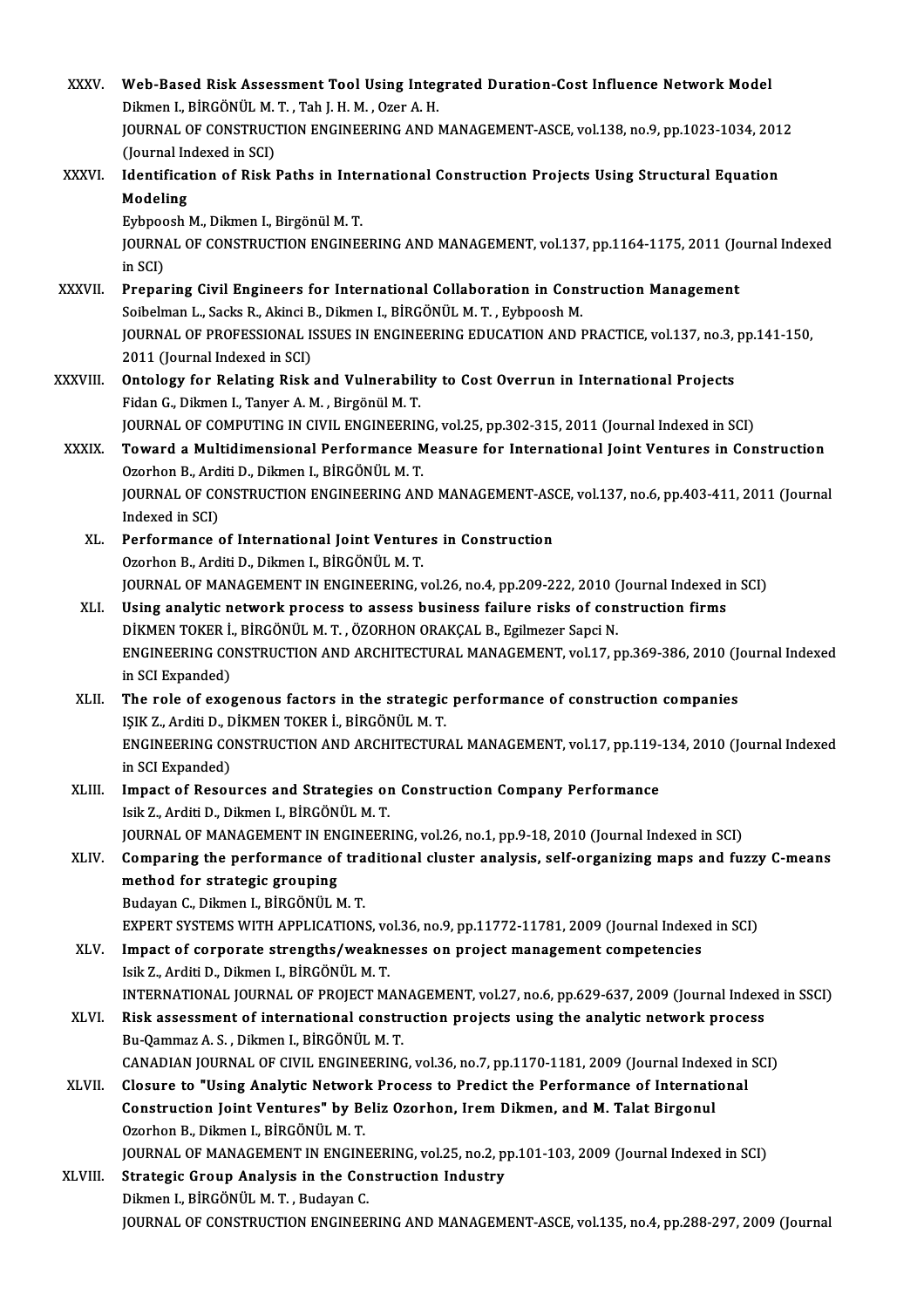Indexed in SCI)

XLIX. Learning from risks: A tool for post-project risk assessment Dikmen I., BİRGÖNÜLM.T., Anac C., Tah J. H.M., Aouad G. AUTOMATION IN CONSTRUCTION, vol.18, no.1, pp.42-50, 2008 (Journal Indexed in SCI) L. Implications of culture in the performance of international construction joint ventures Ozorhon B., Arditi D., Dikmen I., Birgonu M.T. Implications of culture in the performance of international construction joint ventures<br>Ozorhon B., Arditi D., Dikmen I., Birgonu M. T.<br>JOURNAL OF CONSTRUCTION ENGINEERING AND MANAGEMENT-ASCE, vol.134, no.5, pp.361-370, 20 Ozorhon B., Ard<br>JOURNAL OF CO<br>Indexed in SCI)<br>Improving sub JOURNAL OF CONSTRUCTION ENGINEERING AND MANAGEMENT-ASCE, vol.134, no.5, pp.361-370, 2008 (Journal)<br>Indexed in SCI)<br>LI. Improving sub-contractor selection process in construction projects: Web-based sub-contractor<br>avaluatio Indexed in SCI)<br>Improving sub-contractor selection pro-<br>evaluation system (WEBSES)<br>Arslan G., Kivrak S., Birgönül M. T. , Dikmen I. LI. Improving sub-contractor selection process in construction projects: Web-based sub-contractor AUTOMATION IN CONSTRUCTION, vol.17, pp.480-488, 2008 (Journal Indexed in SCI) Arslan G., Kivrak S., Birgönül M. T. , Dikmen I.<br>AUTOMATION IN CONSTRUCTION, vol.17, pp.480-488, 2008 (Journal Indexed in SCI)<br>LII. Capturing knowledge in construction projects: Knowledge platform for contractors<br>Kivrek S. AUTOMATION IN CONSTRUCTION, vol.17, pp.48<br>Capturing knowledge in construction pro<br>Kivrak S., Arslan G., Dikmen I., BİRGÖNÜL M. T.<br>JOUPMAL OE MANACEMENT IN ENCINEERING Capturing knowledge in construction projects: Knowledge platform for contractors<br>Kivrak S., Arslan G., Dikmen I., BİRGÖNÜL M. T.<br>JOURNAL OF MANAGEMENT IN ENGINEERING, vol.24, no.2, pp.87-95, 2008 (Journal Indexed in SCI)<br>E Kivrak S., Arslan G., Dikmen I., BİRGÖNÜL M. T.<br>JOURNAL OF MANAGEMENT IN ENGINEERING, vol.24, no.2, pp.87-95, 20<br>LIII. Effect of partner fit in international construction joint ventures<br>Ozorhon B., Arditi D., Dikmen I., Bİ **JOURNAL OF MANAGEMENT IN ENGINEERING, v**<br>Effect of partner fit in international constr<br>Ozorhon B., Arditi D., Dikmen I., BİRGÖNÜL M. T.<br>JOURNAL OE MANAGEMENT IN ENGINEERING. Effect of partner fit in international construction joint ventures<br>Ozorhon B., Arditi D., Dikmen I., BİRGÖNÜL M. T.<br>JOURNAL OF MANAGEMENT IN ENGINEERING, vol.24, no.1, pp.12-20, 2008 (Journal Indexed in SCI)<br>Effect of hest Ozorhon B., Arditi D., Dikmen I., BİRGÖNÜL M. T.<br>JOURNAL OF MANAGEMENT IN ENGINEERING, vol.24, no.1, pp.12-20, 2008 (Journal Indexed in SCI)<br>LIV. Effect of host country and project conditions in international construction JOURNAL OF MANAGEMENT IN ENGINEERING, vol.24, no.1, pp.12-20<br>Effect of host country and project conditions in internationa<br>ÖZORHON ORAKÇAL B., Arditi D., DİKMEN TOKER İ., BİRGÖNÜL M. T.<br>INTERNATIONAL JOURNAL OF PROJECT MAN Effect of host country and project conditions in international construction joint ventures<br>ÖZORHON ORAKÇAL B., Arditi D., DİKMEN TOKER İ., BİRGÖNÜL M. T.<br>INTERNATIONAL JOURNAL OF PROJECT MANAGEMENT, vol.25, pp.799-806, 200 ÖZORHON ORAKÇAL B., Arditi D., DİKMEN TOKER İ., BİRGÖNÜL M. T.<br>INTERNATIONAL JOURNAL OF PROJECT MANAGEMENT, vol.25, pp.799-806, 2007 (Journal Indexed in SSCI)<br>LV. A case-based decision support tool for bid mark-up esti INTERNATIONAL JOURNAL OF PRC<br>A case-based decision support<br>Dikmen I., Birgonul M. T. , Gur A. K.<br>AUTOMATION IN CONSTRUCTION A case-based decision support tool for bid mark-up estimation of internation<br>Dikmen I., Birgonul M. T. , Gur A. K.<br>AUTOMATION IN CONSTRUCTION, vol.17, no.1, pp.30-44, 2007 (Journal Indexed in SCI)<br>Heing analytic network pr Dikmen I., Birgonul M. T. , Gur A. K.<br>AUTOMATION IN CONSTRUCTION, vol.17, no.1, pp.30-44, 2007 (Journal Indexed in SCI)<br>LVI. Using analytic network process to predict the performance of international construction joint<br>wor AUTOMAT<br>Using ana<br>ventures<br>Ozorban P Using analytic network process t<br>ventures<br>Ozorhon B., Dikmen I., Birgonul M. T.<br>JOUPNAL OF MANACEMENT IN ENCI ventures<br>Ozorhon B., Dikmen I., Birgonul M. T.<br>JOURNAL OF MANAGEMENT IN ENGINEERING, vol.23, no.3, pp.156-163, 2007 (Journal Indexed in SCI) Ozorhon B., Dikmen I., Birgonul M. T.<br>JOURNAL OF MANAGEMENT IN ENGINEERING, vol.23, no.3, pp.156-163, 200<br>LVII. Project appraisal and selection using the analytic network process<br>Dilmon L. Birgonul M. T. Ozorhon B. JOURNAL OF MANAGEMENT IN ENGI<br>Project appraisal and selection u<br>Dikmen I., Birgonul M. T. , Ozorhon B.<br>CANADIAN JOURNAL OF CIVIL ENGIN Dikmen I., Birgonul M. T. , Ozorhon B.<br>CANADIAN JOURNAL OF CIVIL ENGINEERING, vol.34, no.7, pp.786-792, 2007 (Journal Indexed in SCI) Dikmen I., Birgonul M. T. , Ozorhon B.<br>CANADIAN JOURNAL OF CIVIL ENGINEERING, vol.34, no.7, pp.786-792, 2007 (Journal Indexed in SCI)<br>LVIII. Using fuzzy risk assessment to rate cost overrun risk in international constructi CANADIAN JOURNAL OF CIVIL ENGINEERI!<br>Using fuzzy risk assessment to rate co<br>DİKMEN TOKER İ., BİRGÖNÜL M.T. , Han S.<br>INTERNATIONAL JOURNAL OF PROJECT M. Using fuzzy risk assessment to rate cost overrun risk in international construction projects<br>DİKMEN TOKER İ., BİRGÖNÜL M. T. , Han S.<br>INTERNATIONAL JOURNAL OF PROJECT MANAGEMENT, vol.25, pp.494-505, 2007 (Journal Indexed i DİKMEN TOKER İ., BİRGÖNÜL M. T. , Han S.<br>INTERNATIONAL JOURNAL OF PROJECT MANAGEMENT, vol.25, pp.494-505, 2007 (Journal Indexed in<br>LIX. Quantiative Methodology for Determination of Cost Contingency in International Project INTERNATIONAL JOURNAL OF PROJE<br>Quantiative Methodology for Det<br>SÖNMEZ R., ergin a., BİRGÖNÜL M. T.<br>Journal Of Managament In Engineeri: Quantiative Methodology for Determination of Cost Contingency in International Proje<br>SÖNMEZ R., ergin a., BİRGÖNÜL M. T.<br>Journal Of Management In Engineering, vol.23, pp.35-39, 2007 (Journal Indexed in SCI Expanded)<br>E. bid SÖNMEZ R., ergin a., BİRGÖNÜL M. T.<br>Journal Of Management In Engineering, vol.23, pp.35-39, 2007 (Journal Inc<br>LX. E-bidding proposal preparation system for construction projects<br>Arclan C. Tungan M. Birgonyl M. T. Dilmon J Journal Of Management In Engineering, vol.23,<br>**E-bidding proposal preparation system f**<br>Arslan G., Tuncan M., Birgonul M. T. , Dikmen I.<br>PUIJ DING AND ENVIRONMENT vol.41, no.10 Arslan G., Tuncan M., Birgonul M. T. , Dikmen I.<br>BUILDING AND ENVIRONMENT, vol.41, no.10, pp.1406-1413, 2006 (Journal Indexed in SCI) Arslan G., Tuncan M., Birgonul M. T. , Dikmen I.<br>BUILDING AND ENVIRONMENT, vol.41, no.10, pp.1406-1413, 2006 (Journ L. Ease-based reasoning model for international market selection BUILDING AND ENVIRONMENT, vol.4<br>Case-based reasoning model for<br>Ozorhon B., Dikmen I., Birgonul M. T.<br>JOUPNAL OF CONSTRUCTION ENCIN JOURNAL OF CONSTRUCTION ENGINEERING AND MANAGEMENT-ASCE, vol.132, no.9, pp.940-948, 2006 (Journal Indexed in SCI) Ozorhon B., Dikmen I., Birgonul M.T. JOURNAL OF CONSTRUCTION ENGINEERING AND MANAGEMENT-ASCE, vol.132, no.9, pp.940-948, 2006 (Jour<br>Indexed in SCI)<br>LXII. An analytic hierarchy process based model for risk and opportunity assessment of international<br>constructi Indexed in SCI)<br>An analytic hierarchy<br>construction projects<br>Dilmon L Birganul M T An analytic hierarchy<br>construction projects<br>Dikmen I., Birgonul M. T.<br>CANADIAN JOUPNAL OF construction projects<br>Dikmen I., Birgonul M. T.<br>CANADIAN JOURNAL OF CIVIL ENGINEERING, vol.33, no.1, pp.58-68, 2006 (Journal Indexed in SCI)<br>The evidence of noon quality in high rise and modium rise houging unity a sase st Dikmen I., Birgonul M. T.<br>CANADIAN JOURNAL OF CIVIL ENGINEERING, vol.33, no.1, pp.58-68, 2006 (Journal Indexed in SCI)<br>LXIII. The evidence of poor quality in high rise and medium rise housing units: a case study of mass<br>ho CANADIAN JOURNAL OF CIVIL<br>The evidence of poor qualit<br>housing projects in Turkey The evidence of poor quality in high rise and medium rise housing units: a case study of mass housing projects in Turkey<br>KAZAZ A., BİRGÖNÜL M. T.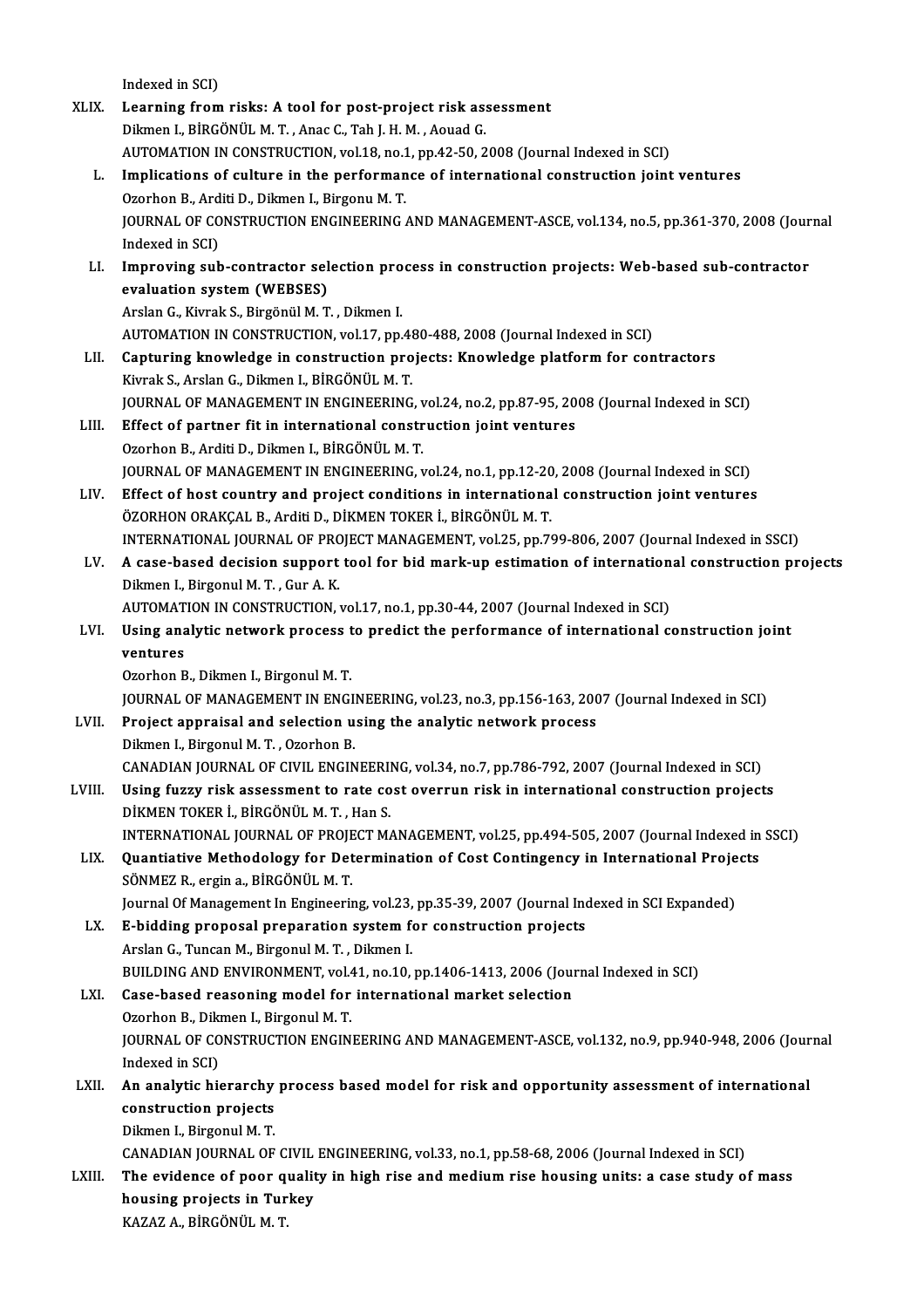BUILDING AND ENVIRONMENT, vol.40, no.11, pp.1548-1556, 2005 (Journal Indexed in SCI)<br>Cest based analysis of suality in developing sountries: a sess study of building pr

|              | BUILDING AND ENVIRONMENT, vol.40, no.11, pp.1548-1556, 2005 (Journal Indexed in SCI)                       |
|--------------|------------------------------------------------------------------------------------------------------------|
| LXIV.        | Cost-based analysis of quality in developing countries: a case study of building projects                  |
|              | KAZAZ A., BİRGÖNÜL M. T., ULUBEYLİ S.                                                                      |
|              | BUILDING AND ENVIRONMENT, vol.40, no.10, pp.1356-1365, 2005 (Journal Indexed in SCI)                       |
| LXV.         | Integrated framework to investigate value innovations                                                      |
|              | Dikmen I., Birgonul M. T., Artuk S.                                                                        |
|              | JOURNAL OF MANAGEMENT IN ENGINEERING, vol.21, no.2, pp.81-90, 2005 (Journal Indexed in SCI)                |
| LXVI.        | Determination of Quality Level in Mass Housing Projects in Turkey                                          |
|              | KAZAZ A, BİRGÖNÜL M.T.                                                                                     |
|              | Journal Of Construction Engineering And Management-Asce, vol.131, pp.195-202, 2005 (Journal Indexed in SCI |
|              | Expanded)                                                                                                  |
| <b>LXVII</b> | Strategic use of quality function deployment (QFD) in the construction industry                            |
|              | Dikmen I., Birgonul M. T., KIZILTAS S.                                                                     |
|              | BUILDING AND ENVIRONMENT, vol.40, no.2, pp.245-255, 2005 (Journal Indexed in SCI)                          |
| LXVIII.      | Prediction of organizational effectiveness in construction companies                                       |
|              | Dikmen I., Birgonul M. T., Kiziltas S.                                                                     |
|              | JOURNAL OF CONSTRUCTION ENGINEERING AND MANAGEMENT, vol.131, no.2, pp.252-261, 2005 (Journal               |
|              | Indexed in SCI)                                                                                            |
| LXIX.        | Marketing orientation in construction firms: evidence from Turkish contractors                             |
|              | Dikmen I., Birgonul M. T., Ozcenk I.                                                                       |
|              | BUILDING AND ENVIRONMENT, vol.40, no.2, pp.257-265, 2005 (Journal Indexed in SCI)                          |
| LXX.         | Organizational memory formation and its use in construction                                                |
|              | Ozorhon B., Dikmen I., Birgonaul M.T.                                                                      |
|              | BUILDING RESEARCH AND INFORMATION, vol.33, no.1, pp.67-79, 2005 (Journal Indexed in SCI)                   |
| LXXI.        | Neural network model to support international market entry decisions                                       |
|              | Dikmen I., Birgonul M.                                                                                     |
|              | JOURNAL OF CONSTRUCTION ENGINEERING AND MANAGEMENT-ASCE, vol.130, pp.59-66, 2004 (Journal Indexed          |
|              | in SCI)                                                                                                    |
| LXXII.       | Strategic perspective of Turkish construction companies                                                    |
|              | Dikmen I., Birgonul M.T.                                                                                   |
|              | JOURNAL OF MANAGEMENT IN ENGINEERING, vol.19, no.1, pp.33-40, 2003 (Journal Indexed in SCI)                |
| LXXIII.      | İnşaat Projelerinin Risk Yönetimi                                                                          |
|              | BİRGÖNÜL M.T., DİKMEN TOKER İ.                                                                             |
|              | Teknik Dergi, 1996 (Journal Indexed in SCI Expanded)                                                       |
|              |                                                                                                            |

# Teknik Dergi, 1996 (Journal Indexed in St.<br>Articles Published in Other Journals

rticles Published in Other Journals<br>I. Integrated Probabilistic Delay Analysis Method to Estimate Expected Outcome of Construction Delay<br>Risputes Integrate<br>Disputes<br>Poltas S Integrated Probabilistic Delay Analysis Met<br>Disputes<br>Bektas S., Talat Birgonul M. T. , DİKMEN TOKER İ.<br>Journal of Lagal Affaire and Diapute Besolution in

Disputes<br>Bektas S., Talat Birgonul M. T. , DİKMEN TOKER İ.<br>Journal of Legal Affairs and Dispute Resolution in Engineering and Construction, vol.13, no.1, 2021 (Journal<br>Indexed in ESCI) Bektas S., Talat Bi<br>Journal of Legal *I*<br>Indexed in ESCI)<br>Puffor Siring M Journal of Legal Affairs and Dispute Resolution in Engineering and Construction, vol.13, no.1, 2021 (Journal<br>Indexed in ESCI)<br>II. Buffer Sizing Model Incorporating Fuzzy Risk Assessment: Case Study on Concrete Gravity Dam

Indexed in ESCI)<br>Buffer Sizing Model Incorporating F<br>Hydroelectric Power Plant Projects<br>Peka S. Pirgënël M.T. Dilmon Tekan I Buffer Sizing Model Incorporating I<br>Hydroelectric Power Plant Projects<br>Balta S., Birgönül M.T. , Dikmen Toker İ.<br>ASCE ASME JOUPMAL OF PISK AND UNG Balta S., Birgönül M. T., Dikmen Toker İ.

Hydroelectric Power Plant Projects<br>Balta S., Birgönül M. T. , Dikmen Toker İ.<br>ASCE-ASME JOURNAL OF RISK AND UNCERTAINTY IN ENGINEERING SYSTEMS PART A-CIVIL ENGINEERING, vol.4,<br>2018 (Journal Indexed in ESCI) ASCE-ASME JOURNAL OF RISK AND UNCERTAINTY IN ENGINEERING SYSTEMS PART A-CIVIL ENGINEERING, vol.4,<br>2018 (Journal Indexed in ESCI)<br>III. Comparison of an Emerging Seat of Arbitration and Leading Arbitration Seats and Recommen

2018 (Journa<br>Comparison<br>for Reform<br>Pincöntiu M Comparison of an Emerging Seat of Arbi<br>for Reform<br>BİRGÖNÜL M. T. , DİKMEN TOKER İ., Bektas S.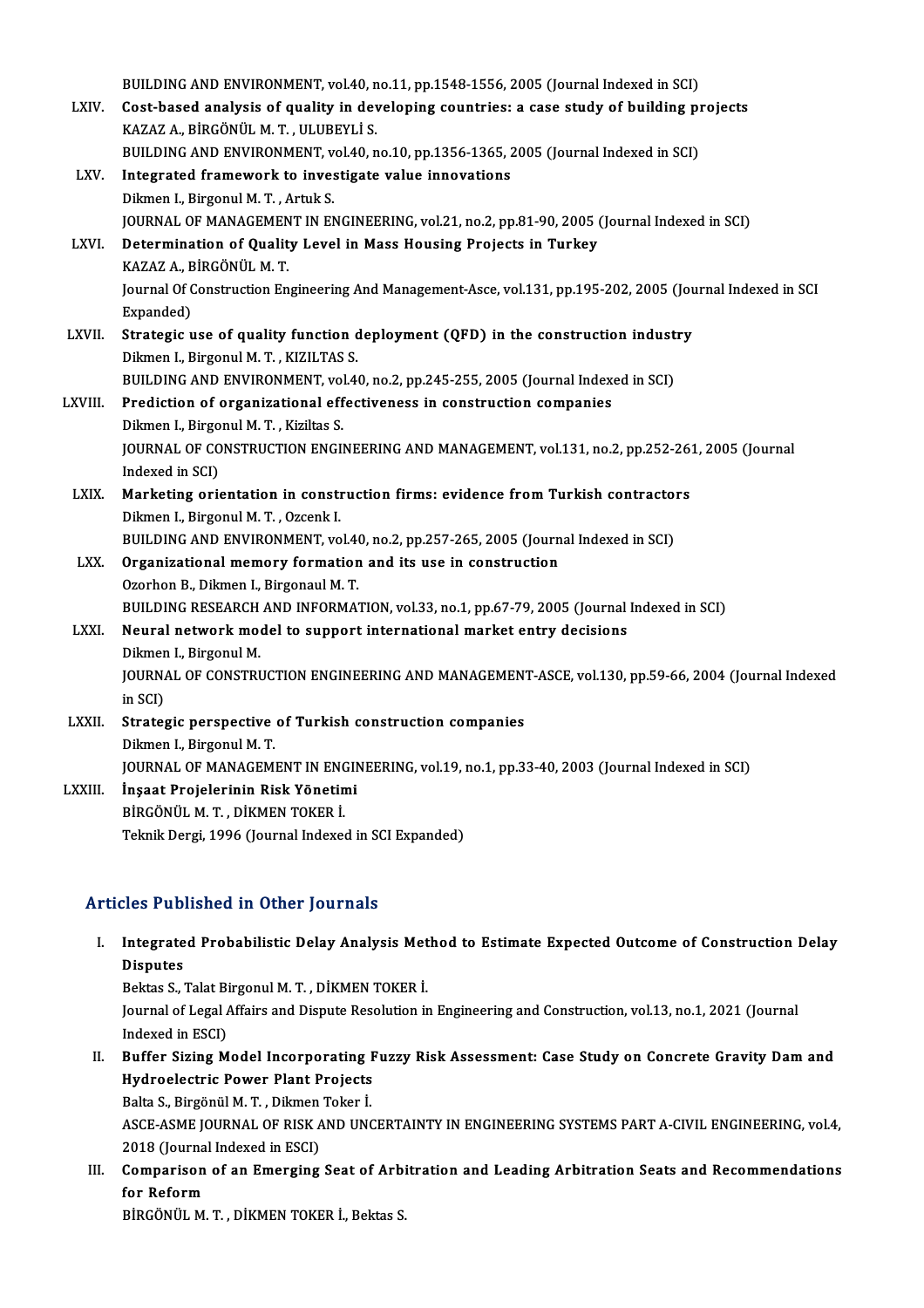JOURNAL OF LEGAL AFFAIRS AND DISPUTE RESOLUTION IN ENGINEERING AND CONSTRUCTION, vol.10, no.1,<br>2018 (Journal Indoved in ESC) 1<br>JOURNAL OF LEGAL AFFAIRS A<br>2018 (Journal Indexed in ESCI)<br>Hubrid stratagie groups in a JOURNAL OF LEGAL AFFAIRS AND DISPUTE F<br>2018 (Journal Indexed in ESCI)<br>IV. Hybrid strategic groups in construction<br>PUDAYAN G DIVMEN TOKER L PIRCÖNUL M

- 2018 (Journal Indexed in ESCI)<br>Hybrid strategic groups in construction<br>BUDAYAN C., DİKMEN TOKER İ., BİRGÖNÜL M. T.<br>Engineening Preject Organization Journal val 1 n Hybrid strategic groups in construction<br>BUDAYAN C., DİKMEN TOKER İ., BİRGÖNÜL M. T.<br>Engineering Project Organization Journal, vol.1, pp.183-196, 2011 (Refereed Journals of Other Institutions)<br>Assessment of rick paths in se BUDAYAN C., DIKMEN TOKER I., BIRGÖNÜL M. T.<br>Engineering Project Organization Journal, vol.1, pp.183-1<br>V. Assessment of risk paths in construction projects
- Engineering Project Organization Journa.<br>Assessment of risk paths in constru<br>Ozcan G., Dikmen Toker İ., Birgönül M.T.<br>International Journal of Project Organica International Journal of Project Organisation and Management, vol.3, pp.316, 2011 (Refereed Journals of Other<br>Institutions) Ozcan G., Dikmen Toker İ., Birgönül M. T.
- International Journal of Project Organisation and Management, vol.3, pp.316, 2<br>Institutions)<br>VI. The role of organisational culture in construction company alliances<br>ÖZOBHON ORAKCAL B. Arditi D. DİKMEN TOKER İ. BİRCÖNÜL M. Institutions)<br>The role of organisational culture in construction company a<br>ÖZORHON ORAKÇAL B., Arditi D., DİKMEN TOKER İ., BİRGÖNÜL M. T.<br>International Journal of Human Beseurses Development and Managa International Journal of Human Resources Development and Management, vol.8, pp.177, 2008 (Refereed Journals of Other Institutions) ÖZORHON ORAKÇAL B., Arditi D., DİKMEN TOKER İ., BİRGÖNÜL M.T. International Journal of Human Resources Development and Management, vol.8, pp.177<br>of Other Institutions)<br>VII. A review of international construction research: Ranko Bon'xxs contribution<br>pitMEN TOKER i. PiRCÖNÜL M.T.
- of Other Institutions)<br>A review of international const<br>DİKMEN TOKER İ., BİRGÖNÜL M.T.<br>Construction Manasamant and Escu DİKMEN TOKER İ., BİRGÖNÜL M. T.<br>Construction Management and Economics, vol.24, pp.725-733, 2006 (Refereed Journals of Other Institutions)

### DIKMEN TOKER İ., BİRGÖNÜL M. T.<br>Construction Management and Economics, vol.24, pp.725-733, 2006 (Refereed Journals of Other Institutions)<br>VIII. A decision support framework for project sponsors in the planning stage of bui Construction Man<br>A decision supp<br>(BOT) projects<br>DikMEN TOKED i A decision support framework<br>(BOT) projects<br>DİKMEN TOKER İ., BİRGÖNÜL M.T.<br>Construction Manasamant and Esca (BOT) projects<br>DİKMEN TOKER İ., BİRGÖNÜL M. T.<br>Construction Management and Economics, vol.18, pp.343-353, 2000 (Refereed Journals of Other Institutions)<br>A Note: An Input Qutput Apolygis of the Turkish Construction Sector

- DIKMEN TOKER İ., BİRGÖNÜL M. T.<br>Construction Management and Economics, vol.18, pp.343-353, 2000 (Refereed<br>IX. A Note: An Input-Output Analysis of the Turkish Construction Sector<br>Bon R., BİRGÖNÜL M. T. , DİKMEN TOKER İ. Construction Management and Economics,<br>A Note: An Input-Output Analysis of th<br>Bon R., BİRGÖNÜL M. T. , DİKMEN TOKER İ.<br>Journal of Construction Management and E A Note: An Input-Output Analysis of the Turkish Construction Sector<br>Bon R., BİRGÖNÜL M. T. , DİKMEN TOKER İ.<br>Journal of Construction Management and Economics, 1999 (Refereed Journals of Other Institutions)<br>Probabilistis Li
- X. Probabilistic Life Cycle Cost Analysis Incorporating Multi Attribute Utility Assessment<br>BİRGÖNÜL M. T., DİKMEN TOKER İ. Journal of Construction Managemen<br><mark>Probabilistic Life Cycle Cost An</mark>:<br>BİRGÖNÜL M. T. , DİKMEN TOKER İ.<br>International Journal for Housing Sc

International Journal for Housing Science and its Applications, 1996 (Refereed Journals of Other Institutions)

BİRGÖNÜL M. T. , DİKMEN TOKER İ.<br>International Journal for Housing Science and its Applications, 1996 (Refereed Journals of Other Institutions)<br>XI. Value Management Approach for the Design Choice and Material Selection Internatio<br>Value Ma<br>Projects<br>PipcöNü Value Management Ap<br>Projects<br>BİRGÖNÜL M.T., Ural D.<br>International Journal for

Projects<br>BİRGÖNÜL M. T. , Ural D.<br>International Journal for Housing Science and its Applications, 1995 (Refereed Journals of Other Institutions)

### Books&Book Chapters

- I. Public Private Partnership in Turkey 1980 Soon Shapters<br>Public Private Partnership in Turkey<br>Birgönül M. T. , Dikmen Toker İ., Özenen C. G.<br>in: Bublic Brivate Bartnerships: A Clebel Bevi in: Public Private Partnerships; A Global Review, Akintola Akintoye,matthias beck,mohan kumaraswamy, Editor,<br>Routledge , New-York, pp.1-432, 2015 Birgönül M. T. , Dikmen Toker İ., Özene:<br>in: Public Private Partnerships; A Globa<br>Routledge , New-York, pp.1-432, 2015<br>Strategie Issues in Entering Emera in: Public Private Partnerships; A Global Review, Akin<br>Routledge, New-York, pp.1-432, 2015<br>II. Strategic Issues in Entering Emerging Markets<br>Dilmon L. Birgänül M. T. Anas C.
- Routledge , New-York, pp.1-432, 2<br>Strategic Issues in Entering E.<br>Dikmen İ., Birgönül M.T. , Anac C.<br>in: Organization Management in C Strategic Issues in Entering Emerging Markets<br>Dikmen İ., Birgönül M. T. , Anac C.<br>in: Organization Management in Construction, Paul S. Chinowsky,Anthony D. Songer, Editor, Spon Press, London,<br>nn 114-119-2011 Dikmen İ., Birgönü<br>in: Organization M;<br>pp.114-119, 2011<br>The Imnest of Bs in: Organization Management in Construction, Paul S. Chinowsky, Anthony D. Songer, Editor, Spon<br>pp.114-119, 2011<br>III. The Impact of Reverse Knowledge Transfer on Domestic Market: The Case of Turkey<br>Pirgönül M.T. Dilmon L.
- pp.114-119, 2011<br>The Impact of Reverse Knowledg<br>Birgönül M. T. , Dikmen İ., Özorhon B.<br>in: Esanamics far the Medern Built E. The Impact of Reverse Knowledge Transfer on Domestic Market: The Case of Turkey<br>Birgönül M. T. , Dikmen İ., Özorhon B.<br>in: Economics for the Modern Built Environment, Les Ruddock, Editor, Taylor & Francis Publishing, Londo Birgönül M. T. , Dik<br>in: Economics for t<br>pp.212-228, 2009<br>Best Value Brosu in: Economics for the Modern Built Environment, Les Ruddock, Editor, Taylor & Francis Publishi<br>pp.212-228, 2009<br>IV. Best Value Procurement in Build Operate Transfer Projects: The Turkish Experience<br>pilmen Telen L. Birgënji
- pp.212-228, 2009<br>IV. Best Value Procurement in Build Operate Transfer Projects: The Turkish Experience<br>Dikmen Toker İ., Birgönül M.T., Atasoy Özcan G. in: Policy, finance and management for public-private partnerships, akintola akintoye,Matthias beck, Editor, John Wiley & Sons, West Sussex, UK, Singapore, pp.363-378, 2008
- V. Emprical Investigation of Organisational Learning Ability as a Performance Driver in Construction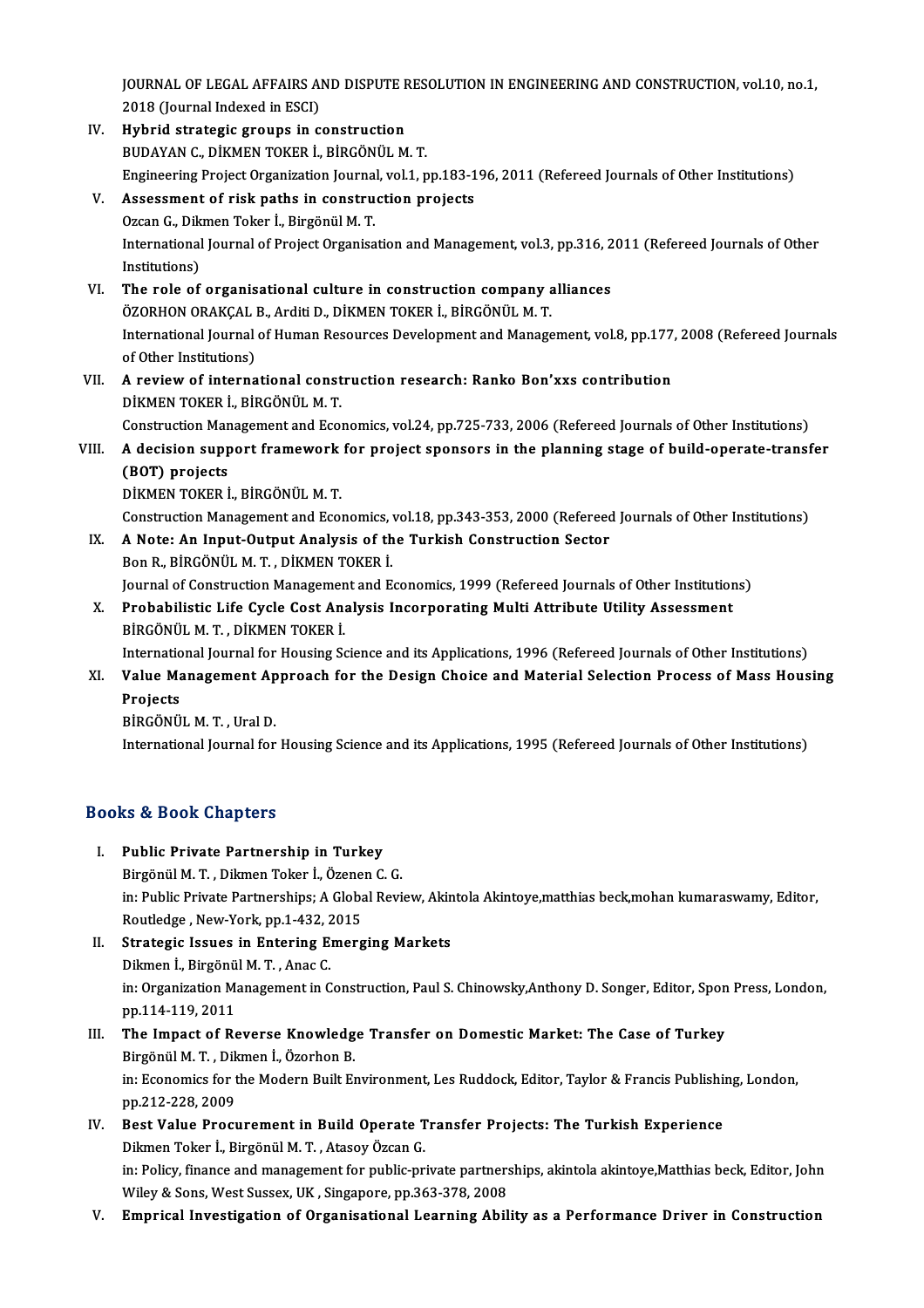Dikmenİ.,BirgönülM.T. ,AtaogluT.

Dikmen İ., Birgönül M. T. , Ataoglu T.<br>in: Knowledge Management in the Construction Industry: A Socio-Technical Perspective, Abdul Samad Kazi, Editor,<br>Idea Creup Publishing (IGP), New York, 2005 Dikmen İ., Birgönül M. T. , Ataoglu T.<br>in: Knowledge Management in the Construction<br>Idea Group Publishing (IGP) , New York, 2005<br>An Innut Output Analysia of the Turkish G in: Knowledge Management in the Construction Industry: A Socio-Tec<br>Idea Group Publishing (IGP) , New York, 2005<br>VI. An Input-Output Analysis of the Turkish Construction Sector<br>Binganil M T

Idea Group Pu<br><mark>An Input-Out</mark><br>Birgönül M. T.<br>in: Economic S Birgönül M. T.<br>in: Economic Structure and Maturity, Ranko Bon, Editor, Ashgate, Aldershot (UK) , London, pp.377-387, 2000

### Birgönül M. T.<br>in: Economic Structure and Maturity, Ranko Bon, Editor, Ashgate, Aldershot (UK) , London, pp.377-387, 2000<br>VII. Comparative Stability of Demand-Side and Supply-Side Input-Output Models: The Case of Turke in: Economic<br>Comparativ<br>1973-1990<br><sup>Pirgënël Ma</sub></sup> Comparative<br>1973-1990<br>Birgönül M. T.<br>in: Economic S

1973-1990<br>Birgönül M. T.<br>in: Economic Structure and Maturity, Ranko Bon, Editor, Ashgate, Aldershot (UK) , London, pp.163-171, 2000

# Birgönül M. T.<br>in: Economic Structure and Maturity, Ranko Bon, Editor, Ashgate, Aldershot (<br>VIII. Türkiye Koşullarına Uygun Konut Üretim Finans Modeli Araştırması<br>Ringönül M. T in: Economic S<br><mark>Türkiye Koşı</mark><br>Birgönül M. T.<br>in: Türkiye Ko

Birgönül M. T.<br>in: Türkiye Koşullarına Uygun Konut Üretim Finans Modeli Araştırması, ODTÜ Mimarlık Fakültesi, Editor, ODTÜ Birgönül M. T.<br>in: Türkiye Koşullarına Uygun Konut |<br>Yayıncılık, Ankara, pp.143-222, 1993<br>Provision of Travelway Space for

### IX. Provision of Travelway Space for Urban Public Transport in Developing Countries Yayıncılık, Ank<br><mark>Provision of</mark><br>Birgönül M. T.<br>in: Provision o

in: Provision of Travelway Space for Urban Public Transport in Developing Countries, N/A, Editor, United Nations Birgönül M. T.<br>in: Provision of Travelway Space for Urban Public Transport in Devel<br>Centre for Human Settlements (HABITAT), Nairobi, pp.75-109, 1993<br>The Berformance of Simplified and Conventional Travel Dem

### X. The Performance of Simplified and Conventional Travel Demand Models in the Context of Medium-Centre for Human Settlements (HABITAT)<br>The Performance of Simplified and C<br>Sized Cities of Developing Countries<br>Birgänül M T Sized Cities of Developing Countries<br>Birgönül M. T.

in: Simplified Transport Demand Modelling, Juan de Dios Ortuzar, Editor, TRC Education and Research Services, London,pp.57-61,1992

### Refereed Congress / Symposium Publications in Proceedings

efereed Congress / Symposium Publications in Proceedings<br>I. Conceptualization and Visual Representation of Uncertainty and Complexity Factors in Public-Private Partnership Projects<br>Partnership Projects<br>Partnership Projects Conceptualization and Visual R<br>Partnership Projects<br>Kamali S., Birgönül M. T. , Dikmen İ.<br>Eth International Project and Const

Fartnership Projects<br>Kamali S., Birgönül M. T. , Dikmen İ.<br>6th International Project and Construction Management Conference , İstanbul, Turkey, 12 - 14 November 2020,<br>pp.348-358 Kamali S., Bi<br>6th Internati<br>pp.348-358<br>An Euplana 6th International Project and Construction Management Conference, İstan<br>pp.348-358<br>II. An Exploratory Study on Utilization of BIM for Risk Management<br>Kava H. D. Dilman İ. Atasay C. Birgânîl M. T

pp.348-358<br>An Exploratory Study on Utilization of BI<br>Kaya H. D. , Dikmen İ., Atasoy G., Birgönül M. T.<br>6th International Preject and Construction Meu An Exploratory Study on Utilization of BIM for Risk Management<br>Kaya H. D. , Dikmen İ., Atasoy G., Birgönül M. T.<br>6th International Project and Construction Management Conference , İstanbul, Turkey, 12 - 14 November 2020,<br>n Kaya H. D. , Dik<br>6th Internation<br>pp.1303-1317<br>A Catagorizat 6th International Project and Construction Manager<br>pp.1303-1317<br>III. A Categorization of BIM-Related Legal Issues<br>Kaya E Alsemate A Birganül M T

pp.1303-1317<br>III. A Categorization of BIM-Related Legal Issues<br>Kaya F., Akçamete A., Birgönül M. T.

A Categorization of BIM-Related Legal Issues<br>Kaya F., Akçamete A., Birgönül M. T.<br>6th International Project and Construction Management Conference, İstanbul, Turkey, 12 - 14 November 2020,<br>nn 924 924 Kaya F., Akça<br>6th Internati<br>pp.824-834<br>A Case Stud 6th International Project and Construction Management Conference, İstanbul, Turkey, 12 - 14 November 2020,<br>pp.824-834<br>IV. A Case Study of Using Innovation Catcher as an Innovation Performance Assessment Framework for<br>Ho

# pp.824-834<br>A Case Study of U<br>Housing Projects<br><sup>Bilgin B. Dilmon I</sup> A Case Study of Using Innovat<br>Housing Projects<br>Bilgin P., Dikmen İ., Birgönül M.T.<br>Eth International Project and Con

Housing Projects<br>Bilgin P., Dikmen İ., Birgönül M. T.<br>6th International Project and Construction Management Conference, İstanbul, Turkey, 12 - 14 November 2020,<br>nn 1051 1061 Bilgin P., Dikme<br>6th Internation<br>pp.1051-1061<br>Innovation Vi 6th International Project and Construction Management Conference, İstanbul, Turkey, 12 - 14 November 2020,<br>pp.1051-1061<br>V. Innovation Vision of the Turkish Construction Industry: A Comparative Qualitative Content Analysis<br>

## pp.1051-1061<br>V. Innovation Vision of the Turkish Construction Industry: A Comparative Qualitative Content Analysis<br>of Strategic Roadmaps Innovation Vision of the Turkish Constructi<br>of Strategic Roadmaps<br>Bilgin G., Bilgin P., Dikmen Toker İ., Birgönül M.T.<br>The International Conference on Innovation Teck

The International Conference on Innovation, Technology, Enterprise and Entrepreneurship, Manama, Bahrain, 26 - 27 November 2019, pp.3-12 Bilgin G., Bilgin P., Dikmen To<br>The International Conference<br>27 November 2019, pp.3-12<br>Volidation of sunnant tool

### VI. Validation of support tools for project management: Case of COPPMAN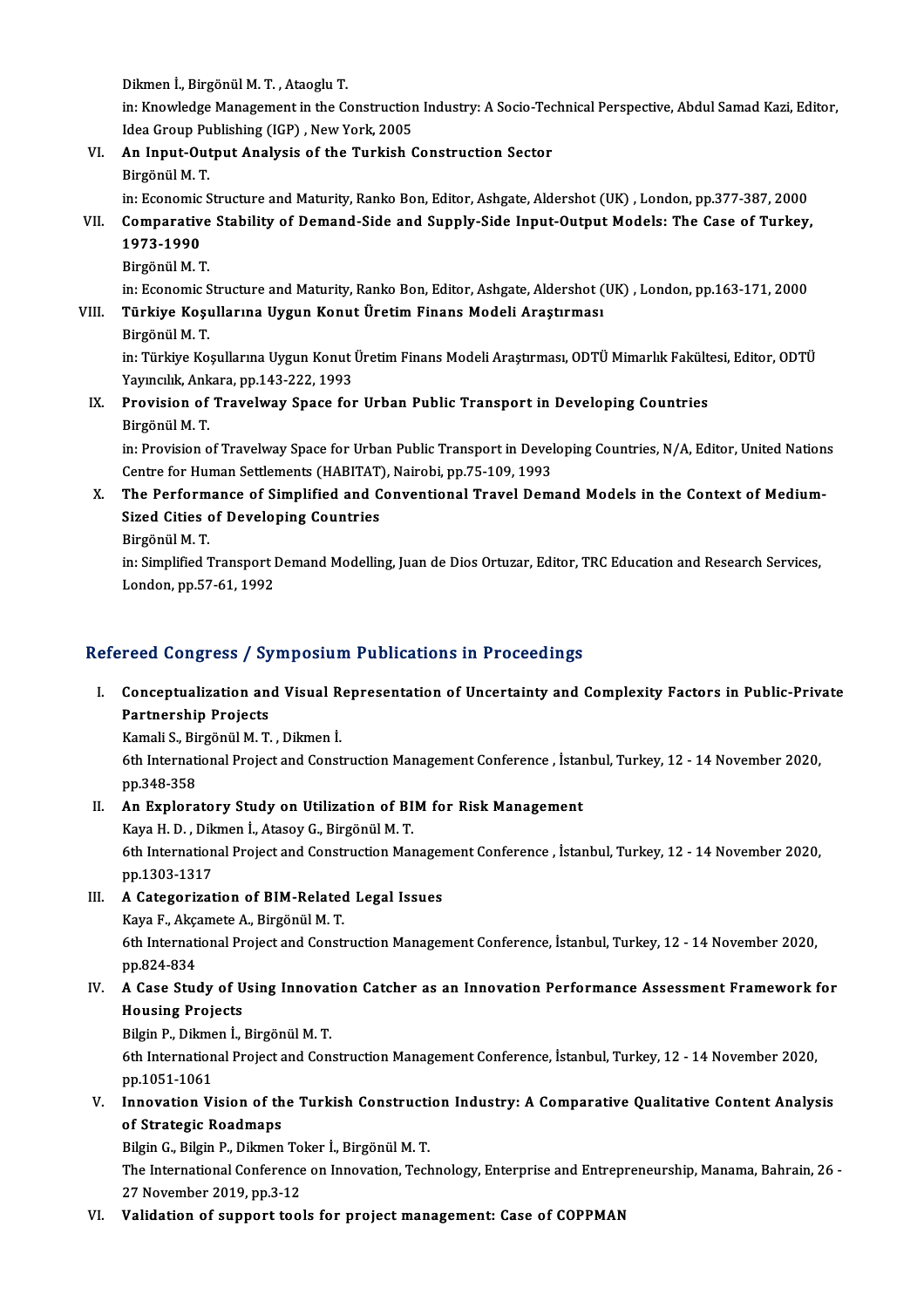BİLGİN G., EKEN G., ÖZYURT B., DİKMEN TOKER İ., BİRGÖNÜL M. T., ÖZORHON ORAKÇAL B. BİLGİN G., EKEN G., ÖZYURT B., DİKMEN TOKER İ., BİRGÖNÜL M. T. , ÖZORHON ORAKÇAL B.<br>Creative Construction Conference 2019, Budapest, Hungary, 29 June - 02 July 2019, pp.513-522<br>An Investigation of Legal Aspects of PIM in C VII. An Investigation of Legal Aspects of BIM in Construction Contracts Creative Construction Conference 2019, Budapes<br>An Investigation of Legal Aspects of BIM in<br>Kaya F., AKÇAMETE GÜNGÖR A., BİRGÖNÜL M. T.<br>International Civil Engineering and Architecture ( International Civil Engineering and Architecture Conference (ICEARC 2019), Trabzon, Turkey, 17 - 20 April 2019,<br>pp.214-220 Kaya F., AKÇAMETE GÜNGÖR A., BİRGÖNÜL M.T. International Civil Engineering and Architecture Composed 214-220<br>VIII. Project Risk Conceptualization by Metaphors<br>Dilmon Teken L Birgönül M T pp.214-220<br>Project Risk Conceptualizat<br>Dikmen Toker İ., Birgönül M. T.<br>PM Congress 2019, Potterdam Dikmen Toker İ., Birgönül M. T.<br>PM Congress 2019, Rotterdam, Netherlands, 11 - 12 April 2019, pp.762-783 Dikmen Toker I., Birgönül M. T.<br>PM Congress 2019, Rotterdam, Netherlands, 11 - 12 April 2<br>IX. Contemporary Issues in Mega Construction Projects<br>FROL H. H. DIKMEN TOKER LATASOV C. RIRCÖNÜL M. T. PM Congress 2019, Rotterdam, Netherlands, 11 - 12 April 2<br>Contemporary Issues in Mega Construction Projects<br>EROL H. H. , DİKMEN TOKER İ., ATASOY G., BİRGÖNÜL M. T.<br>Eth international Preject and Construction Management Co 5th international Project and Construction Management Conference (IPCMC 2018), Cyprus (Kktc), 16 - 18<br>November 2018 EROL H. H., DİKMEN TOKER İ., ATASOY G., BİRGÖNÜL M. T. Sth international Project and Construction Management Conference (IPCMC 2018),<br>November 2018<br>X. Impact of Emerging Trends to Risk Management in Construction Projects<br>Deglinear C. Divident Toven L. Ring Onlinear November 2018<br>Impact of Emerging Trends to Risk Manage<br>Dağkıran G., DİKMEN TOKER İ., BİRGÖNÜL M.T.<br>Eth International Project and Construction Mana 5th International Project and Construction Management Conference (IPCMC 2018), Cyprus (Kktc), 16 - 18<br>November 2018 Dağkıran G., DİKMEN TOKER İ., BİRGÖNÜL M.T. 5th International Project and Construction Management Confere:<br>November 2018<br>XI. Risk Identification in Public Private Partnership Projects<br>Seeed V. Pipcõntiu M.T. DiVMEN TOVER i November 2018<br>Risk Identification in Public Private Part<br>Saeed K., BİRGÖNÜL M. T. , DİKMEN TOKER İ.<br>Eth International Project and Construction M. Risk Identification in Public Private Partnership Projects<br>Saeed K., BİRGÖNÜL M. T. , DİKMEN TOKER İ.<br>5th International Project and Construction Management Conference (IPCMC 2018), Cyprus (Kktc), 16 - 18<br>Navember 2019 Saeed K., BİRGÖN<br>5th International<br>November 2018<br>Clustoring of C 5th International Project and Construction Management Conference (IPCMC 2018), Cyprus (K<br>November 2018<br>XII. Clustering of Countries to Facilitate Knowledge Transfer between Similar Markets<br>Ömnut P. Bikin G. DİKMEN TOKER İ. November 2018<br>XII. Clustering of Countries to Facilitate Knowledge Transfer between Similar Markets<br>Özyurt B., Bilgin G., DİKMEN TOKER İ., BİRGÖNÜL M. T. Clustering of Countries to Facilitate Knowledge Transfer between Similar Markets<br>Özyurt B., Bilgin G., DİKMEN TOKER İ., BİRGÖNÜL M. T.<br>5th International Project and Construction Management Conference (IPCMC 2018), Cyprus ( Özyurt B., Bilgin (<br>5th International<br>November 2018<br>The Bole of Col 5th International Project and Construction Management Conference (IPCMC 2018), Cyprus (Kktc), 16 -<br>November 2018<br>XIII. The Role of Contracting Strategy in Successful Outcome of Sustainable Projects in Turkish<br>Architecture November 2018<br>The Role of Contracting Strategy in Successful Outcome of S<br>Architecture, Engineering and Construction (AEC) Industry<br>Mohammedi S. Rincõntiu M.T. DikMEN TOKER i The Role of Contracting Strategy in Successfu<br>Architecture, Engineering and Construction (<br>Mohammadi S., BİRGÖNÜL M.T., DİKMEN TOKER İ.<br>Eth International Preject and Construction Manages Architecture, Engineering and Construction (AEC) Industry<br>Mohammadi S., BİRGÖNÜL M. T. , DİKMEN TOKER İ.<br>5th International Project and Construction Management Conference (IPCMC 2018), Cyprus (Kktc), 16 - 18<br>Navember 2018 Mohammadi S., B<br>5th International<br>November 2018<br>Critical Success 5th International Project and Construction Management Conference (IPCMC 2018), Cyprus (Kkt<br>November 2018<br>XIV. Critical Success Factors for Sustainable Construction of Mega Construction Projects<br>Cooking Construction Constru November 2018<br>Critical Success Factors for Sustainable (<br>Coskun C., DİKMEN TOKER İ., BİRGÖNÜL M.T.<br>Eth International Braject and Construction Me Critical Success Factors for Sustainable Construction of Mega Construction Projects<br>Coskun C., DİKMEN TOKER İ., BİRGÖNÜL M. T.<br>5th International Project and Construction Management Conference (IPCMC 2018), Cyprus (Kktc), 1 Coskun C., DİKME<br>5th International<br>November 2018<br>Assassment of J 5th International Project and Construction Management Conference (IPCMC 2018), Cyprus (<br>November 2018<br>XV. Assessment of project vulnerability as a part of risk management in construction<br>Dilmon Telsant, Bingënël M.T., Eide November 2018<br>XV. Assessment of project vulnerability as a part of risk management in construction<br>Dikmen Toker İ., Birgönül M.T. , Fidan G. Joint2008CIBW065/W055 Symposium,Dubai,UnitedArabEmirates,15 -17November 2008 Dikmen Toker İ., Birgönül M. T. , Fidan G.<br>Joint 2008 CIB W065/W055 Symposium, Dubai, United Arab Emirates, 15 - 17 November 2008<br>XVI. An Investigation of the Most Waste-Prone Materials and Waste Causes in Prefabricate Joint 2008 CIB W065/W055 Sy<br>An Investigation of the Mos<br>Structure Building Projects<br>Mirshelmrlou B. B., DİKMEN TO An Investigation of the Most Waste-Prone Materi<br>Structure Building Projects<br>Mirshekarlou B. R. , DİKMEN TOKER İ., BİRGÖNÜL M. T.<br>Creative Construction Conference (2019), 20 June, 02 Structure Building Projects<br>Mirshekarlou B. R. , DİKMEN TOKER İ., BİRGÖNÜL M. T.<br>Creative Construction Conference (2018), 30 June - 03 July 2018<br>Assumntion Based Thinking For Broject Bisk Assessment Mirshekarlou B. R., DİKMEN TOKER İ., BİRGÖNÜL M. T.<br>Creative Construction Conference (2018), 30 June - 03 July 2018<br>XVII. Assumption-Based Thinking For Project Risk Assessment<br>DİKMEN TOKER İ. BİRCÖNÜL M. T Creative Construction Conference (<br>Assumption-Based Thinking Fo<br>DİKMEN TOKER İ., BİRGÖNÜL M.T.<br>16th Engineering Project Organizat Assumption-Based Thinking For Project Risk Assessment<br>DiKMEN TOKER İ., BİRGÖNÜL M. T.<br>16th Engineering Project Organization Conference, 25 - 27 June 2018<br>Viavalisation of Comployity and Bisk in Moge Construction Br DIKMEN TOKER I., BIRGÖNÜL M. T.<br>16th Engineering Project Organization Conference, 25 - 27 June 2018<br>XVIII. Visualisation of Complexity and Risk in Mega Construction Projects<br>RPOL H. H. DIKMEN TOKER I. ATASOV G. BIRGÖNÜL M. 16th Engineering Project Organization Conference, 25 - 27<br>Visualisation of Complexity and Risk in Mega Constr<br>EROL H. H., DİKMEN TOKER İ., ATASOY G., BİRGÖNÜL M. T. EROL H. H. , DİKMEN TOKER İ., ATASOY G., BİRGÖNÜL M. T.<br>COBRA 2018 Conference, 23 - 24 April 2018 EROL H. H., DİKMEN TOKER İ., ATASOY G., BİRGÖNÜL M. T.<br>COBRA 2018 Conference, 23 - 24 April 2018<br>XIX. Construction Project Portfolio Management Tool (COPPMAN)<br>PUCIN G. EVEN G. ÖTUMEN TOKER İ. BİRGÖNÜL M.T. ÖZG BİLGİN G., EKEN G., Özyurt B., DİKMEN TOKER İ., BİRGÖNÜL M. T. , ÖZORHON ORAKÇAL B.<br>COBRA 2018 Conference, 23 - 24 April 2018 Construction Project Portfolio Managem<br>BİLGİN G., EKEN G., Özyurt B., DİKMEN TOKEI<br>COBRA 2018 Conference, 23 - 24 April 2018<br>Inconnencting Sustainability in Biak Asa XX. Incorporating Sustainability in Risk Assessment of Construction Projects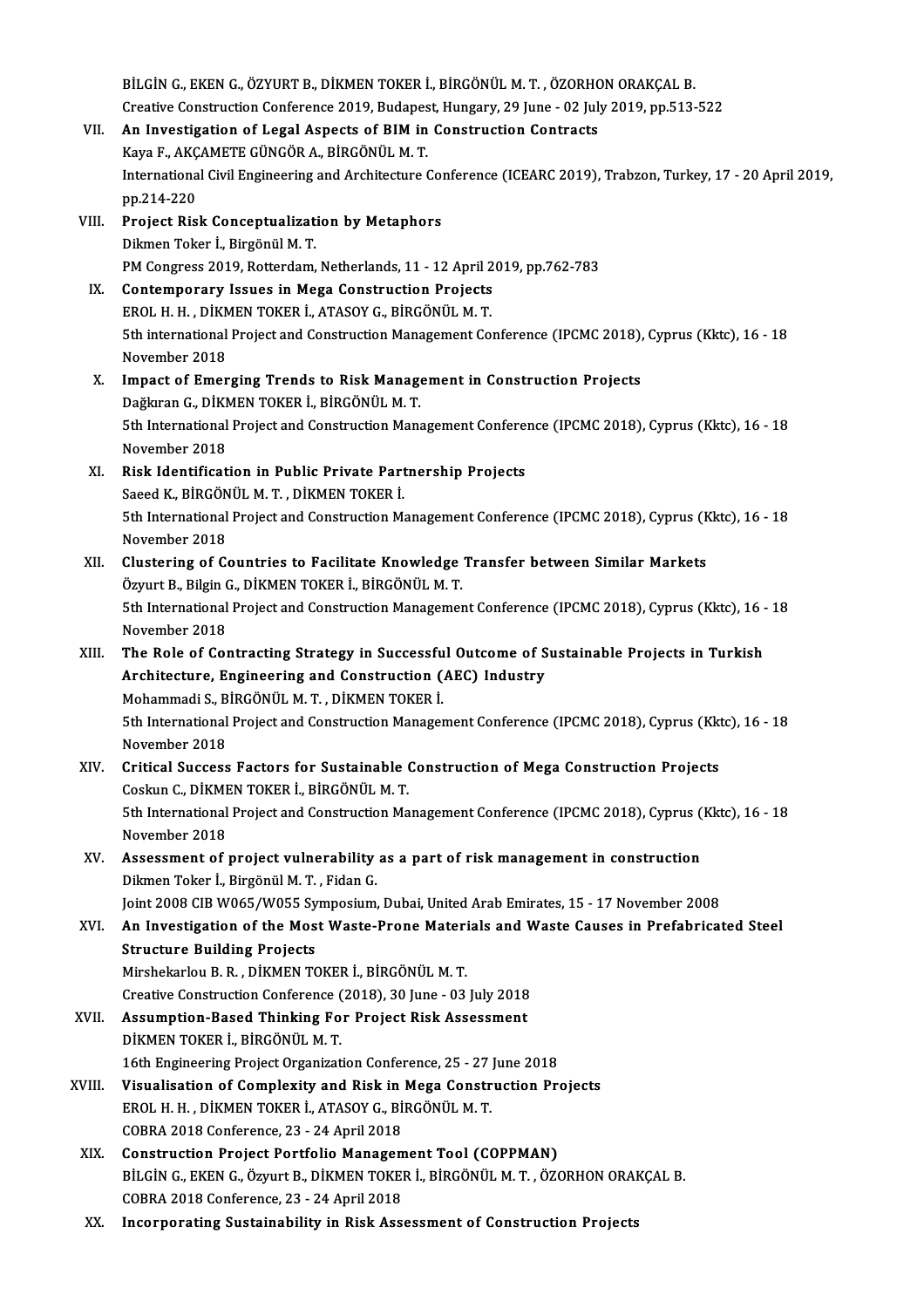DİKMEN TOKER İ., BİRGÖNÜL M. T.<br>Proseedinge of the International Co

|              | DİKMEN TOKER İ., BİRGÖNÜL M. T.                                                                                |
|--------------|----------------------------------------------------------------------------------------------------------------|
|              | Proceedings of the International Conference on Sustainable Futures-ICSF 2017, Bahrain, 26 - 27 November 2017   |
| XXI.         | Handling project dependencies in portfolio management                                                          |
|              | Bilgin G., EKEN G., Ozyurt B., DİKMEN TOKER İ., BİRGÖNÜL M. T., ÖZORHON ORAKÇAL B.                             |
|              | International Conference on ENTERprise Information Systems (CENTERIS) / International Conference on Project    |
|              | MANagement (ProjMAN) / International Conference on Health and Social Care Information Systems and              |
|              | Technologies (HCist), Barcelona, Spain, 8 - 10 November 2017, vol.121, pp.356-363                              |
| XXII.        | Similarity Assessment of Countries to Facilitate Learning from International Construction Projects             |
|              | Özyurt B., BİLGİN G., DİKMEN TOKER İ., BİRGÖNÜL M.T.                                                           |
|              | ISEC-9: Resilient Structures and Sustainable Construction, 24 - 29 July 2017                                   |
| XXIII.       | Knowledge-Based Portfolio Management: A Taxonomy for Lessons Learned                                           |
|              | EKEN G., BİLGİN G., DİKMEN TOKER İ., BİRGÖNÜL M. T.                                                            |
|              | ISEC-9: Resilient Structures and Sustainable Construction, 24 - 29 July 2017                                   |
| XXIV.        | A Construction Delay Analysis Approach Based on Lean Principles                                                |
|              | EROL H. H., DİKMEN TOKER İ., BİRGÖNÜL M. T.                                                                    |
|              | 25th Annual Conference of the International Group for Lean Construction (IGLC), Heraklion, Greece, 9 - 12 July |
|              | 2017                                                                                                           |
| XXV.         | Lazer Tarayici Uygulamalarinda Planlama: Bir Vaka Calismasi                                                    |
|              | EROL H. H., özyurt b., BİLGİN G., ATASOY ÖZCAN G., BİRGÖNÜL M. T., DİKMEN TOKER İ.                             |
|              | 4. Proje ve Yapım Yönetimi Kongresi, Turkey, 3 - 05 November 2016                                              |
| XXVI.        | İnşaat Projelerinde Öğrenme Benzerlik Değerlendirmesi için Kümeleme Analizi                                    |
|              | Özyurt B., BİLGİN G., EKEN G., DİKMEN TOKER İ., BİRGÖNÜL M. T.                                                 |
|              | 4. Proje ve Yapım Yönetimi Kongresi, Eskişehir, Turkey, 3 - 05 November 2016                                   |
| <b>XXVII</b> | Enerji Verimliliği Perspektifinden Türk İnşaat Sektörüne Bakış                                                 |
|              | Mohammadi S., BİRGÖNÜL M. T., DİKMEN TOKER İ.                                                                  |
|              | 4. Proje ve Yapım Yönetimi Kongresi, Eskişehir, Turkey, 3 - 05 November 2016                                   |
| XXVIII.      | İnşaat Şirketleri İçin bir Proje Portföy Yönetim Aracı COPPMAN                                                 |
|              | BİLGİN G., EKEN G., Özyurt B., DİKMEN TOKER İ., BİRGÖNÜL M. T., ÖZORHON ORAKÇAL B.                             |
|              | 4. Proje ve Yapım Yönetimi Kongresi, Eskişehir, Turkey, 3 - 05 November 2016                                   |
| <b>XXIX</b>  | İnşaat Sözleşmelerinde Ortaya Çıkması Olası Uyuşmazlıkların Tahmin Edilmesi Üzerine Alternatif bir             |
|              | Yaklaşım                                                                                                       |
|              | AYHAN M., BİRGÖNÜL M. T., DİKMEN TOKER İ.                                                                      |
|              | 4. Proje ve Yapım Yönetimi Kongresi, Eskişehir, Turkey, 3 - 05 November 2016                                   |
| XXX.         | Motivation as a Tool for Ensuring Productivity Improvement in Turkish Construction Industry                    |
|              | KAZAZ A., BİRGÖNÜL M. T., ACIKARA T., Er B.                                                                    |
|              | 2nd International Conference on Engineering and Natural Sciences (ICENS 2016), Saray Bosna, Bosnia And         |
|              | Herzegovina, 24 - 28 May 2016                                                                                  |
| XXXI.        | Evaluation of Consulting Firms Selection in Construction Projects by Using Fuzzy Logic                         |
|              | KAZAZ A., BİRGÖNÜL M. T., Kaplan H., ACIKARA T., Er B.                                                         |
|              | 2nd International Conference on Engineering and Natural Sciences (ICENS 2016), Saray Bosna, Bosnia And         |
|              | Herzegovina, 24 - 28 May 2016                                                                                  |
| <b>XXXII</b> | A Fuzzy Structural Equation Model for Development of a Safety Performance Index                                |
|              | gündüz m., BİRGÖNÜL M. T., özdemir m.                                                                          |
|              | IIER 19th International Conference on Recent Innovations in Engineering and Technology, 23 October 2015        |
| XXXIII.      | A lessons learned database structure for construction companies                                                |
|              | EKEN G., Bilgin G., DİKMEN TOKER İ., BİRGÖNÜL M. T.                                                            |
|              | Creative Construction Conference 2015, Selected Papers, Krakow, Poland, 21 - 24 June 2015, vol.123, pp.135-144 |
| XXXIV        | Survival of Construction Companies in Crises through Process Based Management                                  |
|              | ULUBEYLİ S., şahin s., KAZAZ A., BİRGÖNÜL M. T.                                                                |
|              | Proceedings of the Eighth International Conference on Construction in the 21st Century (CITC-8), 27 - 30 May   |
|              | 2015                                                                                                           |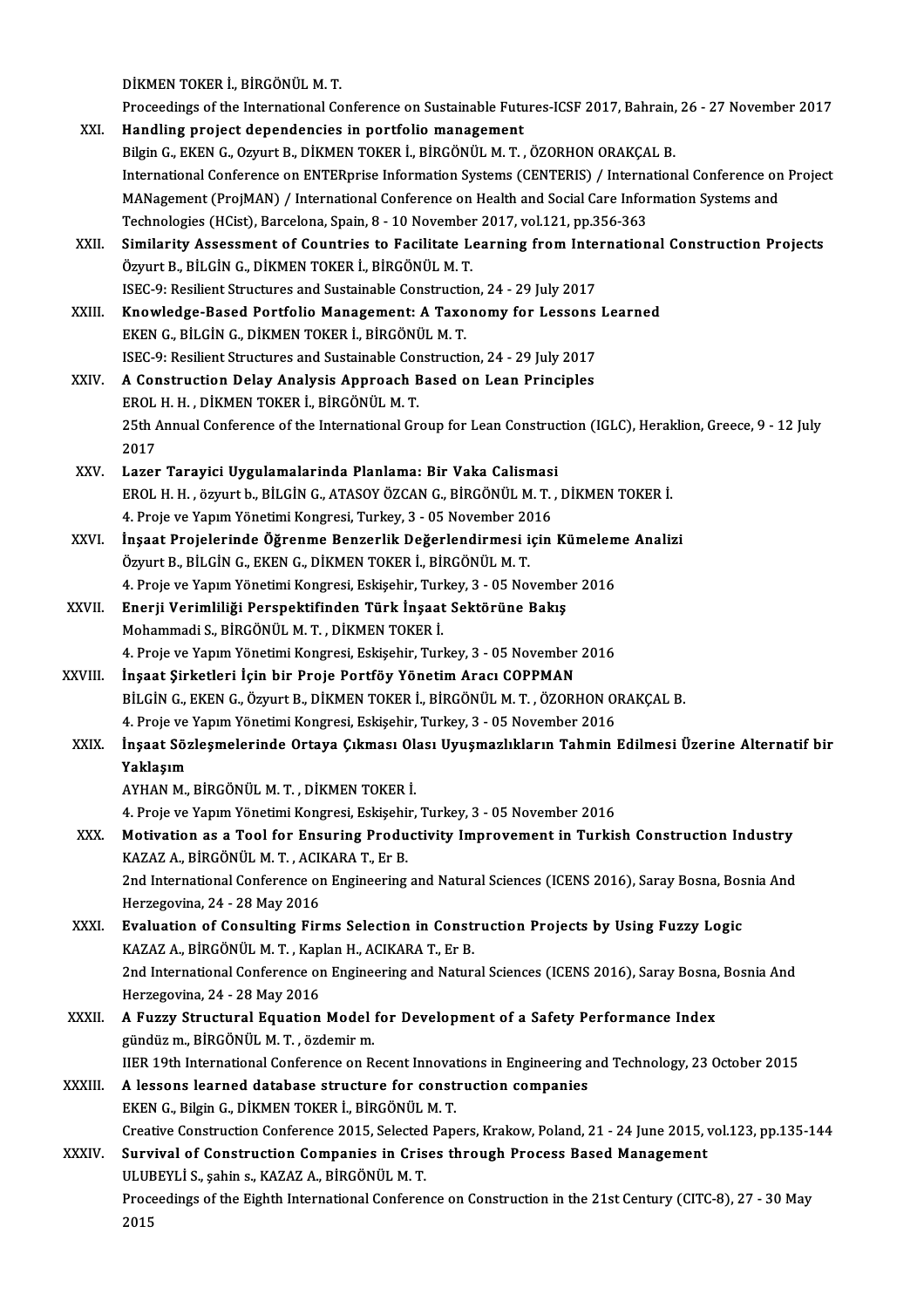| <b>XXXV</b>  | A Relational Database for Construction Delay                                                                         |
|--------------|----------------------------------------------------------------------------------------------------------------------|
|              | BİLGİN G., EKEN G., DİKMEN TOKER İ., BİRGÖNÜL M. T.                                                                  |
|              | Proceedings of the Eighth International Conference on Construction in the 21st Century (CITC-8), 27 - 30 May<br>2015 |
| <b>XXXVI</b> | İnşaat Projeleri için Gecikme Analizi: Gecikme Nedenleri ve Önleyici Tedbirlerinin Taksonomisi                       |
|              | BİLGİN G., BİRGÖNÜL M. T., DİKMEN TOKER İ.                                                                           |
|              | 3. Proje ve Yapım Yönetimi Kongresi, Turkey, 6 - 08 November 2014                                                    |
| XXXVII.      | İnşaat Projeleri için bir Portföy Yönetim Aracının Geliştirilmesi                                                    |
|              | BİLGİN G., Yildiz, A., Erol H., DİKMEN TOKER İ., BİRGÖNÜL M. T., Ozorhon B.                                          |
|              | 3. Proje ve Yapım Yönetimi Kongresi, Turkey, 6 - 08 November 2014                                                    |
| XXXVIII.     | Yalın İnşaat Uygulamalarının 4-Boyutlu Model ile Gösterimi                                                           |
|              | Erol H., EKEN G., BİLGİN G., DİKMEN TOKER İ., BİRGÖNÜL M. T.                                                         |
|              | 3. Proje ve Yapım Yönetimi Kongresi, Turkey, 6 - 08 November 2014                                                    |
| <b>XXXIX</b> | Ontology evaluation: An example of delay analysis                                                                    |
|              | Bilgin G., DİKMEN TOKER İ., BİRGÖNÜL M.T.                                                                            |
|              | Creative Construction Conference (CC), Prague, Czech Republic, 21 - 24 June 2014, vol.85, pp.61-68                   |
| XL.          | Using expert opinion for risk assessment: a case study of a construction project utilizing a risk                    |
|              | mapping tool                                                                                                         |
|              | Yildiz A. E., DİKMEN TOKER İ., BİRGÖNÜL M. T.                                                                        |
|              | 27th World Congress of the International-Project-Management-Association (IPMA), Dubrovnik, Croatia, 30               |
|              | September - 03 October 2013, vol.119, pp.519-528                                                                     |
| XLI.         | Comparison of Different Roof Types in Housing Projects in Turkey: Cost Analysis                                      |
|              | ULUBEYLİ S., KAZAZ A., Er B., BİRGÖNÜL M. T.                                                                         |
|              | 27th World Congress of the International-Project-Management-Association (IPMA), Dubrovnik, Croatia, 30               |
|              | September - 03 October 2013, vol 119, pp 20-29                                                                       |
| XLII.        | Multisensor data fusion for determining hallway blockages in a building during evacuation                            |
|              | Guven G., Ergen E., Ozbas B., Erberik M. A., Kurc Ö., BİRGÖNÜL M. T.                                                 |
|              | 2013 ASCE International Workshop on Computing in Civil Engineering, IWCCE 2013, Los Angeles, CA, United States       |
|              | Of America, 23 - 25 June 2013, pp 717-724                                                                            |
| XLIII.       | Representation of Topological Building Information for Creating Shortest Evacuation Paths During                     |
|              | <b>Building Emergencies</b>                                                                                          |
|              | Guven G., Ayhan M., Ergen E., Sonmez T., Kurc O., Erberik M., BİRGÖNÜL M. T.                                         |
|              | 10. Int. Congress on Advances in Civil Engineering (ACE 2012), 17 - 19 October 2012                                  |
| XLIV.        | İnşaat Projeleri İçin Bilgi-Tabanlı Risk Haritalama Aracının Geliştirilmesi                                          |
|              | Yıldız A., DİKMEN TOKER İ., BİRGÖNÜL M. T., Ercoskun K., Salten S.                                                   |
|              | 2. Proje ve Yapım Yönetimi Kongresi, Turkey, 13 - 16 September 2012                                                  |
| XLV.         | Avrupa Ülkeleri Arasındaki İnşaat Maliyetlerinin Kıyaslanmasına Yönelik Bir Kümeleme Analizi                         |
|              | BUDAYAN C., DİKMEN TOKER İ., BİRGÖNÜL M.T.                                                                           |
|              | 2. Proje ve Yapım Yönetimi Kongresi, Turkey, 13 - 16 September 2012                                                  |
| XLVI.        | Yurtdışı Müteahhitlik Hizmetlerinde, Geçmişten Edinilen Derslerin Işığında Geleceğe Yönelik Öneriler                 |
|              | Sakın A., BİRGÖNÜL M. T., DİKMEN TOKER İ.                                                                            |
|              | 2. Proje ve Yapım Yönetimi Kongresi, Turkey, 13 - 16 September 2012                                                  |
| XLVII.       | Bina İçi Yönlendirme Sistemlerinde Kullanılan En Kısa Yol Algoritmalarının Afet ve Acil Durum                        |
|              | Yönetimi Açısından Değerlendirilmesi                                                                                 |
|              | Ayhan M., Ergan S., Güven G., Ergen E., Erberik M., Kurç O., BİRGÖNÜL M. T.                                          |
|              | 2. Proje ve Yapım Yönetimi Kongresi, Turkey, 13 - 16 September 2012                                                  |
| XLVIII.      | <b>Risk Mapping in Construction Projects</b><br>Yildiz A., DİKMEN TOKER İ., BİRGÖNÜL M. T., Ercoskun K., Salten S.   |
|              | Engineering Project Organization Conference, 10 - 12 July 2012                                                       |
| XLIX.        | Investigation of Organizational Routines in Construction Companies                                                   |
|              | Daneshvar M., DİKMEN TOKER İ., BİRGÖNÜL M. T.                                                                        |
|              |                                                                                                                      |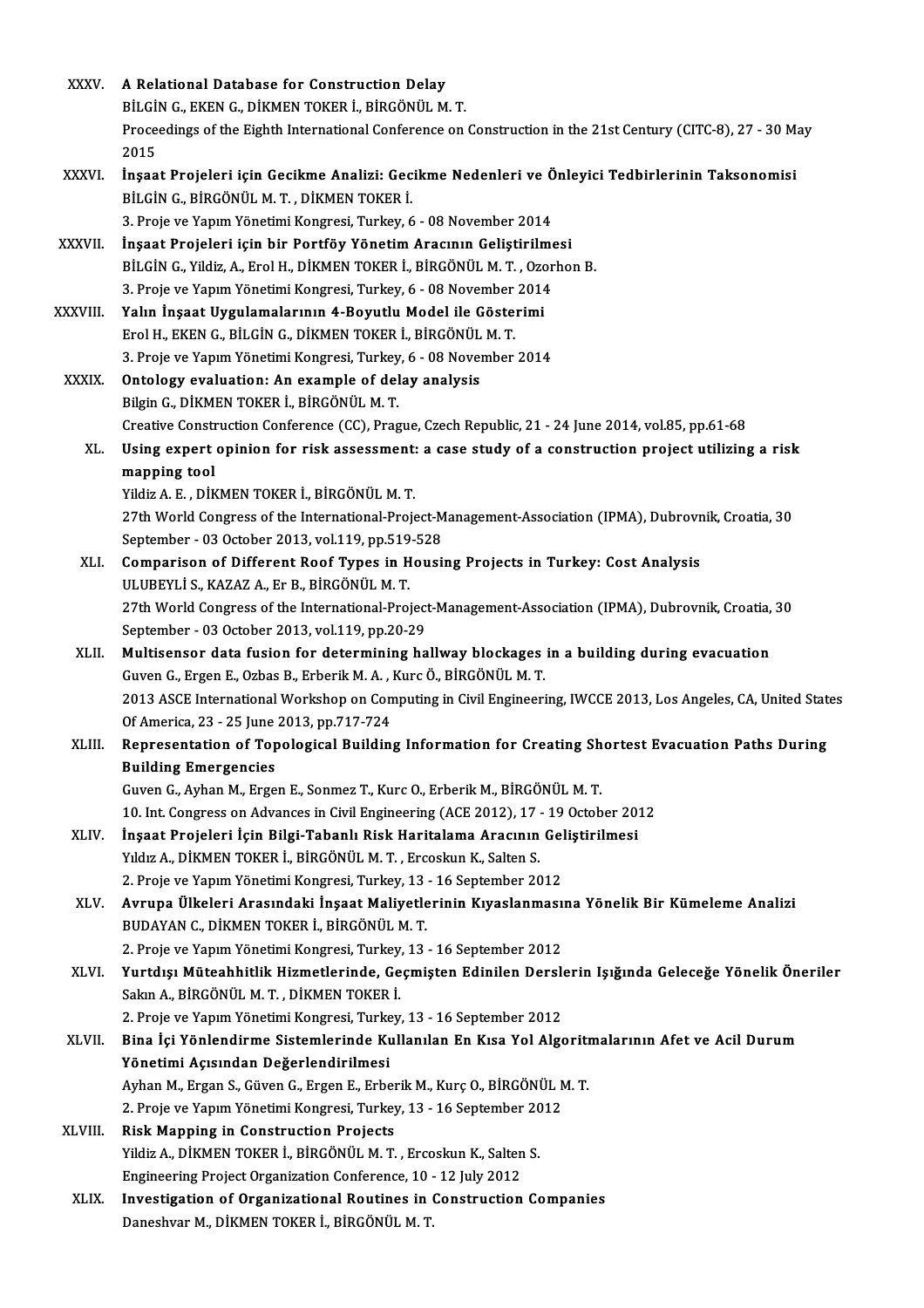|        | Engineering Project Organization Conference, 10 - 12 July 2012                                               |
|--------|--------------------------------------------------------------------------------------------------------------|
| L.     | A Risk Mapping Tool for Construction Projects                                                                |
|        | Yildiz A., DİKMEN TOKER İ., BİRGÖNÜL M. T., Ercoskun K., Salten S.                                           |
|        | 14th International Conference on Computing in Civil and Building Engineering, 27 - 29 June 2012              |
| LI.    | Post-disaster Sensor-based Condition Assessment of Buildings to Develop Evacuation Strategies                |
|        | Ergin T., S, B., Erberik M., Kurc O., Ergen E., BİRGÖNÜL M. T.                                               |
|        | 14th International Conference on Computing in Civil and Building Engineering, 27 - 29 June 2012              |
| LII.   | Providing Guidance for Evacuation During Emergency based on a Real-time Damage and                           |
|        | <b>Vulnerability Assessment of Facilities</b>                                                                |
|        | Guven G., Ergen E., Erberik M., Kurc O., BİRGÖNÜL M.T.                                                       |
|        | 2012 ASCE International Conference on Computing in Civil Engineering, 17 - 20 June 2012                      |
| LIII.  | Requirements of Indoor Navigation During Emergency Response and Disaster Management                          |
|        | Ayhan M., Guven G., Ergen E., Erberik M., Kurc O., BİRGÖNÜL M.T.                                             |
|        | XXXVIII IAHS World Congress on Housing, 16 - 19 April 2012                                                   |
| LIV.   | Tracing Risk Paths in International Construction Projects: A Case Study                                      |
|        | DİKMEN TOKER İ., BİRGÖNÜL M. T., Eybpoosh M.                                                                 |
|        | International Conference on Management and Innovation for a Sustainable Built Environment, 19 - 23 June 2011 |
| LV.    | Uluslararası İnşaat Projeleri için Bütünleşik bir Risk Yönetim Modeli ve Yazılımı                            |
|        | DİKMEN TOKER İ., BİRGÖNÜL M. T., Arıkan A.                                                                   |
|        | 1. Proje ve Yapım Yönetimi Kongresi, Turkey, 29 September - 01 October 2010                                  |
| LVI.   | Çok Aracılı Maliyet Tahmin ve Risk Paylaşım Sistemi                                                          |
|        | DİKMEN TOKER İ., BİRGÖNÜL M. T., Eybpoosh M., Fidan G., Karakas K.                                           |
|        | 1. Proje ve Yapım Yönetimi Kongresi, Turkey, 29 September - 01 October 2010                                  |
| LVII.  | Bütünleştirilmiş Süre - Maliyet Etki Ağı ile Aktivite Bazlı Bir Risk Değerlendirme Modeli                    |
|        | DİKMEN TOKER İ, BİRGÖNÜL M. T., Özer A.                                                                      |
|        | 1. Proje ve Yapım Yönetimi Kongresi, Turkey, 29 September - 01 October 2010                                  |
| LVIII. | Yapım Sektörü'nde Performans Ölçümü için Kavramsal Bir Model                                                 |
|        | IŞIK Z., Arditi D., BİRGÖNÜL M. T., DİKMEN TOKER İ.                                                          |
|        | 1. Proje ve Yapım Yönetimi Kongresi, Turkey, 29 September - 01 October 2010                                  |
| LIX.   | A Strategic Performance Measurement Framework for the Construction Industry                                  |
|        | IŞIK Z., Arditi D., BİRGÖNÜL M. T., DİKMEN TOKER İ.                                                          |
|        | COBRA Conference, 2 - 03 September 2010                                                                      |
| LX.    | Using Multi Agent Systems in Construction Claim Negotiation                                                  |
|        | Fidan G., DİKMEN TOKER İ., BİRGÖNÜL M.T.                                                                     |
|        | Computing in Civil and Building Engineering, 30 June - 02 July 2010                                          |
| LXI.   | A Prototype Risk Management Decision Support Tool for Construction Projects                                  |
|        | Arıkan A., DİKMEN TOKER İ., BİRGÖNÜL M. T.                                                                   |
|        | CIB Joint International Symposium 2009, 27 - 30 September 2009                                               |
| LXII.  | A Risk and Vulnerability Ontology for Construction Projects                                                  |
|        | DİKMEN TOKER İ., BİRGÖNÜL M. T., Fidan G., Ozcan G.                                                          |
|        | PM-04 - 4th SCPM and 1st IPMA/MedNet Conference, 29 May 2008 - 31 May 2009                                   |
| LXIII. | Teaching Globalization Issues to Civil Engineering Students - The International Collaborative                |
|        | <b>Construction Management Course</b>                                                                        |
|        | Soibelman L., Akinci B., Sacks R., DİKMEN TOKER İ., BİRGÖNÜL M. T., Formoso C., Isatto E.                    |
|        | ifth International Conference on Construction in the 21st Century (CITC-V), 20 - 22 May 2009                 |
| LXIV.  | <b>Strategic Group Analysis by Using Fuzzy Clustering</b>                                                    |
|        | BUDAYAN C., DİKMEN TOKER İ., BİRGÖNÜL M. T.                                                                  |
|        | Fifth International Conference on Construction in the 21st Century (CITC-V), 20 - 22 May 2009                |
| LXV.   | Determinants of Glocal Success in International Construction                                                 |
|        | IŞIK Z., BİRGÖNÜL M. T., DİKMEN TOKER İ.                                                                     |
|        | Fifth International Conference on Construction in the 21st Century (CITC-V), 20 - 22 May 2009                |
|        |                                                                                                              |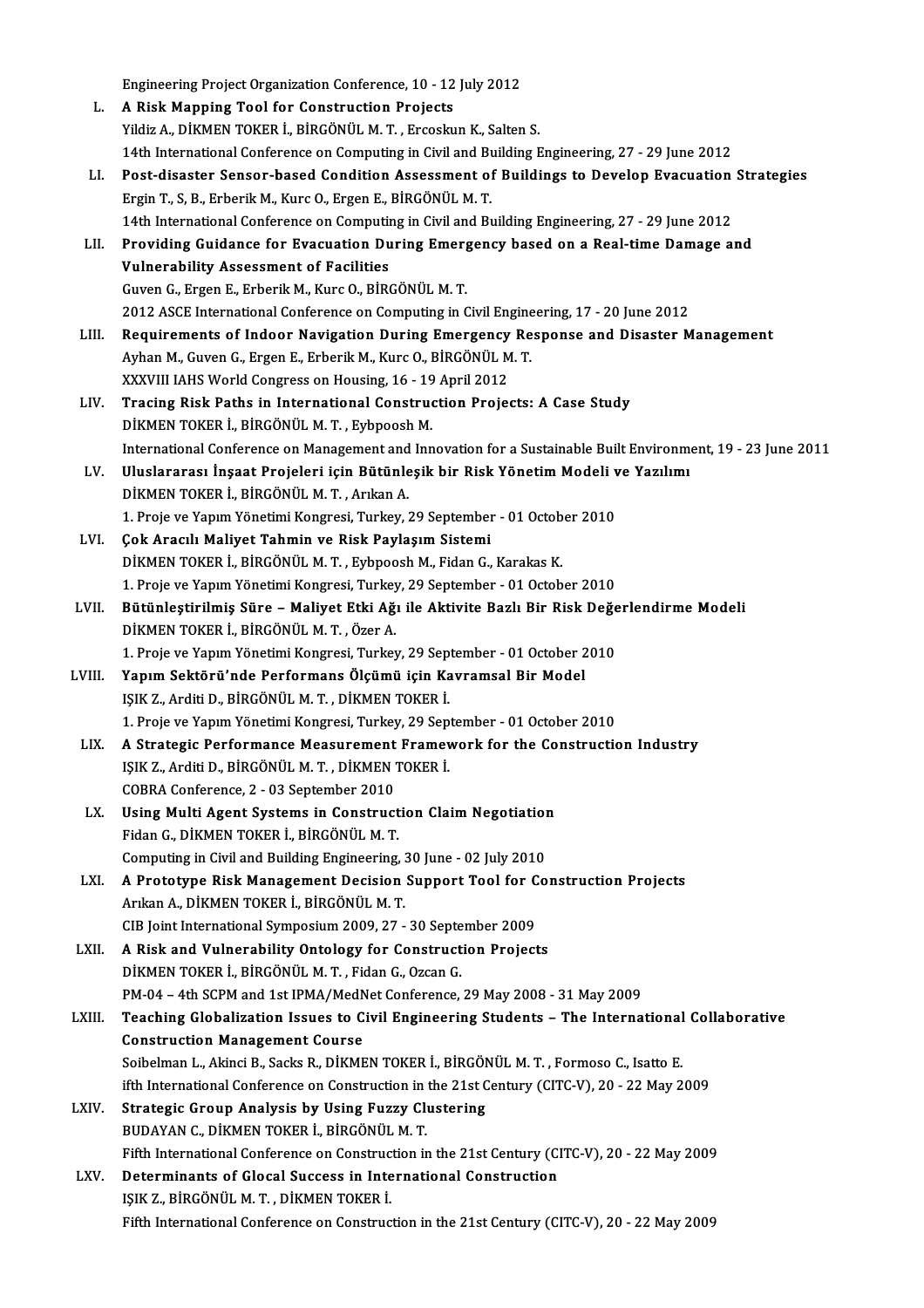| LXVI.        | Contract Management Behavior and Practices of Turkish Contractors at International Contracts                                |
|--------------|-----------------------------------------------------------------------------------------------------------------------------|
|              | Yiğit M., BİRGÖNÜL M. T., DİKMEN TOKER İ.                                                                                   |
|              | Proceedings of the Fifth International Conference on Construction in the 21st Century (CITC-V), 20 - 22 May 2009            |
| LXVII.       | Impact of organizational competencies on construction project performance                                                   |
|              | IŞIK Z., Arditi D., BİRGÖNÜL M. T., DİKMEN TOKER İ.                                                                         |
|              | International Postgraduate Research Conference, 29 - 30 January 2009                                                        |
| LXVIII.      | Structural equation modeling applications in construction management                                                        |
|              | Ozorhon B., DİKMEN TOKER İ., BİRGÖNÜL M.T.                                                                                  |
|              | International Research Symposium, 27 - 28 January 2009                                                                      |
| LXIX.        | Modes of differentiation strategies in the construction industry                                                            |
|              | BUDAYAN C., DİKMEN TOKER İ., BİRGÖNÜL M. T.                                                                                 |
|              | International Research Symposium, 27 - 28 January 2009                                                                      |
| LXX.         | Critical success factors for partnering in the Turkish construction industry                                                |
|              | DİKMEN TOKER İ., BİRGÖNÜL M. T., Ozorhon B., Eren K.                                                                        |
|              | ARCOM Conference, 1 - 03 September 2008                                                                                     |
| LXXI.        | International Collaborative Construction Management Course: A Teaching Case Study                                           |
|              | Soibelman L., Akinci B., Ozcan G., DİKMEN TOKER İ., BİRGÖNÜL M. T.                                                          |
|              | 5th International Conference on Innovation in Architecture, Engineering and Construction, 25 - 28 June 2008                 |
| LXXII.       | Using Cognitive Maps to Explore the Impact of International Contracting Experience on                                       |
|              | Competitiveness                                                                                                             |
|              | DİKMEN TOKER İ., BİRGÖNÜL M. T., Ozorhon B.                                                                                 |
|              | 5th International Conference on Innovation in Architecture, Engineering and Construction, 25 - 28 June 2008                 |
| LXXIII.      | İnşaat Sektörünün Yapım Yönetimi Eğitiminden Beklentileri<br>BİRGÖNÜL M. T., DİKMEN TOKER İ., Özorhon B.                    |
|              | 4. İnşaat Yönetimi Kongresi, Turkey, 30 - 31 October 2007                                                                   |
| <b>LXXIV</b> | Türk İnşaat Sektöründe Stratejik Grup Analizi                                                                               |
|              | BUDAYAN C., DİKMEN TOKER İ., BİRGÖNÜL M.T.                                                                                  |
|              | 4. İnşaat Yönetimi Kongresi, Turkey, 30 - 31 October 2007                                                                   |
| LXXV         | Using Analytical Network Process (ANP) for Performance Measurement in Construction                                          |
|              | IŞIK Z., DİKMEN TOKER İ., BİRGÖNÜL M. T.                                                                                    |
|              | COBRA 2007 Conference, 6 - 07 September 2007                                                                                |
| <b>LXXVI</b> | Strategic Group Analysis by Using Self Organizing Maps                                                                      |
|              | BUDAYAN C., DİKMEN TOKER İ., BİRGÖNÜL M. T.                                                                                 |
|              | ARCOM 2007, 3 - 05 September 2007                                                                                           |
| LXXVII.      | Using Cognitive Maps for Risk Modelling in Construction Projects                                                            |
|              | DİKMEN TOKER İ., BİRGÖNÜL M. T., Atasoy G.                                                                                  |
|              | CME 25 Conference, Construction Management and Economics 'Past, Present and Future', 16 - 18 July 2007                      |
| LXXVIII.     | A Learning Based Approach for Risk Management                                                                               |
|              | DİKMEN TOKER İ., BİRGÖNÜL M. T., Tah J., Aouad G.                                                                           |
|              | 1st Symposium on Towards the Foundation of Theory for the Built Environment, 18 - 19 June 2007                              |
| <b>LXXIX</b> | <b>Cultural Risk Assessment in Construction Projects</b>                                                                    |
|              | BuQammaz A., DİKMEN TOKER İ., BİRGÖNÜL M. T.                                                                                |
|              | The Joint International Conference on Construction Culture, Innovation and Management (CCIM), Sustainable                   |
|              | Development through Culture and Innovation, 26 - 29 November 2006                                                           |
| <b>LXXX</b>  | Performance Indicators for International Joint Ventures: State Of Knowledge                                                 |
|              | Ozorhon B., DİKMEN TOKER İ., BİRGÖNÜL M. T.                                                                                 |
|              | CIB Joint International Symposium, 18 - 20 October 2006                                                                     |
| <b>LXXXI</b> | Critical Review of Performance Measurement Systems in the Construction Industry<br>IŞIK Z., DİKMEN TOKER İ., BİRGÖNÜL M. T. |
|              | 7th International Congress on Advances in Civil Engineering, 11 - 13 October 2006                                           |
| LXXXII.      | Application of an Integrated Risk Management System (IRMS) to an International Construction                                 |
|              |                                                                                                                             |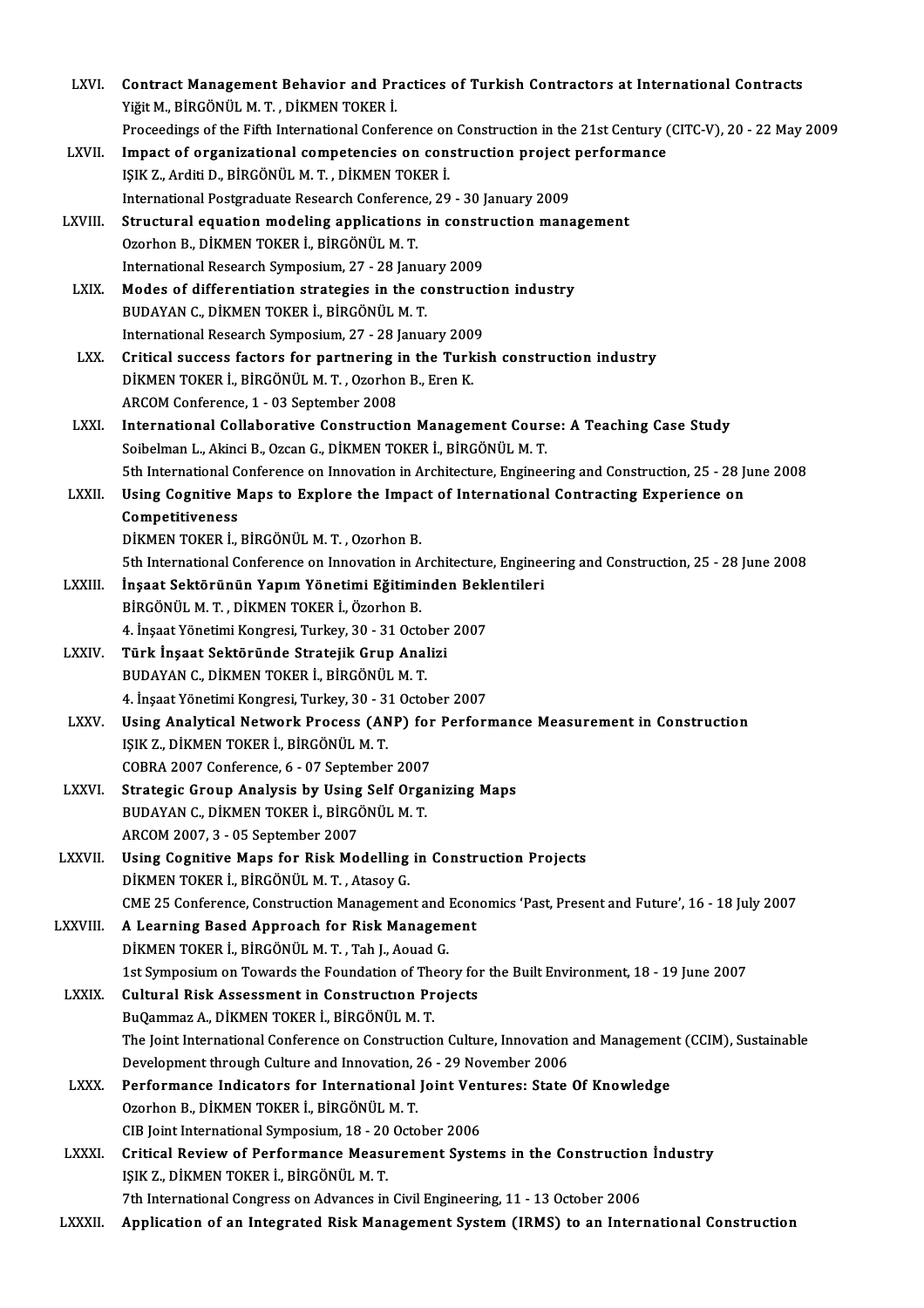Project Project<br>DİKMEN TOKER İ., BİRGÖNÜL M. T. , Arikan A.<br>ARCOM 2006 4. . 06 Santambar 2006 Project<br>DİKMEN TOKER İ., BİRGÖNÜL M. T. , A<br>ARCOM 2006, 4 - 06 September 2006<br>A Beview of Enamewarks far Anal DİKMEN TOKER İ., BİRGÖNÜL M. T. , Arikan A.<br>ARCOM 2006, 4 - 06 September 2006<br>LXXXIII. A Review of Frameworks for Analyzing International Construction ARCOM 2006, 4 - 06 September 200<br>**A Review of Frameworks for A**<br>DİKMEN TOKER İ., BİRGÖNÜL M. T.<br>ASCE and CIB 2nd Speciality Confor A Review of Frameworks for Analyzing International Construction<br>DİKMEN TOKER İ., BİRGÖNÜL M. T.<br>ASCE and CIB 2nd Speciality Conference on Leadership and Management in Construction and Engineering, 4 - 06<br>May 2006 DİKMEN T<br>ASCE and (<br>May 2006<br>Internatio ASCE and CIB 2nd Speciality Conference on Leadership and Management in Co<br>May 2006<br>LXXXIV. International Market Entry Decisions: A Knowledge-Based Approach<br>Orachon B. DIKMEN TOKER LARCONIU M.T. May 2006<br>International Market Entry Decisions: A Knowledge-Based Approach<br>Ozorhon B., DİKMEN TOKER İ., BİRGÖNÜL M. T. International Market Entry Decisions: A Knowledge-Based Approach<br>Ozorhon B., DİKMEN TOKER İ., BİRGÖNÜL M. T.<br>1st International CIB Endorsed METU Postgraduate Conference, 17 - 18 March 2006<br>Pütünlesik bir Piek Vönetim Kanar Ozorhon B., DİKMEN TOKER İ., BİRGÖNÜL M. T.<br>1st International CIB Endorsed METU Postgraduate Conf<br>LXXXV. Bütünleşik bir Risk Yönetim Karar Destek Sistemi<br>Arıkan A. DİKMEN TOKER İ. BİRGÖNÜL M.T. 1st International CIB Endorsed METU Postgra<br>Bütünleşik bir Risk Yönetim Karar Deste<br>Arıkan A., DİKMEN TOKER İ., BİRGÖNÜL M.T. Bütünleşik bir Risk Yönetim Karar Destek Sistemi<br>Arıkan A., DİKMEN TOKER İ., BİRGÖNÜL M. T.<br>3. Yapı İşletmesi Kongresi, Turkey, 29 - 30 September 2005<br>Uluslarazsa: Brajalarda Biak Brimini Etkilovan Faktör Arıkan A., DİKMEN TOKER İ., BİRGÖNÜL M. T.<br>3. Yapı İşletmesi Kongresi, Turkey, 29 - 30 September 2005<br>LXXXVI. Uluslararası Projelerde Risk Primini Etkileyen Faktörlerin Belirlenmesi<br>SÖNMEZ B. Frajn A. BİRGÖNÜL M. T 3. Yapı İşletmesi Kongresi, Turkey, 29<br>Uluslararası Projelerde Risk Prin<br>SÖNMEZ R., Ergin A., BİRGÖNÜL M. T.<br>2 Yapı İslatmesi Kongresi Turkey, 29. Uluslararası Projelerde Risk Primini Etkileyen Faktö<br>SÖNMEZ R., Ergin A., BİRGÖNÜL M. T.<br>3.Yapı İşletmesi Kongresi, Turkey, 29 - 30 September 2005<br>Uluslararası Parar Sesiminda bir ANR (Analytis Naty SÖNMEZ R., Ergin A., BİRGÖNÜL M. T.<br>3.Yapı İşletmesi Kongresi, Turkey, 29 - 30 September 2005<br>LXXXVII. Uluslararası Pazar Seçiminde bir ANP (Analytic Network Process) Uygulaması<br>DİKMEN TOKER İ. BİRGÖNÜL M.T. Ozerben B 3.Yapı İşletmesi Kongresi, Turkey, 29 - 30 September 2005<br>Uluslararası Pazar Seçiminde bir ANP (Analytic Net<br>DİKMEN TOKER İ., BİRGÖNÜL M.T., Ozorhon B.<br>3.Yapı İşletmesi Kongresi, Turkey, 29 - 30 September 2005 Uluslararası Pazar Seçiminde bir ANP (Analytic Netw<br>DİKMEN TOKER İ., BİRGÖNÜL M. T. , Ozorhon B.<br>3.Yapı İşletmesi Kongresi, Turkey, 29 - 30 September 2005<br>Yanım Vönetiminde Geğdes Feilimler ve Günsel Anası DİKMEN TOKER İ., BİRGÖNÜL M. T. , Ozorhon B.<br>3.Yapı İşletmesi Kongresi, Turkey, 29 - 30 September 2005<br>LXXXVIII. Yapım Yönetiminde Çağdaş Egilimler ve Güncel Araştırma Konuları<br>PRECÖNÜL M.T. DİKMEN TOKER İ. Demirel T. Arık 3.Yapı İşletmesi Kongresi, Turkey, 29 - 30 September 200<br>Yapım Yönetiminde Çağdaş Egilimler ve Güncel Ara<br>BİRGÖNÜL M.T., DİKMEN TOKER İ., Demirel T., Arıkan A. Yapım Yönetiminde Çağdaş Egilimler ve Güncel Araşt<br>BİRGÖNÜL M. T. , DİKMEN TOKER İ., Demirel T., Arıkan A.<br>3. Yapı İşletmesi Kongresi, Turkey, 29 - 30 September 2005<br>Desisian Sunnert Teel far the Quantification of Fault BİRGÖNÜL M. T. , DİKMEN TOKER İ., Demirel T., Arıkan A.<br>3. Yapı İşletmesi Kongresi, Turkey, 29 - 30 September 2005<br>LXXXIX. Decision Support Tool for the Quantification of Fault Rates in Construction Fall Accidents<br>PİRCÖNI' 3. Yapı İşletmesi Kongresi, Turkey, 29 - 30 Sept<br>Decision Support Tool for the Quantificat<br>BİRGÖNÜL M. T. , DİKMEN TOKER İ., Demirel T.<br>ARCOM 2005 - 7 - 09 September 2005 Decision Support Tool for the Quandina Birgonii M. T., Dikmen Toker i., D.<br>ARCOM 2005, 7 - 09 September 2005<br>A Gase Based Beasening Model as BIRGÖNÜL M. T., DİKMEN TOKER İ., Demirel T.<br>ARCOM 2005, 7 - 09 September 2005<br>XC. A Case-Based Reasoning Model as an Organizational Learning Tool<br>Ororhon B. DİKMEN TOKER İ. BİRGÖNÜL M. T. ARCOM 2005, 7 - 09 September 2005<br>A Case-Based Reasoning Model as an Orga<br>Ozorhon B., DİKMEN TOKER İ., BİRGÖNÜL M. T.<br>CIB Sumnesium 1 - 03 June 2005 A Case-Based Reasoning Mode<br>Ozorhon B., DİKMEN TOKER İ., BİF<br>CIB Symposium, 1 - 03 June 2005<br>Organizational Effectivenese i Ozorhon B., DİKMEN TOKER İ., BİRGÖNÜL M. T.<br>CIB Symposium, 1 - 03 June 2005<br>XCI. Organizational Effectiveness in Construction Companies: A Conceptual Framework<br>PRECONIU M. T. DİKMEN TOKER İ. Kırıltas S. Artuk II. CIB Symposium, 1 - 03 June 2005<br>Organizational Effectiveness in Construction Con<br>BİRGÖNÜL M.T., DİKMEN TOKER İ., Kızıltas S., Artuk U.<br>Eth International Congress on Advances in Civil Engines **Organizational Effectiveness in Construction Companies: A Conceptual F**<br>BİRGÖNÜL M. T. , DİKMEN TOKER İ., Kızıltas S., Artuk U.<br>6th International Congress on Advances in Civil Engineering, 6 - 08 October 2004<br>A Critical B BİRGÖNÜL M. T. , DİKMEN TOKER İ., Kızıltas S., Artuk U.<br>6th International Congress on Advances in Civil Engineering<br>XCII. A Critical Review of Risk Management Support Tools<br>DİKMEN TOKER İ. BİRGÖNÜL M.T. Arıltan A 6th International Congress on Advances in Civ<br>A Critical Review of Risk Management Su<br>DİKMEN TOKER İ., BİRGÖNÜL M.T. , Arıkan A. A Critical Review of Risk Managen<br>DİKMEN TOKER İ., BİRGÖNÜL M. T. , A<br>ARCOM 2004, 1 - 03 September 2004<br>The Impect of Croducte Construct DİKMEN TOKER İ., BİRGÖNÜL M. T. , Arıkan A.<br>ARCOM 2004, 1 - 03 September 2004<br>XCIII. The Impact of Graduate Construction Management Education on Professional Life<br>Conse E. BİRGÖNÜL M. T. DİKMEN TOKER İ. ARCOM 2004, 1 - 03 September 2004<br>The Impact of Graduate Construction Ma<br>Canga E., BİRGÖNÜL M. T. , DİKMEN TOKER İ.<br>4th Clabal Consress on Ensineering Edusatio The Impact of Graduate Construction Management Educa<br>Canga E., BİRGÖNÜL M. T. , DİKMEN TOKER İ.<br>4th Global Congress on Engineering Education, 5 - 09 July 2004<br>Türk İnsaat Sirketlerinde Kurumsal Öğrenme: Mekanizma Canga E., BİRGÖNÜL M. T. , DİKMEN TOKER İ.<br>4th Global Congress on Engineering Education, 5 - 09 July 2004<br>XCIV. Türk İnşaat Şirketlerinde Kurumsal Öğrenme: Mekanizmalar ve Kültürel Engeller<br>DİKMEN TOKER İ. BİRGÖNÜL M. 4th Global Congress on Engineering Education, 5 - 09 July 2<br>Türk İnşaat Şirketlerinde Kurumsal Öğrenme: Mekar<br>DİKMEN TOKER İ., BİRGÖNÜL M. T. , Ataoğlu T., Özorhon B.<br>TMMOP İnsaat Mühandisləri Odası YVII Türkiye İnsaat Mü Türk İnşaat Şirketlerinde Kurumsal Öğrenme: Mekanizmalar ve Kültürel Engeller<br>DİKMEN TOKER İ., BİRGÖNÜL M. T. , Ataoğlu T., Özorhon B.<br>TMMOB İnşaat Mühendisleri Odası, XVII. Türkiye İnşaat Mühendisliği Teknik Kongresi ve S DİKMEN TOKER İ., BİRGÖNÜL M. T. , Ataoğlu T., Özorhon B.<br>TMMOB İnşaat Mühendisleri Odası, XVII. Türkiye İnşaat Mühendisliği Teknik Kongresi ve Sergisi, Turkey, 15 - 17<br>April 2004 TMMOB İnşaat Mühendisleri Odası, XVII. Türkiye İnşaat Mühendisliği Teknik Kongresi ve Sergisi, Turkey,<br>April 2004<br>XCV. Impact of Strategic Planning on Competitive Advantage: Evidence from Turkish Contractors<br>DIKMEN TOKER İ April 2004<br>Impact of Strategic Planning on<br>DİKMEN TOKER İ., BİRGÖNÜL M. T.<br>ASCE Spesialty Conference on Load Impact of Strategic Planning on Competitive Advantage: Evidence from Turkish Contra<br>DİKMEN TOKER İ., BİRGÖNÜL M. T.<br>ASCE Specialty Conference on Leadership and Management in Construction, 24 - 26 March 2004<br>Innovation in C DİKMEN TOKER İ., BİRGÖNÜL M. T.<br>ASCE Specialty Conference on Leadership and Manageme<br>XCVI. Innovation in Construction: Evidence from Turkey<br>DİKMEN TOKER İ., BİRGÖNÜL M. T. , Artuk S. ASCE Specialty Conference on Leadership and Management in Construction, 24 - 26 March 2004 Innovation in Construction: Evidence from Turkey<br>DİKMEN TOKER İ., BİRGÖNÜL M. T. , Artuk S.<br>Joint International Symposium of CIB Working Commissions W55, W65 and W107, 22 - 24 October 2003<br>Ongenigational Effectiveness in C DİKMEN TOKER İ., BİRGÖNÜL M. T. , Artuk S.<br>Joint International Symposium of CIB Working Commissions W55, W65 and W10<br>XCVII. Organizational Effectiveness in Construction: A Conceptual Framework<br>Evrilias S. DİKMEN TOKER Joint International Symposium of CIB Working<br>Organizational Effectiveness in Construc<br>Kızıltas S., DİKMEN TOKER İ., BİRGÖNÜL M. T.<br>ARCOM 2002-2 - OE Sontember 2002 Organizational Effectiveness in Co<br>Kızıltas S., DİKMEN TOKER İ., BİRGÖNÜ<br>ARCOM 2003, 3 - 05 September 2003<br>Ortak Girisimlarda Kritik Basarı E Kızıltas S., DİKMEN TOKER İ., BİRGÖNÜL M. T.<br>ARCOM 2003, 3 - 05 September 2003<br>XCVIII. Ortak Girişimlerde Kritik Başarı Faktörleri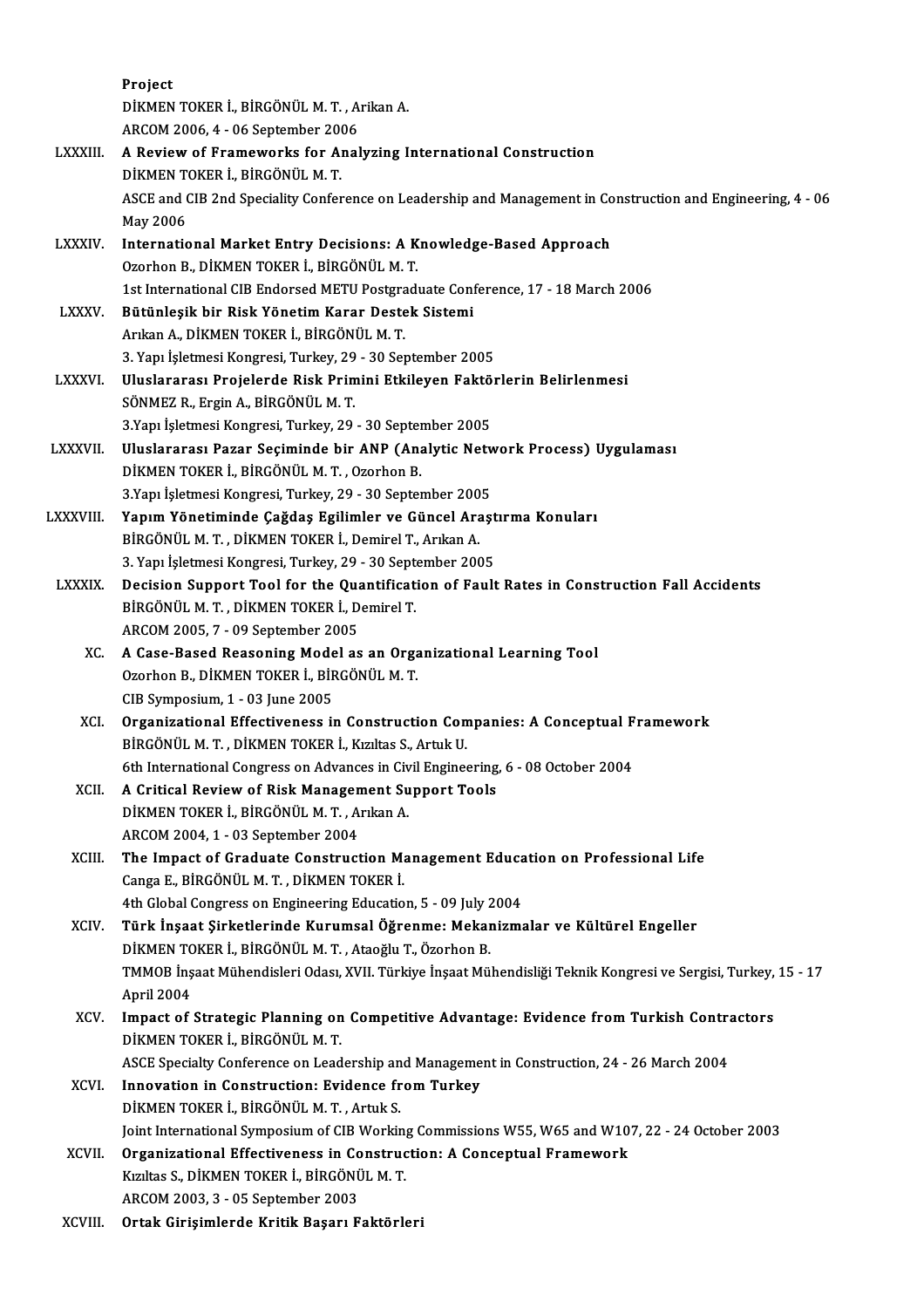BİRGÖNÜLM.T., DİKMEN TOKER İ., Ataoglu T. BİRGÖNÜL M. T. , DİKMEN TOKER İ., Ataoglu T.<br>5. Uluslararası İnşaat Mühendisliğinde Gelişmeler Kongresi, 25 - 27 September 2002<br>Türk İngest Sektöründe İnsan Kaynakları Yönetimi XCIX. Türk İnşaat Sektöründe İnsan Kaynakları Yönetimi 5. Uluslararası İnşaat Mühendisliğinde Gelişm<br>Türk İnşaat Sektöründe İnsan Kaynakla<br>DİKMEN TOKER İ., BİRGÖNÜL M. T. , Artuk U.<br>E. Uluslararası İnsast Mühandisliğinde Geliam 5. Uluslararası İnşaat Mühendisliğinde Gelişmeler Kongresi, 25 - 27 September 2002 DİKMEN TOKER İ., BİRGÖNÜL M. T. , Artuk U.<br>5. Uluslararası İnşaat Mühendisliğinde Gelişmeler Kongresi, 25 - 27 September 2002<br>6. "Application of Quality Function Deployment (QFD) Methodology to Housing Projects<br>PROÖNÜL BİRGÖNÜL M.T., DİKMEN TOKER İ., Kızıltas S.<br>5th International Congress on Advances in Civil Engineering, 25 - 27 September 2002 "Application of Quality Function Deployment (QFD) Methodology to Housing<br>BİRGÖNÜL M. T. , DİKMEN TOKER İ., Kızıltas S.<br>5th International Congress on Advances in Civil Engineering, 25 - 27 September 2002<br>An Investigation of BİRGÖNÜL M. T. , DİKMEN TOKER İ., Kızıltas S.<br>5th International Congress on Advances in Civil Engineering, 25 - 27 September 2002<br>CI. An Investigation of the Factors that Affect International Market Entry Decisions<br>DİKMEN 5th International Congress on Adva<br>An Investigation of the Factors<br>DİKMEN TOKER İ., BİRGÖNÜL M.T.<br>COPPA 2002 E. 06 Santambar 200 An Investigation of the Factors th<br>DİKMEN TOKER İ., BİRGÖNÜL M. T.<br>COBRA 2002, 5 - 06 September 2002<br>Organisational Learning as a Bort DİKMEN TOKER İ., BİRGÖNÜL M. T.<br>COBRA 2002, 5 - 06 September 2002<br>CII. Organisational Learning as a Performance Driver in Construction Companie BİRGÖNÜLM.T., DİKMEN TOKER İ., Ataoglu T. Organisational Learning as a Perf<br>BİRGÖNÜL M. T. , DİKMEN TOKER İ., A<br>ARCOM 2002, 2 - 04 September 2002<br>Türk İnseet Sektönünde Hukuksel CIII. Türk İnşaat Sektöründe Hukuksal Anlaşmazlıkların Oluşumu ve Nitelikleri<br>BİRGÖNÜL M. T., Günay G. ARCOM 2002, 2 - 04 Septer<br>Türk İnşaat Sektöründe<br>BİRGÖNÜL M. T. , Günay G.<br>TMMOP İnsaat Mühandiale Türk İnşaat Sektöründe Hukuksal Anlaşmazlıkların Oluşumu ve Nitelikleri<br>BİRGÖNÜL M. T. , Günay G.<br>TMMOB İnşaat Mühendisleri Odası, XVI. Türkiye İnşaat Mühendisliği Teknik Kongresi ve Sergisi, Turkey, 1 - 03<br>Navambar 2001 BİRGÖNÜL M. T. ,<br>TMMOB İnşaat M<br>November 2001<br>Türk İnsaat Sak CIV. Türk İnşaat Sektörünün Rekabet Analizi November 2001<br><mark>Türk İnşaat Sektörünün Rekabe</mark><br>BİRGÖNÜL M.T., DİKMEN TOKER İ.<br>TMMOR İngast Mühandiaları Odası ) TMMOB İnşaat Mühendisleri Odası, XVI. Türkiye İnşaat Mühendisliği Teknik Kongresi ve Sergisi, Turkey, 1 - 03<br>November 2001 BİRGÖNÜL M. T. ,<br>TMMOB İnşaat M<br>November 2001<br>Pisks Porne by TMMOB İnşaat Mühendisleri Odası, XVI. Türkiye İnşaat Mühendisliği Tel<br>November 2001<br>CV. Risks Borne by Foreign Contractors Doing Business in Turkey<br>PROĞNÜL M.T. DİKMEN TOKER İ November 2001<br>Risks Borne by Foreign Contrac<br>BİRGÖNÜL M.T., DİKMEN TOKER İ.<br>ARCOM 2001 E. 07 Sontamber 200 Risks Borne by Foreign Contracto<br>BİRGÖNÜL M. T. , DİKMEN TOKER İ.<br>ARCOM 2001, 5 - 07 September 2001<br>Diversification Strategies of Turki BIRGÖNÜL M. T., DIKMEN TOKER I.<br>ARCOM 2001, 5 - 07 September 2001<br>CVI. Diversification Strategies of Turkish Construction Companies<br>DIKMEN TOKER I. RIRGÖNÜL M. T ARCOM 2001, 5 - 07 September 200<br>Diversification Strategies of Tu<br>DİKMEN TOKER İ., BİRGÖNÜL M. T.<br>CIB Werld Building Congress 2001 Diversification Strategies of Turkish Construction<br>DiKMEN TOKER İ., BİRGÖNÜL M. T.<br>CIB World Building Congress 2001, 2 - 06 April 2001<br>Critical Bayiew of Construction Machinery Cost DİKMEN TOKER İ., BİRGÖNÜL M. T.<br>CIB World Building Congress 2001, 2 - 06 April 2001<br>CVII. Critical Review of Construction Machinery Costs within the Context of General Price Analysis<br>RIRCÖNÜL M.T. Ortobek S CIB World Building Congres<br>Critical Review of Constr<br>BİRGÖNÜL M.T., Oztabak S.<br>Advances in Civil Engineerin Critical Review of Construction Machinery Costs within the Context of G<br>BİRGÖNÜL M. T. , Oztabak S.<br>Advances in Civil Engineering, 4th International Congress, 1 - 03 November 2000<br>Kanavalu Yatınımlarının Değerlendirilmesin BİRGÖNÜL M. T. , Oztabak S.<br>Advances in Civil Engineering, 4th International Congress, 1 - 03 November 2000<br>CVIII. Karayolu Yatırımlarının Değerlendirilmesinde Kullanılan Fayda-Maliyet Analizi Sonuçlarının<br>İndelenmesi Advances in C<br><mark>Karayolu Ya</mark><br>İrdelenmesi<br>Pincönül M Karayolu Yatırımlarının<br>İrdelenmesi<br>BİRGÖNÜL M.T., Ozkan N.<br>Advances in Givil Engineeri İrdelenmesi<br>BİRGÖNÜL M. T. , Ozkan N.<br>Advances in Civil Engineering, 4th International Congress, 1 - 03 November 2000<br>İsvenen Kavnaklı Hırlandırmanın Süna ve Maliyat Analizi BİRGÖNÜL M. T. , Ozkan N.<br>Advances in Civil Engineering, 4th International Congress, 1 - 03<br>CIX. İşveren Kaynaklı Hızlandırmanın Süre ve Maliyet Analizi<br>BİRGÖNÜL M. T. , DİKMEN TOKER İ. Advances in Civil Engineering, 4th In<br>İşveren Kaynaklı Hızlandırmanı<br>BİRGÖNÜL M. T. , DİKMEN TOKER İ.<br>Advances in Civil Engineering, 4th Ir İşveren Kaynaklı Hızlandırmanın Süre ve Maliyet Analizi<br>BİRGÖNÜL M. T. , DİKMEN TOKER İ.<br>Advances in Civil Engineering, 4th International Congress, 1 - 03 November 2000<br>Critical Paview of Unit Price Essalation Methods Util CX. Critical Review of Unit Price Escalation Methods Utilized in Different Public Projects<br>Mohamed A., BİRGÖNÜL M. T. Advances in Civil Engineering,<br>Critical Review of Unit Prio<br>Mohamed A., BİRGÖNÜL M.T.<br>Advances in Civil Engineering Critical Review of Unit Price Escalation Methods Utilized in Different Pul<br>Mohamed A., BİRGÖNÜL M. T.<br>Advances in Civil Engineering, 4th International Congress, 1 - 03 November 2000<br>Kuu Yanılarının Proje Vönetiminde Cüyeni Mohamed A., BİRGÖNÜL M. T.<br>Advances in Civil Engineering, 4th International Congress, 1 - 03 November 2000<br>CXI. Kıyı Yapılarının Proje Yönetiminde Güvenilirliğe Dayalı Risk Değerlendirme Üzerine Karşılaştırmalı<br>hir Cal Advances in (<br>Kıyı Yapılar<br>bir Çalışma<br>Ergin A. BiB6 Kıyı Yapılarının Proje Yönetiminde G<br>bir Çalışma<br>Ergin A., BİRGÖNÜL M.T. , Balas C., MB Ö.<br>III Illusel Kur Mühandisliği Sonnogrumu bir Çalışma<br>Ergin A., BİRGÖNÜL M. T. , Balas C., MB Ö.<br>III. Ulusal Kıyı Mühendisliği Sempozyumu, Turkey, 5 - 07 October 2000 CXII. Competitiveness of Turkish Contractors in International Markets III. Ulusal Kıyı Mühendisliği Sempozy<br>Competitiveness of Turkish Con<br>BİRGÖNÜL M. T. , DİKMEN TOKER İ.<br>ARCOM 2000 6 - 08 Sentember 200 Competitiveness of Turkish Contr<br>BİRGÖNÜL M. T. , DİKMEN TOKER İ.<br>ARCOM 2000, 6 - 08 September 2000<br>Türk İnsest Sektönünde Kuttlı Yol BİRGÖNÜL M. T. , DİKMEN TOKER İ.<br>ARCOM 2000, 6 - 08 September 2000<br>CXIII. Türk İnşaat Sektöründe Kritik Yol Yöntemi (KYY) Uygulamaları ve Karşılaşılan Sorunlar<br>PİRCÖNÜL M. T. DİKMEN TOKER İ ARCOM 2000, 6 - 08 September 2000<br>Türk İnşaat Sektöründe Kritik Yol Yöntemi (KY<br>BİRGÖNÜL M.T., DİKMEN TOKER İ.<br>2. Yapı İşletmesi Kongresi, Turkey, 15 - 17 June 2000 Türk İnşaat Sektöründe Kritik Yol Yöntemi (KY<br>BİRGÖNÜL M. T. , DİKMEN TOKER İ.<br>2. Yapı İşletmesi Kongresi, Turkey, 15 - 17 June 2000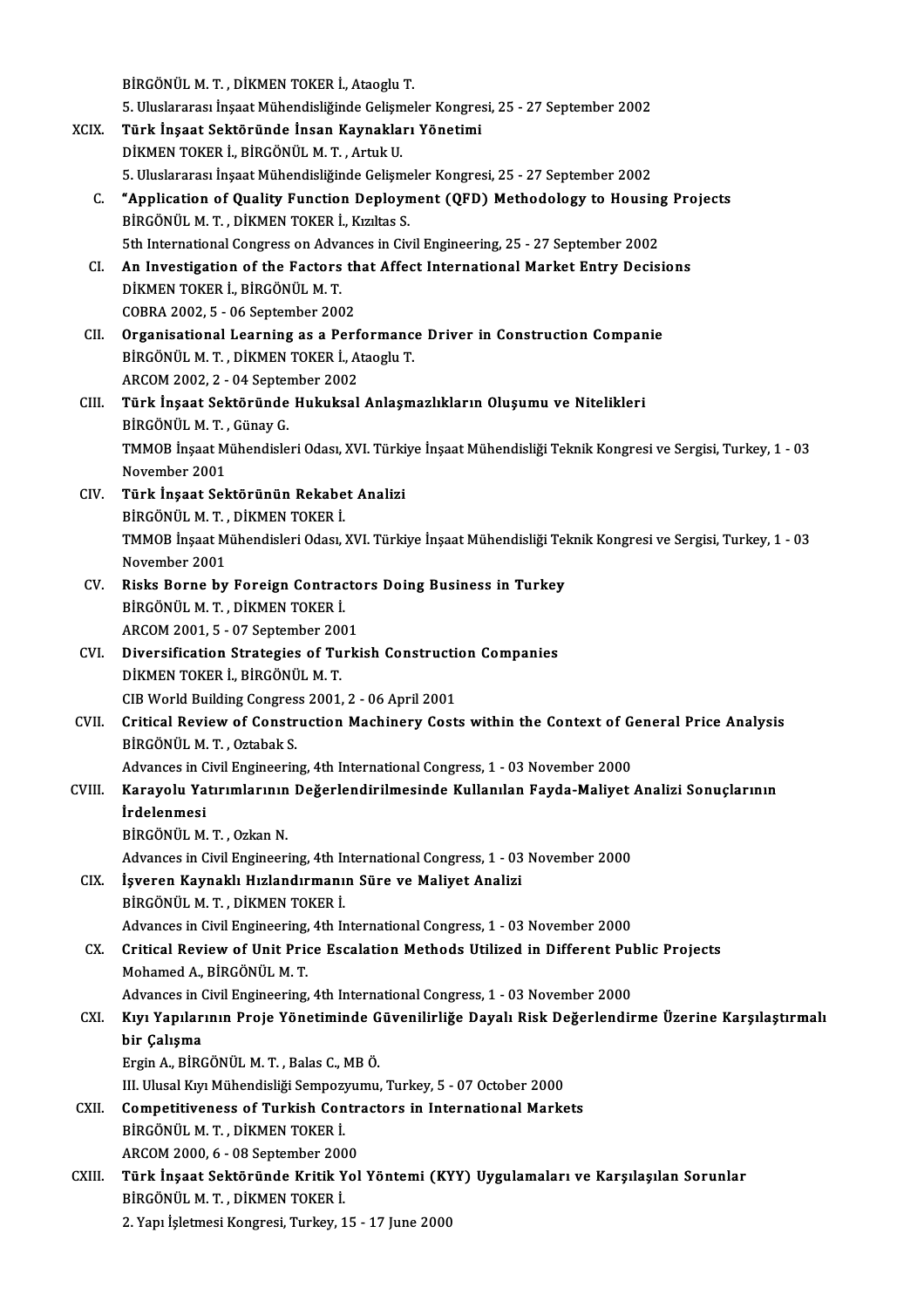| CXIV.         | İnşaat Sektöründe Strateji Yönetimi                                                                                |
|---------------|--------------------------------------------------------------------------------------------------------------------|
|               | DİKMEN TOKER İ., BİRGÖNÜL M.T.                                                                                     |
|               | 2. Yapı İşletmesi Kongresi, Turkey, 15 - 17 June 2000                                                              |
| CXV.          | Government Effects on the Turkish Construction Industry                                                            |
|               | BİRGÖNÜL M. T., DİKMEN TOKER İ.                                                                                    |
|               | Joint Triennial Symposium, CIB Commissions W55 and W65, TG 31, 5 - 10 September 1999                               |
| CXVI.         | Investigation of Quality Related Problems in Mass Housing Projects                                                 |
|               | BİRGÖNÜL M. T., KAZAZ A., DİKMEN TOKER İ.                                                                          |
|               | XXVIth IAHS World Housing Congress, 1 - 07 June 1999                                                               |
| CXVII.        | Kıyı Yapıları Tasarımında Risk Parametresi Kullanılarak İnşaat Maliyetinin Modellenmesi                            |
|               | Ergin A., Balas C., BİRGÖNÜL M.T., Ersarı M.                                                                       |
|               | ürkiye Kıyıları '98, II. Ulusal Konferansı, Turkey, 22 - 25 September 1998                                         |
| CXVIII.       | A Proposed Framework for Governmental Organisations in the Implementation of BOT Model                             |
|               | BİRGÖNÜL M.T., DİKMEN TOKER İ.<br>ARCOM 1998, 9 - 11 September 1998                                                |
| CXIX.         | Kıyı Yapıları İnşaatlarının Benzeşim Yöntemi ile Planlanması                                                       |
|               | Balas C., Ergin A., BİRGÖNÜL M.T.                                                                                  |
|               | İnşaat Mühendisliğinde Gelişmeler (İMG'97), Turkey, 15 - 16 September 1997                                         |
| CXX.          | Malzeme Seçiminde Değer Yönetimi Yaklaşımı                                                                         |
|               | BİRGÖNÜL M. T., Arıkan M., DİKMEN TOKER İ.                                                                         |
|               | III. Teknik Kongre, Turkey, 15 - 16 September 1997                                                                 |
| CXXI.         | Economic Analysis of Multi-Storey Core Housing Model                                                               |
|               | BİRGÖNÜL M. T., DİKMEN TOKER İ.                                                                                    |
|               | IAHS World Housing Congress, 1 - 04 September 1997                                                                 |
| <b>CXXII</b>  | Projelerin Değerlendirilmesinde Risk Analizi Yaklaşımı                                                             |
|               | BİRGÖNÜL M. T., DİKMEN TOKER İ.                                                                                    |
|               | 1. Yapı İşletmesi Kongresi, Turkey, 18 - 19 October 1996                                                           |
| <b>CXXIII</b> | A Methodology for the Evaluation of Proposals Tendered on the Basis of Build-Operate-Transfer                      |
|               | (BOT) Model                                                                                                        |
|               | BIRGÖNÜL M. T. . DİKMEN TOKER İ.                                                                                   |
|               | ARCOM 1996, 11 - 13 September 1996                                                                                 |
| <b>CXXIV</b>  | The Optimum Port Construction Planning Model                                                                       |
|               | Ergin A., Balas C., BİRGÖNÜL M.T.                                                                                  |
|               | Fourth International Conference on Coastal and Port Engineering in Developing Countries, 25 - 29 September<br>1995 |
| <b>CXXV</b>   | Yaşam Dönemi Maliyeti ve Risk Yönetimi                                                                             |
|               | BİRGÖNÜL M. T., DİKMEN TOKER İ.                                                                                    |
|               | İnşaat Mühendisliğinde Gelişmeler, II. Teknik Kongre, Turkey, 18 - 20 September 1995                               |
| CXXVI.        | Yatırım Seçeneklerinin Yaşam Dönemi Maliyeti Açısından Analiz ve Yönetimi                                          |
|               | BİRGÖNÜL M. T., Arıkan S., DİKMEN TOKER İ.                                                                         |
|               | II. Teknik Kongre Bildiriler Kitabı, Turkey, 18 - 20 September 1995                                                |
| <b>CXXVII</b> | The Relationship of UK Phd Researchers in Construction Management with Industry: A Double Edged                    |
|               | Sword                                                                                                              |
|               | Haksever M., Pickering G., BİRGÖNÜL M.T.                                                                           |
|               | CIB W89 Symposium, 5 - 07 April 1995                                                                               |
| CXXVIII.      | Turkish Experience in the Financing of Mass Housing Projects                                                       |
|               | BİRGÖNÜL M.T.                                                                                                      |
|               | IAHS XXIInd World Housing Congress, 15 - 18 October 1994                                                           |
| <b>CXXIX</b>  | Effect of Inflation and Payment Delay on Contractor's Profit Margin Under Unit Price Contracting                   |
|               | <b>System and Compensation Methods</b>                                                                             |
|               | Mohamed A., BİRGÖNÜL M. T., Celik T.                                                                               |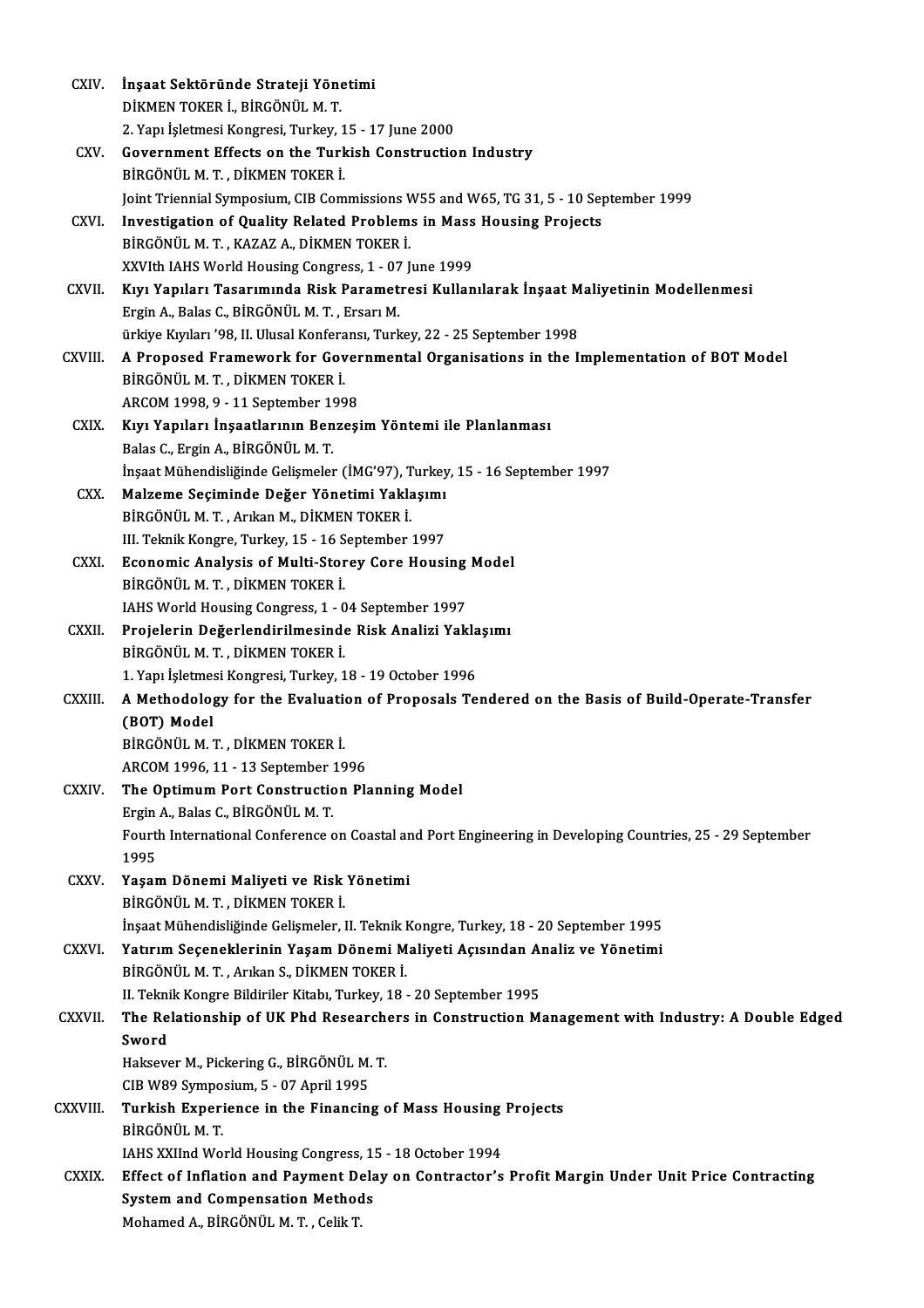Transactions of 13th International Cost Engineering Congress, 1 - 03 October 1994<br>Desision Making Strategies in Petusen the 'Lease Pant Puy' Options of Co

- CXXX. Decision Making Strategies in Between the 'Lease-Rent-Buy' Options of Construction Machinery and<br>Equipment Ownership Types Transactions of 13th Internation<br>Decision Making Strategies in<br>Equipment Ownership Types<br>Pincöntiu M.T. Kuskapen Urgu BİRGÖNÜLM.T., Kuskapan Uygurer F., Cetin I. BİRGÖNÜL M. T. , Kuskapan Uygurer F., Cetin I.<br>Advances in Civil Engineering 1st Technical Congress, 25 - 27 October 1993<br>CXXXI. Initial Investment and Life Cycle Cost Analysis of Insulation and Heating Systems in Building
	- Advances in Civil Engineering 1st Technical Congress, 25 27 October 1993
- Sahin M., Yeginobali A., BİRGÖNÜL M. T.<br>Advances in Civil Engineering 1st Technical Congress, 25 27 October 1993 Initial Investment and Life Cycle Cost Analysis of Insulation and He<br>Sahin M., Yeginobali A., BİRGÖNÜL M. T.<br>Advances in Civil Engineering 1st Technical Congress, 25 - 27 October 1993<br>A Network Blanning Model for the Multi Sahin M., Yeginobali A., BİRGÖNÜL M. T.<br>Advances in Civil Engineering 1st Technical Congress, 25 - 27 October 1993<br>CXXXII. A Network Planning Model for the Multiple Unit Construction Projects of Hydraulic Systems
- Advances in Civil Engineering 1st Technical Co<br>**A Network Planning Model for the Multip**<br>Ergin A., Balas C., BİRGÖNÜL M.T., Yalciner A. A Network Planning Model for the Multiple Unit (<br>Ergin A., Balas C., BİRGÖNÜL M. T. , Yalciner A.<br>XXVth IAHR Congress, 30 August - 03 September 1993<br>Feonomic Evaluation of Time Shared Qumershin XXVth IAHR Congress, 30 August - 03 September 1993
- Ergin A., Balas C., BİRGÖNÜL M. T. , Yalciner A.<br>XXVth IAHR Congress, 30 August 03 September 1993<br>CXXXIII. Economic Evaluation of Time-Shared Ownership Versus Purchasing a Summer House<br>BİRGÖNÜL M. T. , Uygurer F. Economic Evaluation of Time-Shared Ownership Versus P<br>BİRGÖNÜL M. T. , Uygurer F.<br>IAHS XXth World Congress on Housing, 21 - 25 September 1992<br>Strategies for Imnusuing Quality and Mayimizing Esonomy
	-
- BIRGÖNÜL M. T. , Uygurer F.<br>IAHS XXth World Congress on Housing, 21 25 September 1992<br>CXXXIV. Strategies for Improving Quality and Maximizing Economy in Housing Projects of Turkey IAHS XXth World Congress o<br>Strategies for Improving<br>BİRGÖNÜL M.T., Erdogan C.<br>CIP'93 World Puilding Congr Strategies for Improving Quality and Maximiz<br>BİRGÖNÜL M. T. , Erdogan C.<br>CIB'92 World Building Congress, 18 - 22 May 1992<br>Tam Kasitinda Tünal Asma Makinaları TBM'laı
	- CIB'92 World Building Congress, 18 22 May 1992
- BİRGÖNÜL M. T. , Erdogan C.<br>CIB'92 World Building Congress, 18 22 May 1992<br>CXXXV. Tam Kesitinde Tünel Açma Makineleri TBM'lerde Teknolojik Gelişmeler ve Uygulamalar<br>Yeşilada E., Ozdagan Y., BİRGÖNÜL M. T. Tam Kesitinde Tünel Açma Makineleri TBM'lerde Teknolojik Gelişmeler ve<br>Yeşilada E., Ozdagan Y., BİRGÖNÜL M. T.<br>TMMOB İnşaat Mühendisleri Odası, XI. Teknik Kongres,, Turkey, 8 - 11 October 1991<br>Santivalanda Ağunla Makinalan
- CXXXVI. Şantiyelerde Ağır İş Makinelerinin Kullanılmasında Verimi Etkileyen Faktörlerle, İş ve Zaman<br>Etüdleri TMMOB İ<br>Şantiyele<br>Etüdleri Etüdleri<br>Yesilada E., BİRGÖNÜL M. T. , Ozdagan Y.<br>TMMOB İnşaat Mühendisleri Odası, XI. Teknik Kongresi, Turkey, 8 - 11 October 1991<br>A Gritiaue en the Annlisebility and Suitebility of World Bank Presedure fol
	- Yesilada E., BİRGÖNÜL M.T., Ozdagan Y.

- Yesilada E., BİRGÖNÜL M. T. , Ozdagan Y.<br>TMMOB İnşaat Mühendisleri Odası, XI. Teknik Kongresi, Turkey, 8 11 October 1991<br>CXXXVII. A Critique on the Applicability and Suitability of World Bank Procedure for Financing TMMOB İnşaat Mühendisleri Odası, XI. Teknik Kongresi, Turkey, 8 - 11 Octobe<br>A Critique on the Applicability and Suitability of World Bank Proced<br>Projects of Developing Countries with Specific Reference to Turkey<br>Payutane H A Critique on the Applicab<br>Projects of Developing Co<br>Bayırtepe H., BİRGÖNÜL M.T.<br>PTPC 19th Summer Appual M Projects of Developing Countries with Specific Reference to Turkey<br>Bayırtepe H., BİRGÖNÜL M. T.<br>PTRC 18th Summer Annual Meeting, 10 - 14 September 1990
- Bayırtepe H., BİRGÖNÜL M. T.<br>PTRC 18th Summer Annual Meeting, 10 14 September 1990<br>CXXXVIII. Probabilistic Quantity Estimation of Basic Construction Items by Linear Regression Method for Low-<br>Cest Housing Projects in PTRC 18th Summer Annual Meeting,<br>Probabilistic Quantity Estimation<br>Cost Housing Projects in Turkey<br>Pincõntiu M T Probabilistic Q<br>Cost Housing F<br>BİRGÖNÜL M.T.<br>JAHS World Con
	-

Cost Housing Projects in Turkey<br>BİRGÖNÜL M. T.<br>IAHS World Congress on Housing, 23 - 27 October 1989

CXXXIX. The Performance of Simplified and Conventional Travel Demand Models in the Context of Medium-IAHS World Congress on Housing, 23 - 27<br>The Performance of Simplified and C<br>Sized Cities of Developing Countries<br>Pincôntiu M T The Performar<br>Sized Cities of<br>BİRGÖNÜL M.T.<br>PTPC 17th Sump BİRGÖNÜL M. T.<br>PTRC 17th Summer Annual Meeting, 11 - 15 September 1989

### Scientific Consultations

Scientific Consultations<br>Astaldi - Türkerler Joint venture, Scientific Consultancy, Middle East Technical University, Faculty Of Engineering,<br>Denartment Of Civil Engineering, Turkey, 2019, 2019. Deformative Gemeatications<br>Astaldi - Türkerler Joint venture, Scientific Consultancy<br>Department Of Civil Engineering, Turkey, 2019 - 2019 Department Of Civil Engineering, Turkey, 2019 - 2019<br>Citations

Citations<br>Total Citations (WOS):1738<br>h index (WOS):25 ortations<br>Total Citations (WO<br>h-index (WOS):25

# h-index (WOS):25<br>Scholarships